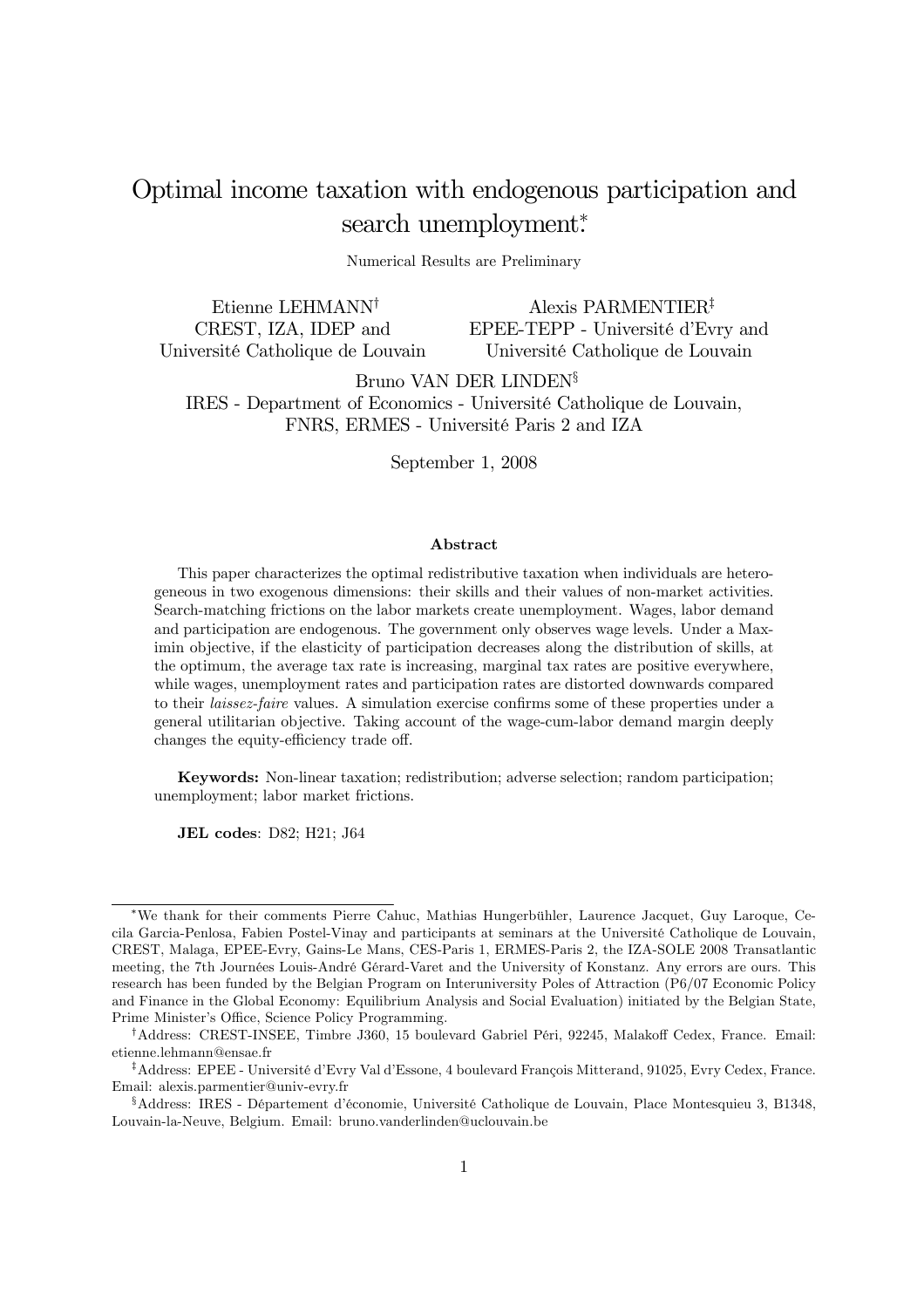### I Introduction

In the literature on optimal redistributive taxation initiated by Mirrlees (1971), non-employment, if any, is synonymous with non-participation. The importance of participation decisions is not debatable. However, according to Mirrlees (1999), "another desire is to have a model in which unemployment [in our words,"non-employment"] can arise and persist for reasons other than a preference for leisure". Along this view, it is important to recognize that some people remain jobless despite they do search for a job at the market wage. To account for this fact, one should depart from the assumption of walrasian labor markets. If wage formation is not competitive, more progressive taxes on earnings moderate wages (see e.g. Lockwood and Manning, 1993). This in turn stimulates labor demand, reduces unemployment, and hence deeply changes the equity-efficiency trade-off. Our paper characterizes the optimal redistribution when taxation affects both participation decisions and wages.

Our economy is made of a continuum of skill-specific labor markets. On each of them, we introduce matching frictions à la Mortensen and Pissarides (1999). In this setting, both labor supply and demand matter to determine the equilibrium level of unemployment. In a variety of wage formation mechanisms, from the viewpoint of an employee, a more progressive tax schedule reduces the marginal benefit of a unit increase in her pre-tax (or 'gross') wage without changing the marginal loss of chances to be employed. Through this channel, tax progressivity reduces the equilibrium wage, stimulates labor demand and reduces unemployment. Concerning participation, we assume that whatever their skill, individuals differ in their value of remaining out of the labor force. A higher level of taxes reduces the participation rate. In sum, taxes are distorsive via the participation margin and the wage-cum-labor demand margin.

As the government cannot observe an agent's skill, taxation of workers can only be conditioned on their wage (generating an adverse selection problem with random participation à la Rochet and Stole, 2002). In the literature following Mirrlees (1971), optimal tax schedules have few general properties. In our case, when the government has a Maximin (Rawlsian) objective, the optimal tax schedule has on the contrary clear properties if the elasticities of participation verify a monotonicity assumption. In the most plausible case where these elasticities are decreasing along the skill distribution, we prove that optimal marginal tax rates are positive everywhere and optimal average tax rates are increasing. The reason is that a more progressive tax schedule increases the level of tax at the top of the skill distribution where participation decisions are less elastic and decreases the level of tax where participation reacts more strongly to the tax pressure. In addition, a more progressive tax schedule distorts wages and unemployment rates downwards. At the optimum, the marginal loss generated by the latter distortion equalizes the net gain due to the former adjustment in participation decisions.

We also derive the optimal tax formula under a general utilitarian criterion. As in the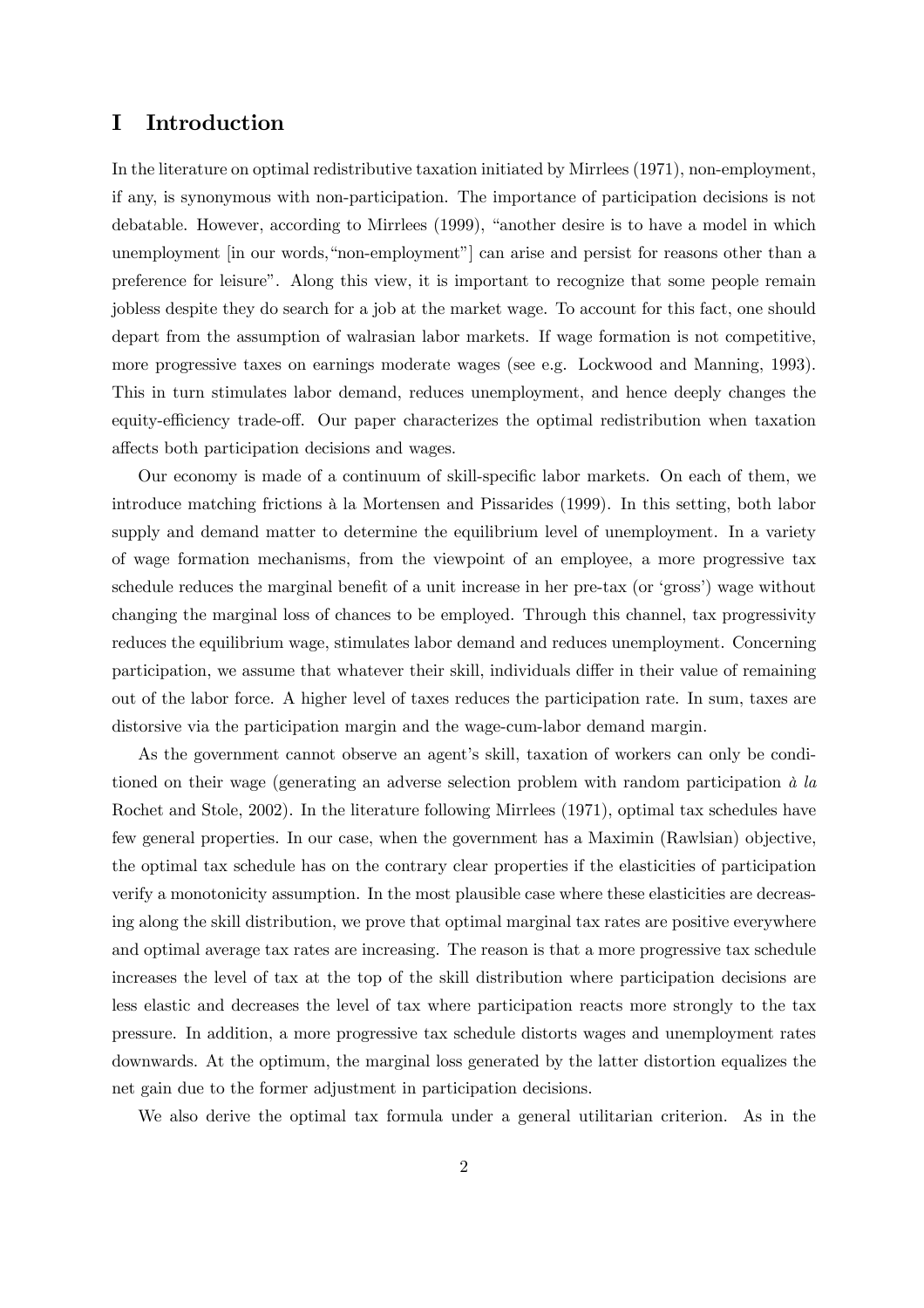Maximin case, we provide an intuitive interpretation of the optimality condition by considering the consequences of a marginal tax reform and by emphasizing the role of behavioral elasticities. Unemployment has two effects on social welfare that cannot be recognized if the wage-cum-labor demand margin is ignored. First, since income net of taxes and transfers has to be higher in employment than in non-employment (to induce participation), unemployment per se causes a loss in social welfare. Second, because some participants to the labor market are eventually unemployed, enhancing participation has a detrimental effect on social welfare. These channels influence the optimal tax profile because the latter has an impact on wages and on participation decisions.

To illustrate the properties found in the Maximin case and to cast light on the more complex mechanisms at work in the general utilitarian case, this paper also provides numerical simulations for the US. In the Maximin case, it turns out that the optimal tax profile is well approximated by an assistance benefit tapered away at a high and nearly constant rate. If the government maximizes a Bergson-Samuelson social welfare function, the tax profile is different with marginal tax rates that are roughly increasing, inducing lower unemployment rates to be lowered.

In the optimal taxation literature that follows Mirrlees (1971), marginal tax rates have to be positive everywhere, except at the top of the skill distribution when this distribution is bounded.1 The average tax rate cannot be increasing everywhere, except if the skill distribution is unbounded (Hindriks et al, 2006). In these models where the intensive margin (i.e. work effort) is the only source of deadweight loss, positive marginal tax rates distorts gross income downwards. Our results contrast with those of the literature initiated by Mirrlees (1971) since we do not need unbounded distribution of skills to find positive marginal tax rates everywhere and increasing average tax rates.

The comprehensive surveys of Blundell and MacCurdy (1999) and Meghir and Philllips (2008) conclude that labor supply responses along the intensive margin are empirically very small. There is now growing evidences that the extensive margin (i.e. participation decisions) matters more. Diamond (1980) and Choné and Laroque (2005) have studied optimal income taxation when individuals' decisions are limited to a dichotomic choice about whether to work or not. At the optimum, the level of taxes trades off the equity gain of a higher level of tax against the efficiency loss of a lower level of participation. However, wages are not distorted in these models because of a competitive labor market and exogenous productivity levels. Saez (2002) has proposed a model of optimal taxation where both extensive and intensive margins of the labor supply are present. Cahuc and Laroque (2007) have recently introduced monopsonistic labor markets in the model of Diamond (1980). They explain how optimal taxation can undo

<sup>&</sup>lt;sup>1</sup>See Choné and Laroque (2007) for a counterexample with negative marginal tax rates under a specific objective function. See Diamond (1998) for positive marginal tax rates everywhere under an unbounded Pareto skill distribution.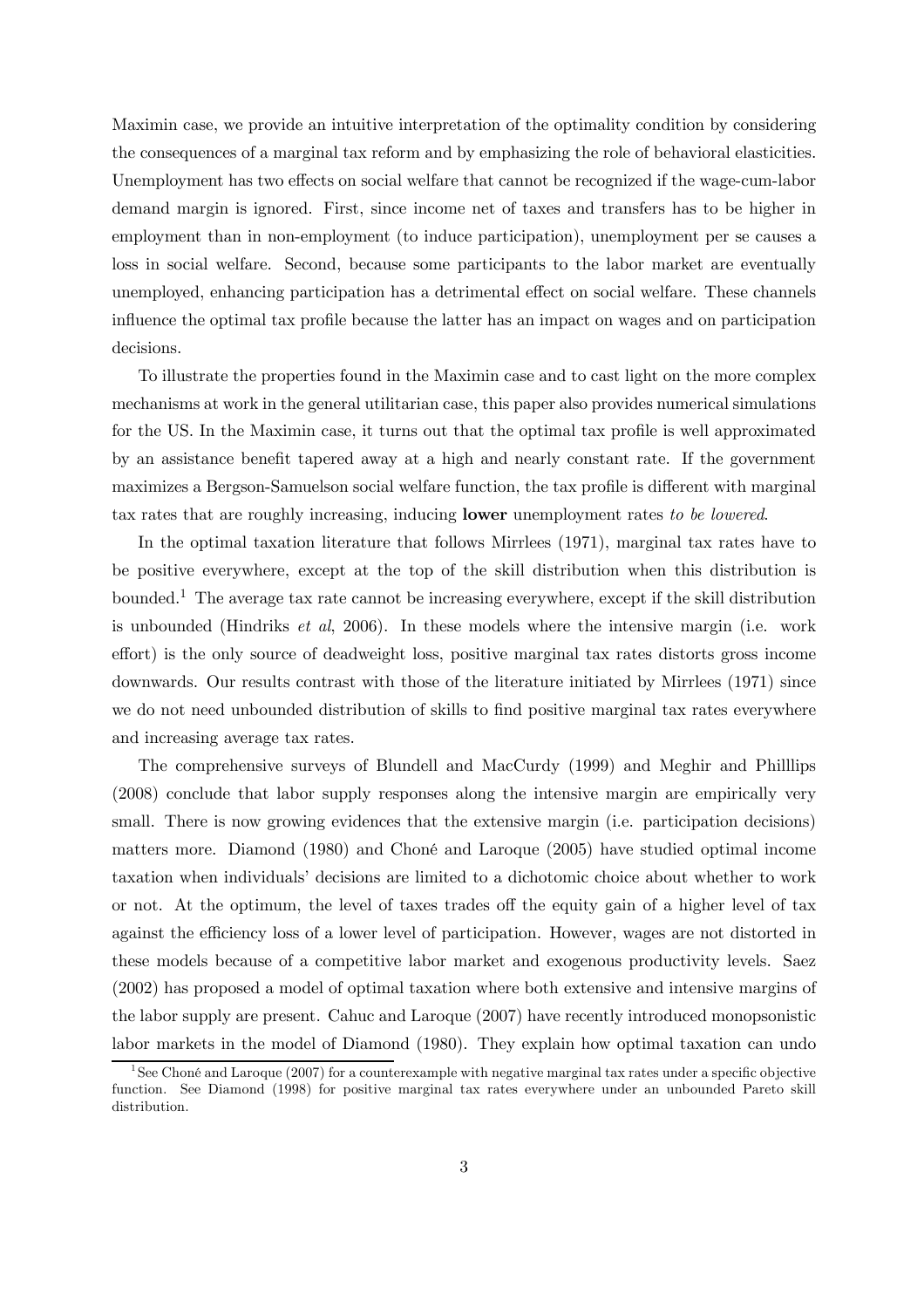the distortions induced by the monopsony.

Some papers have made a distinction between unemployment and non-participation. Boadway *et al* (2003) study redistribution when unemployment is endogenous and generated by matching frictions or efficiency wages. The focus is on the role of employment policies and tax-transfer when the government is well informed (it observes productivities and can distinguish among the various types of unemployed). We focus on redistributive taxation when the government observes only wages. Boone and Bovenberg (2004) add a participation constraint to the standard model of nonlinear income taxation  $\dot{a}$  la Mirrlees (1971). Job-search is nonverifiable and is the single determinant of the unemployment risk. The cost of search is linear and homogeneous in the population. Conditional on an exogenous level of assistance benefit and a tax schedule, there is a unique threshold of productivity above which search effort reaches an upper-bound and below which people do not search at all. The unemployment risk is therefore exogenous. Optimal taxation trades off the distortions on the search margin and those on effort in work. In Boone and Bovenberg (2006), the framework is similar but the government observes worker's skill. So, taxation is skill-specific and the participation constraint binds all along the skill distribution. The focus is on the respective roles of the assistance benefit and of in-work benefits in redistributing income.

Hungerbühler et al (2006), henceforth HLPV, have proposed an optimal income tax model where unemployment is endogenous and due to matching frictions. With a utilitarian criterion, HLPV find that wages have to be distorted downwards, marginal tax rates have to be positive everywhere and the average tax rate is increasing. The present paper differs from HLPV in three important respects. First, the cost of participation takes a unique value in HLPV. Hence, every agent above (below) an endogenous threshold of skill participates (does not participate). In the present paper, we allow the opportunity cost of participation to vary within and between skill levels. This leads to a more general and to us more realistic treatment of participation decisions. In this sense, HLPV is a particular case of the present paper where the elasticity of participation is infinite at the threshold, and zero above. Second, following Saez (2001) and contrary to HLPV, the present paper expresses our optimality conditions in terms of behavioral elasticities. This renders these conditions more intuitive and reveals in particular the critical role played by the elasticity of participation in the Maximin case. Third, HLPV assume Nash bargaining over wages under the so-called Hosios (1990) condition. In the present paper, wages are selected in a more general way which is compatible with a wider class of matching functions. Wage-setting still implies that the *laissez-faire* allocation is efficient (in the Benthamite sense). This assumption offers a good benchmark to discuss redistribution issues.

The paper is organized as follows. The model is presented in the next section. Fiscal incidence is also discussed in this section. Throughout the paper, we stick to the welfarist view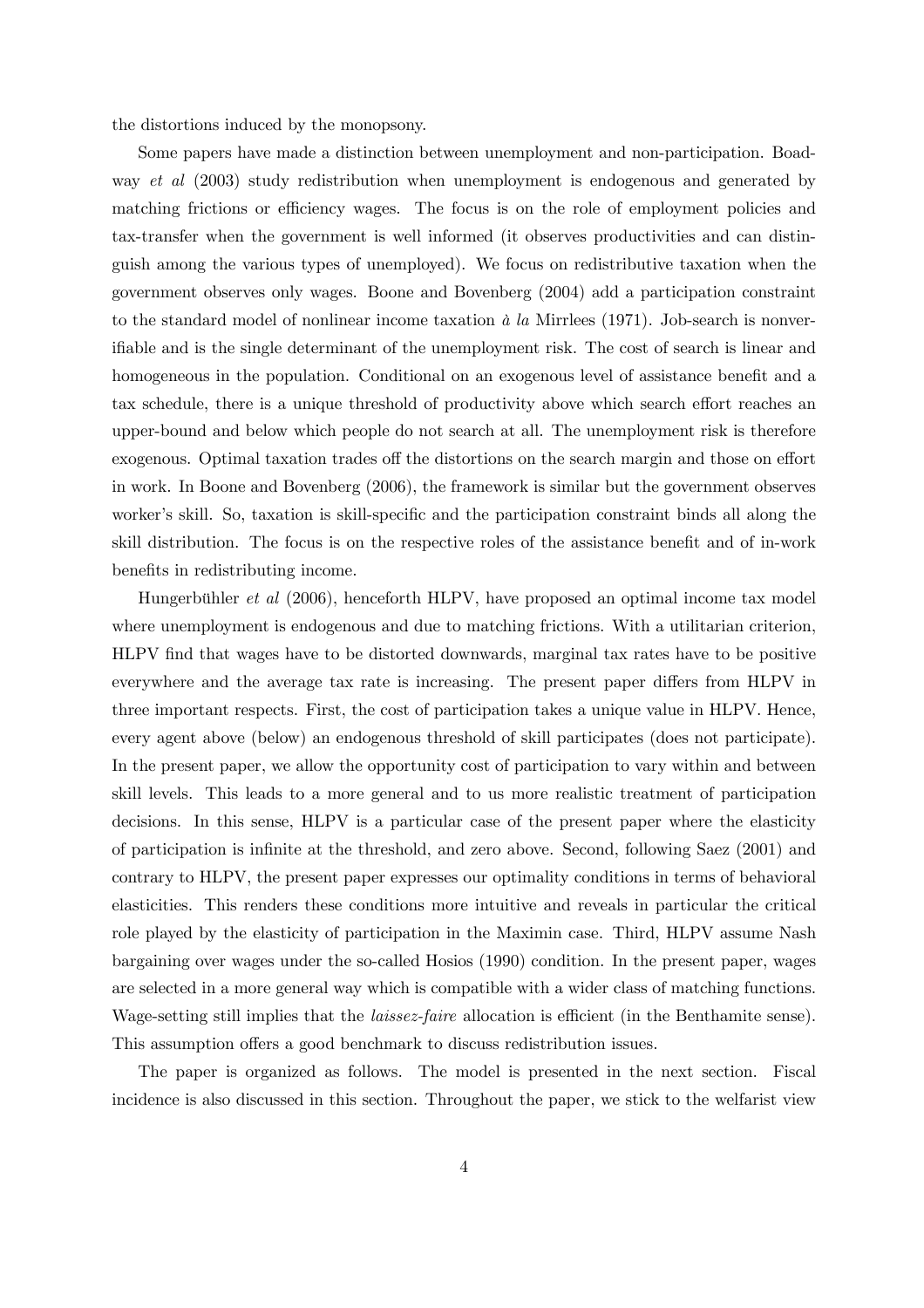(i.e. the government's objective depends on utility levels). Section III characterizes the Maximin optimum. Section IV presents the optimality conditions under the general utilitarian criterion. Section V explains how we calibrate the model and presents numerical simulations of optimal tax schedules. Finally, Section VI concludes.

# II The model

As usual in the optimal non linear tax literature that follows Mirrlees (1971), we consider a static framework where the government is averse to inequality. For simplicity we assume risk-neutral agents. In our model, the sources of differences in earnings are threefold. First, individuals are endowed with different levels of productivity (or skill) denoted by a. The distribution of skills admits a continuous density function  $f(.)$  on a support  $[a_0, a_1]$ , with  $0 \le a_0 < a_1 \le +\infty$ . The size of the population is normalized to 1. Second, whatever their skill, some people choose to stay out of the labor force while some others do participate to the labor market. To account for this fact, we assume that individuals of a given skill differ in their individual-specific gain  $\chi$  of remaining out of the labor force. We call  $\chi$  the value of non-market activities. Third, among those who participate to the labor market, some fail to be recruited and become unemployed. This "involuntary" unemployment is due to matching frictions à la Mortensen and Pissarides (1999) and Pissarides (2000). Labor markets are perfectly segmented by skill. This assumption is made for tractability and is more realist than the polar one of a unique labor market for all skill levels. The timing of events is the following:

- 1. The government commits to an untaxed assistance benefit b and a tax function  $T(.)$  that only depends on the (gross) wage  $w^2$ .
- 2. For each skill level a, firms decide how many vacancies to create. Creating a vacancy of type a costs  $\kappa(a)$ . Individuals of type  $(a, \chi)$  decide whether they participate to the labor market of type a.
- 3. On each labor market, the matching process determines the number of filled jobs. Since an individual of type  $(a, \chi)$  who chooses to participate renounces  $\chi$ , all participants of skill  $\alpha$  are alike. We henceforth call these individuals participants of type  $\alpha$  for short. Each participant supplies an exogenous amount of labor normalized to 1. So, earnings and (gross) wages are equal.
- 4. Each worker of skill a produces a units of goods, receives a wage  $w = w_a$  and pays taxes. Taxes finance the assistance benefit and an exogenous amount of public expenditures  $E \geq 0$ . Agents consume.

<sup>&</sup>lt;sup>2</sup>If the income tax and the assistance schemes were administered by different authorities, new issues would arise that we do not consider here.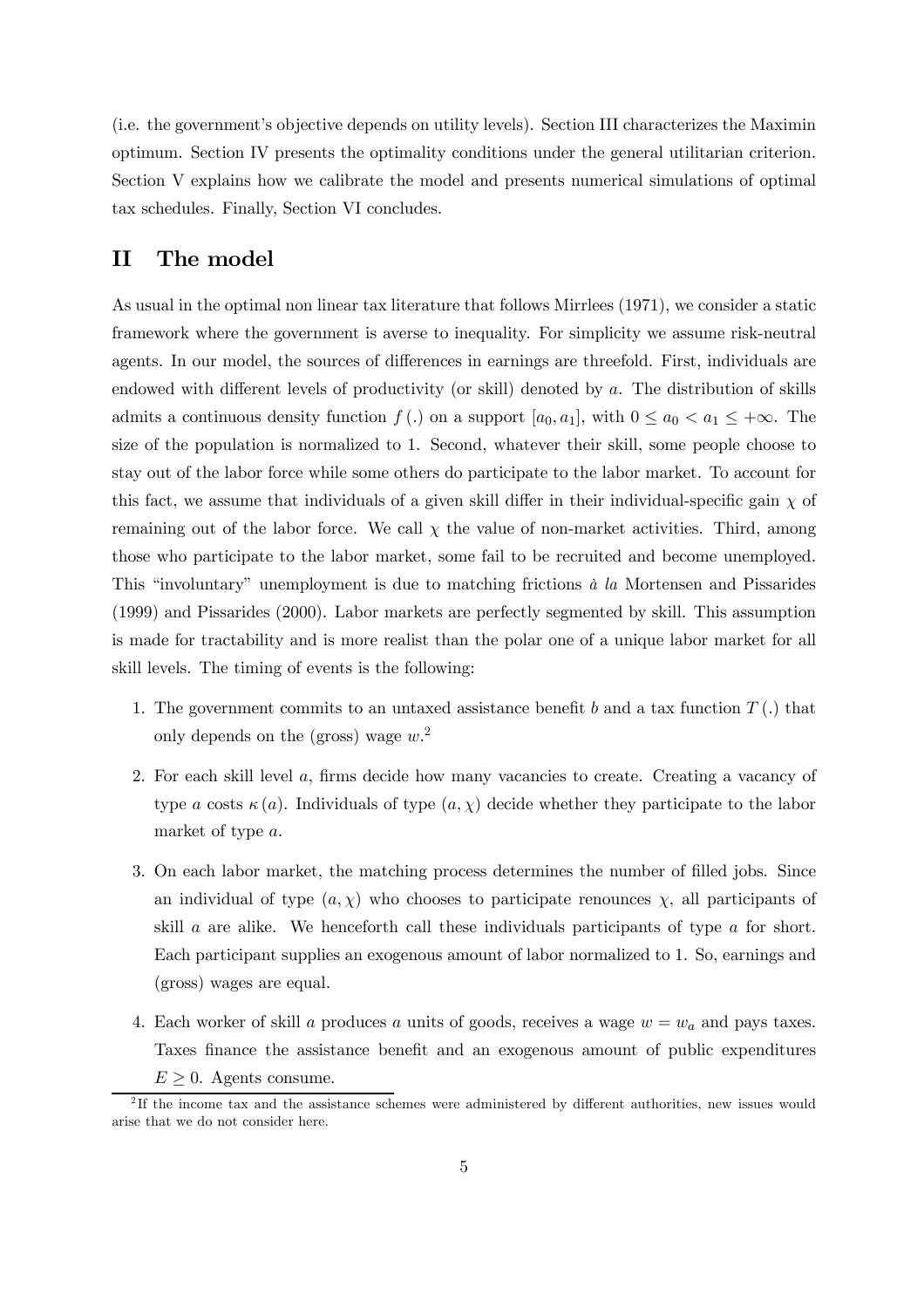We assume that the government does neither observe individuals' types  $(a, \chi)$  nor the jobsearch and matching processes.<sup>3</sup> It only observes workers' gross wages  $w_a$  and is unable to distinguish among the *non-employed* individuals those who have searched for a job but failed to find one (the *unemployed*) from the *non participants*.<sup>4</sup> Moreover, as our model is static, the government is unable to infer the type of a jobless individual from her past earnings. Therefore, the government is constrained to give the same level of assistance benefit  $b$  to all non-employed individuals, whatever their type  $(a, \chi)$  or their participation decisions.<sup>5</sup> An individual of type  $(a, \chi)$  can decide to remain out of the labor force, in which case her utility equals  $b+\chi$ . Otherwise, she finds a job with an endogenous probability  $\ell_a$  and gets a net-of-tax wage  $w_a - T(w_a)$  or she becomes unemployed with probability  $1 - \ell_a$  and gets the assistance benefit  $b$ .<sup>6</sup>

#### II.1 Participation decisions

An individual of type  $(a, \chi)$  chooses to participate only if she expects a gain in participation,  $\ell_a (w_a - T(w_a)) + (1 - \ell_a) b$ , higher than if she stays out of the labor force,  $b + \chi$ . Let

$$
\Sigma_a \stackrel{\text{def}}{=} \ell_a \left( w_a - T \left( w_a \right) - b \right)
$$

denote the expected surplus of a participant of type a. Let  $G(a,.)$  be the cumulative distribution of the value of non-market activities, conditional on the skill level, that is

$$
G\left(a,\Sigma\right) \stackrel{\text{def}}{=} \Pr\left[\chi \le \Sigma \left|a\right.\right]
$$

Then, the participation rate among individuals of skill a equals  $G(a, \Sigma_a)$  and hence the number of participants of type a equals  $U_a = G(a, \Sigma_a) f(a)$ . We denote the continuous conditional density of the value of non-market activities by  $g(a, \Sigma)$ . The support of  $g(a,.)$  is an interval whose lower bound is 0. Note that the characteristics a and  $\chi$  can be independent or not. We define

$$
\pi_a \stackrel{\text{def}}{=} \frac{\sum_a \cdot g\left(a, \sum_a\right)}{G\left(a, \sum_a\right)}\tag{1}
$$

the elasticity of the participation rate with respect to  $\Sigma$ , at  $\Sigma = \Sigma_a$ . This elasticity is in general both endogenous and skill-dependent. Note that  $\pi_a$  also equals the elasticity of the participation rate of agents of skill a with respect to  $w_a - T(w_a) - b$  when  $\ell_a$  is fixed. The empirical literature typically estimates the latter elasticity.

<sup>&</sup>lt;sup>3</sup>Since the government cannot infer the skill of workers from the screening of job applicants made by firms, the tax schedule cannot be skill-specific. We do not consider the possibility that redistribution could be also based on observable characteristics related to skills (see Akerlof, 1978).

<sup>4</sup>However, the government is able to compute the probabilities of participation and of employment. It also knows the density  $f(\cdot)$  and the boundaries of the support of a.<br><sup>5</sup>Similarly, in Boone and Bovenberg (2004, 2006), the welfare benefit does not depend on the ability of the

jobless individual.

 ${}^{6}$ Our model can easily be extended to include a skill-specific fixed cost of working.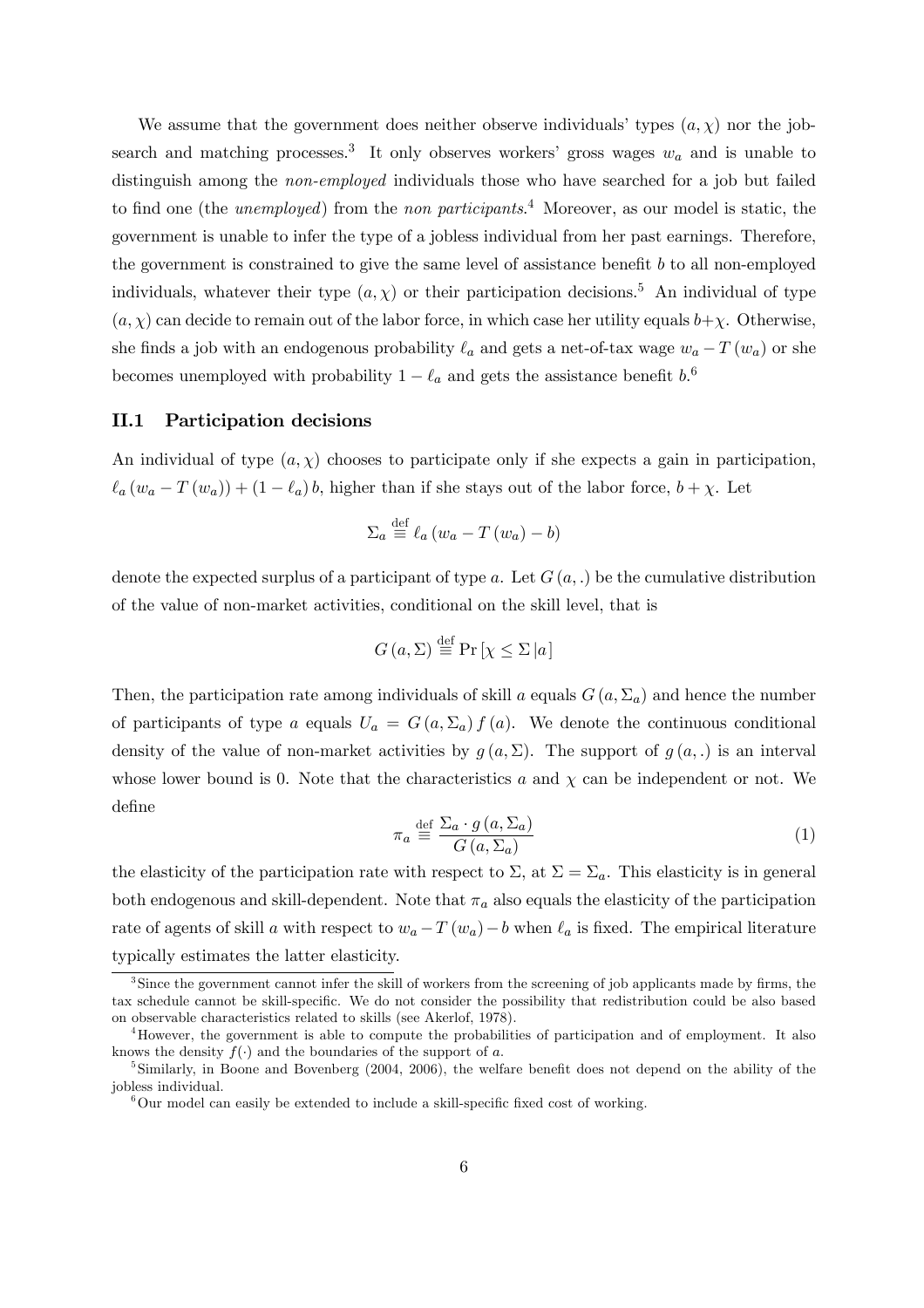#### II.2 Labor demand

On the labor market of skill a, creating a vacancy costs  $\kappa(a) > 0$ . This cost includes the investment in equipment and the screening of applicants. Only a fraction of vacancies finds a suitable worker to recruit. Following the matching literature (Mortensen and Pissarides 1999, Pissarides 2000 and Rogerson et al 2005), we assume that the number of filled positions is a function  $H(a, V_a, U_a)$  of the numbers  $V_a$  of vacancies and  $U_a$  of job-seekers. The matching function  $H(a, ., .)$  on the labor market of skill a has the following properties.<sup>7</sup> It is twice-continuously differentiable on  $\mathbb{R}^2_+$  and increasing in both arguments. It exhibits constant returns to scale. Moreover,  $H(a, V_a, 0) = H(a, 0, U_a) = 0$ , and for all  $V_a$  and  $U_a$ , one has  $H(a, V_a, U_a)$  < min  $(V_a, U_a)$ . Define tightness  $\theta_a$  as the ratio  $V_a/U_a$ . The probability that a vacancy is filled equals  $q(a, \theta_a) \stackrel{\text{def}}{=} H(a, 1, 1/\theta_a) = H(a, V_a, U_a) / V_a$ . Due to search-matching externalities, the job-filling probability decreases with the number of vacancies and increases with the number of job-seekers. Because of constant returns to scale, only tightness matters and  $q(a, \theta_a)$  is a decreasing function of  $\theta_a$ . Symmetrically, the probability that a job-seeker finds a job is an increasing function of tightness  $p(a, \theta_a) \stackrel{\text{def}}{=} H(a, \theta_a, 1) = H(a, V_a, U_a) / U_a$ . Firms and individuals being atomistic, they take tightness  $\theta_a$  as given.

When a firm creates a vacancy of type a, she fills it with probability  $q(a, \theta_a)$ . Then, her profit at stage 4 equals  $a-w_a$ . Therefore, her expected profit at stage 2 equals  $q(a, \theta_a)$   $(a - w_a) - \kappa(a)$ . Firms create vacancies until the free-entry condition  $q(\theta_a)(a - w_a) = \kappa(a)$  is met. This pins down the value of tightness  $\theta_a$  and in turn the probability of finding a job through<sup>8</sup>

$$
L(a, w_a) \stackrel{\text{def}}{=} p\left(a, q^{-1}\left(a, \frac{\kappa(a)}{a - w_a}\right)\right)
$$
 (2)

At the equilibrium, one has  $\ell_a = L(a, w_a)$  and

$$
\Sigma_a = L(a, w_a) (w_a - T(w_a) - b)
$$
\n(3)

The  $L(\cdot, \cdot)$  function is a reduced form that captures everything we need on the labor demand side. From the assumptions made on the matching function,  $L(.,.)$  is continuously differentiable and admits values within  $(0, 1)$ . As the wage increases, firms get lower profit on each filled vacancy, fewer vacancies are created and tightness decreases. This explains why  $\partial L/\partial w_a < 0$ . Moreover, due to the constant-returns-to-scale assumption, the probability of being employed depends only on skill and wage levels and not on the number of participants. If for a given wage, there are twice more participants, the free-entry condition leads to twice more vacancies, so the level of employment is twice higher and the employment probability is unaffected. This property

<sup>&</sup>lt;sup>7</sup>See Petrongolo and Pissarides (2001) for microfoundations and empirical evidence about the matching function.

<sup>&</sup>lt;sup>8</sup>Where  $q^{-1}(a,.)$  denotes the inverse function of  $\theta \mapsto q(a, \theta)$ , holding a constant.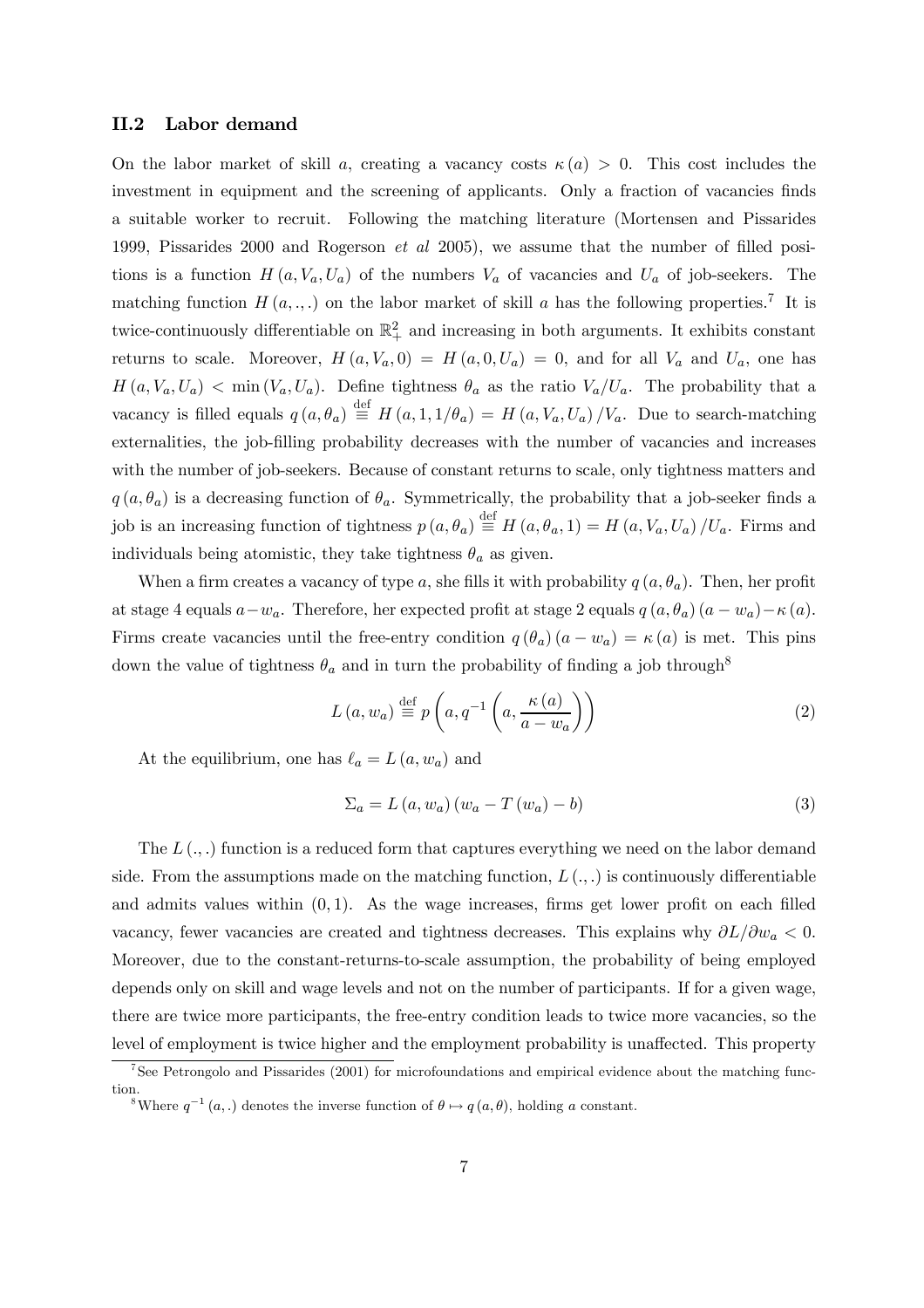is in accordance with the empirical evidence that the size of the labor force has no lasting effect on group-specific unemployment rates. Finally, because labor markets are perfectly segmented by skill, the probability that a participant of type a finds a job depends only on the wage level  $w_a$  and not on wages on other segments of the labor market.

#### II.3 The wage setting

As the literature dealing with optimal redistribution in a competitive framework (Mirrlees 1971 and followers), we focus on the redistribution issue and abstract from the standard inefficiency arising from matching frictions. In other words, we consider a setting such that the role of taxation is only to redistribute income (as in Mirrlees) and not restore efficiency (as in e.g. Boone and Bovenberg 2002). For this purpose, we consider a wage-setting mechanism that maximizes the sum of utility levels in the absence of taxes and benefits. To obtain this property, the matching literature typically assumes that wages are the outcome of a Nash bargaining and that the workers' bargaining power equals the elasticity of the matching function with respect to unemployment (see Hosios 1990). This assumption is only meaningful if the elasticity of the matching function is constant and exogenous. When the matching function is of the Cobb-Douglas form  $H(a, U_a, V_a) = A (U_a)^{\gamma} (V_a)^{1-\gamma}$ , Equation (2) implies that  $L(a, w) = A^{1/\gamma} ((a-w)/\kappa(a))^{((1-\gamma)/\gamma)}$ . Then, Nash bargaining under the Hosios condition leads to a wage level that solves (see HLPV):9

$$
w_a = \underset{w}{\text{arg max}} \quad L(a, w) \cdot (w - T(w) - b) \tag{4}
$$

When the matching function is not of the Cobb-Douglas form, we assume that (4) still holds. So,  $\Sigma_a = \max_{x \in \mathbb{R}^n} L(a, w) \cdot (w - T(w) - b)$  and the equilibrium wage maximizes the participation rate given the tax/benefit system.

Different wage-setting mechanisms can provide microfoundations for (4). The Competitive Search Equilibrium introduced by Moen  $(1997)$  and Shimer  $(1996)$  leads to this property.<sup>10</sup> Another possibility is to assume that a skill-specific utilitarian monopoly union selects the wage  $w_a$  after individuals' participation decisions but before firms' decisions about vacancy creation (see Mortensen and Pissarides 1999).

#### II.4 The laissez faire

The laissez faire is defined as the economy without tax and benefit. According to (4), the equilibrium level of wage in this economy amounts to maximize  $L(a, w) \cdot w$ . A wage increase has

<sup>&</sup>lt;sup>9</sup>If different wage levels solve  $(4)$ , then we make the tie-breaking assumption that the wage level preferred by the government will be selected. See also the discussion in Mirrlees (1971, footnotes 2 and 3 pages 177).

 $10\,\text{We}$  have verified this claim in a previous version of this article available upon request.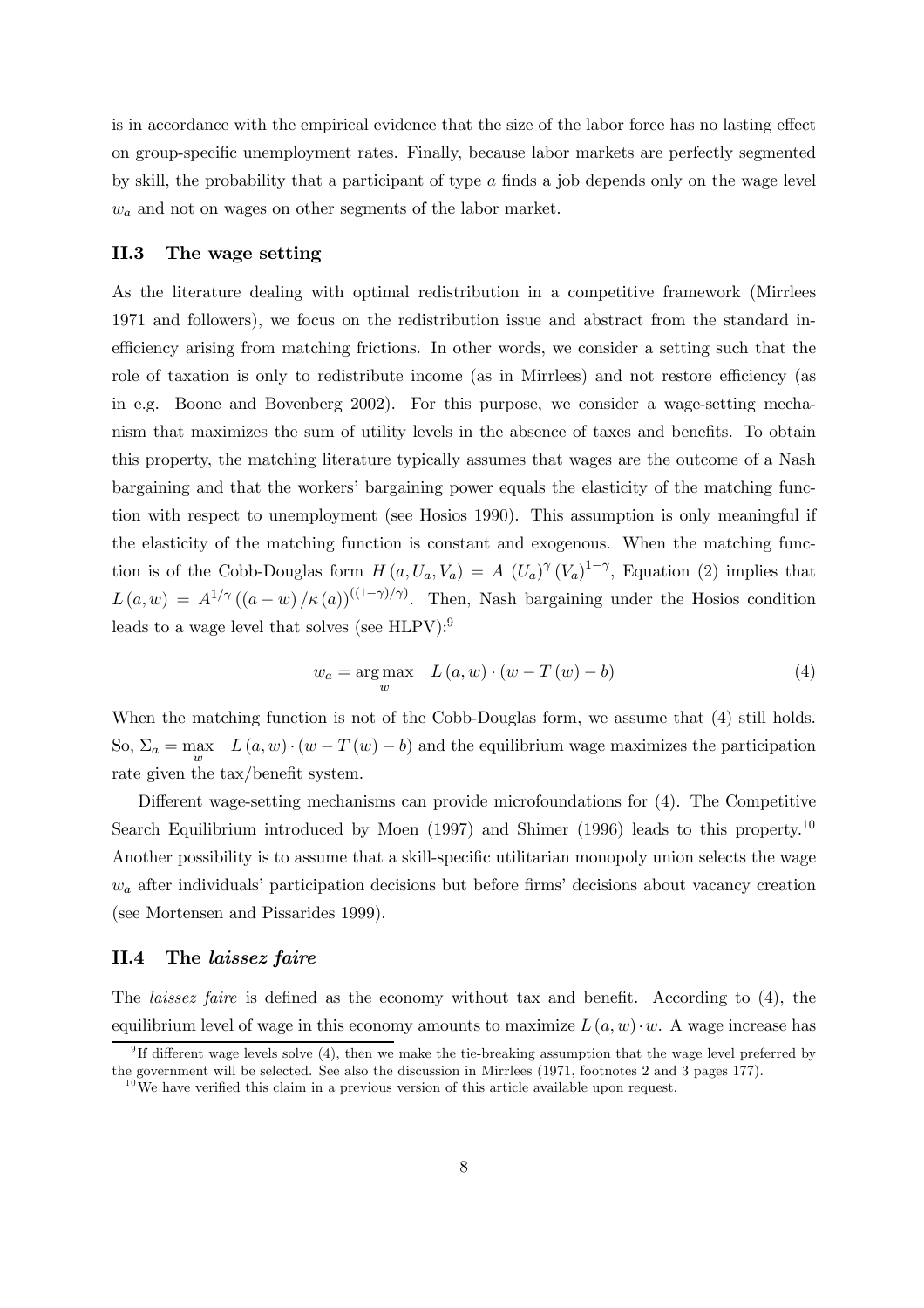a direct positive effect on  $L(a, w) \cdot w$  and a negative effect through the employment probability. To ensure that program (4) is well-behaved at the *laissez faire*, we assume that for any  $(a, w)$ ,

$$
\frac{\partial^2 \log L(a, w_a)}{\partial w \cdot \partial \log w}(a, w) < 0 \tag{5}
$$

We henceforth denote  $w_a^{\text{LF}}$  the wage at the *laissez faire*. To guarantee that  $w_a^{\text{LF}}$  increases with the level of skill, we further assume that for any  $(a, w)$ :

$$
\frac{\partial^2 \log L}{\partial a \partial w} (a, w) > 0 \tag{6}
$$

Appendix A verifies that, when the exogenous amount of public expenditures  $E$  is nil, the laissez-faire economy maximizes the Benthamite objective, which equals the sum of utility levels. Because of our wage-setting mechanism (4), wages at the laissez faire maximize "efficiency" (i.e. maximize the Benthamite criterion). Note that participation decisions are then also efficient.

#### II.5 Fiscal incidence

We now reintroduce the tax/benefit system and explain how tax reforms affect the equilibrium. Starting with the wage, notice that the objective in (4) multiplies the employment probability by the difference between the net incomes in employment and in unemployment. We call this difference the *ex-post surplus* and denote it  $x \stackrel{\text{def}}{=} w - T(w) - b$ . It subtracts an "employment" tax",  $T(w) + b$ , from the earnings w. In our setting, the influence of the tax and benefit system comes through the profile of the relationship between the ex-post surplus x and earnings w. Because of the multiplicative form of  $(4)$ , what actually matters is how  $\log x$  varies with  $\log w$ . When  $T(.)$  is differentiable, the first-order condition<sup>11</sup> of Program (4) writes:

$$
-\frac{\partial \log L}{\partial \log w} (a, w_a) = \eta (w_a)
$$
\n(7)

where $12$ 

$$
\eta(w) \stackrel{\text{def}}{=} \frac{1 - T'(w)}{1 - \frac{T(w) + b}{w}} = \frac{\partial \log(w - T(w) - b)}{\partial \log w} \tag{8}
$$

When the wage increases by one percent, the term  $\partial \log L / \partial \log w$  (a, w) measures the relative decrease in the employment probability, while  $\eta(w)$  measures the relative increase in the expost surplus. At equilibrium, Equation (7) requires that these two relative changes sum to

<sup>&</sup>lt;sup>11</sup>The solution to (4), if any, necessarily lies in  $(-\infty, a - \kappa(a))$ . Since  $L(a, a - \kappa(a)) = 0$ ,  $\omega = a - \kappa(a)$  does not solve (4). From a theoretical viewpoint, the wage can be negative whenever  $T(.)$  is negative enough to keep some agents of type a participating to the labor market (i.e.  $\omega-T(.) > b$ ). Hence the solution to (4) is necessarily interior. In the rest of the paper, we focus on positive wage levels.

Since  $\partial \log L/\partial \omega < 0$ ,  $\eta(\omega)$  has to be positive. As the expected surplus is positive, so is  $\omega - T(\omega) - b$ . Hence, the marginal tax rate  $T'(\omega)$  has to be lower than 1.

 $1^{2}\eta(w)$  is reminiscent of the Coefficient of Residual Income Progression which measures the wage elasticity of net earnings (Musgrave and Musgrave 1976).  $\eta(w)$  is actually the Coefficient of Residual Income Progression divided by one minus the net replacement ratio  $b/(w-T(w))$ .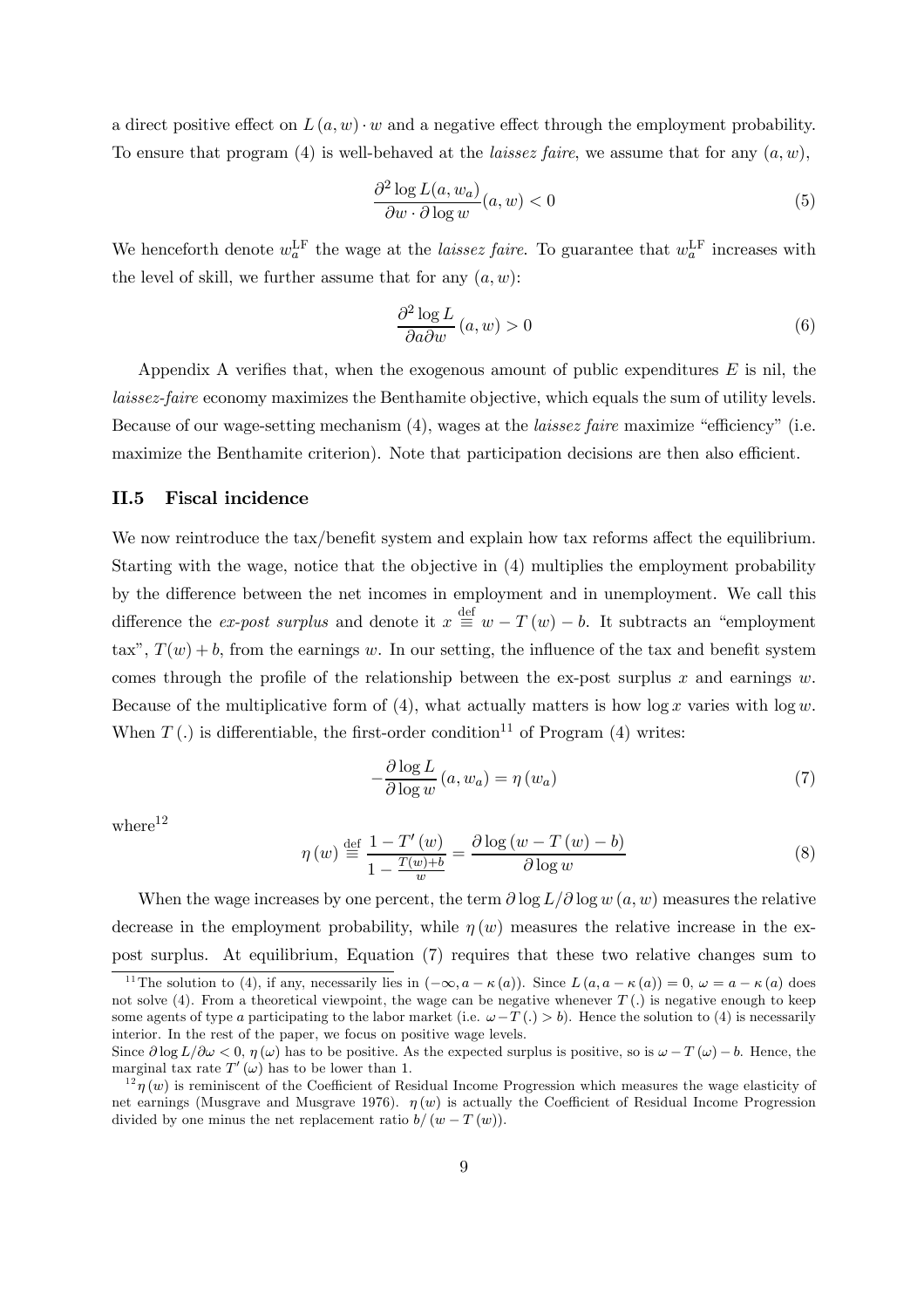zero. Notice that in our setting the profile of  $\eta(w)$  gathers all the information about the profile of the tax/benefit system needed to fix the equilibrium wage. Figure 1 displays indifference expected surplus curves. The equation of these indifference curves can be written as  $\log x =$ constant  $-\log L(a, w)$ . From (2) and (5), these curves are increasing and convex. The solution to Program (4) then consists in choosing the highest indifference curve taking the relationship between  $\log x$  and  $\log w$  into account. In case of differentiability, this amounts to choosing the highest indifference curve tangent to the  $\log w \mapsto \log x = \log (w - T(w) - b)$  schedule. The first-order condition (7) combined with (8) expresses this tangency condition.



Figure 1: The choice of the wage for a type a match.

For comparative static purposes, consider for a while the average tax rate  $T(w_a)/w_a$ , the assistance benefit ratio  $b/w_a$  and the marginal tax rate  $T'(w_a)$  as parameters. So,  $\eta(w_a)$  is provisionally a parameter, too. Under Condition (5), Equations (7) and (8) imply that the equilibrium wage  $w_a$  (thereby the unemployment rate  $1-L(a, w_a)$ ) increases with the average tax rate and the assistance benefit ratio and decreases with the marginal tax rate. These properties are standard in the equilibrium unemployment literature. They hold under monopoly unions (Hersoug 1984), right-to-manage bargaining (Lockwood and Manning 1993), efficiency wages with continuous effort (Pisauro 1991) or matching models with Nash bargaining (Pissarides 1998). Sørensen (1997) and Røed and Strøm (2002) provide some empirical evidence in favor of the wage-moderating effect of higher marginal tax rates. In addition, Manning (1993) finds that higher marginal tax rates lower unemployment in the UK.

Imagine a tax reform such that participants of type a face a rise in the slope  $\eta$  of the  $\log w \mapsto \log x$  function. A relative rise in the wage induces now a higher relative gain in the ex-post surplus  $x$ . Still, the relative loss in the employment probability is unchanged.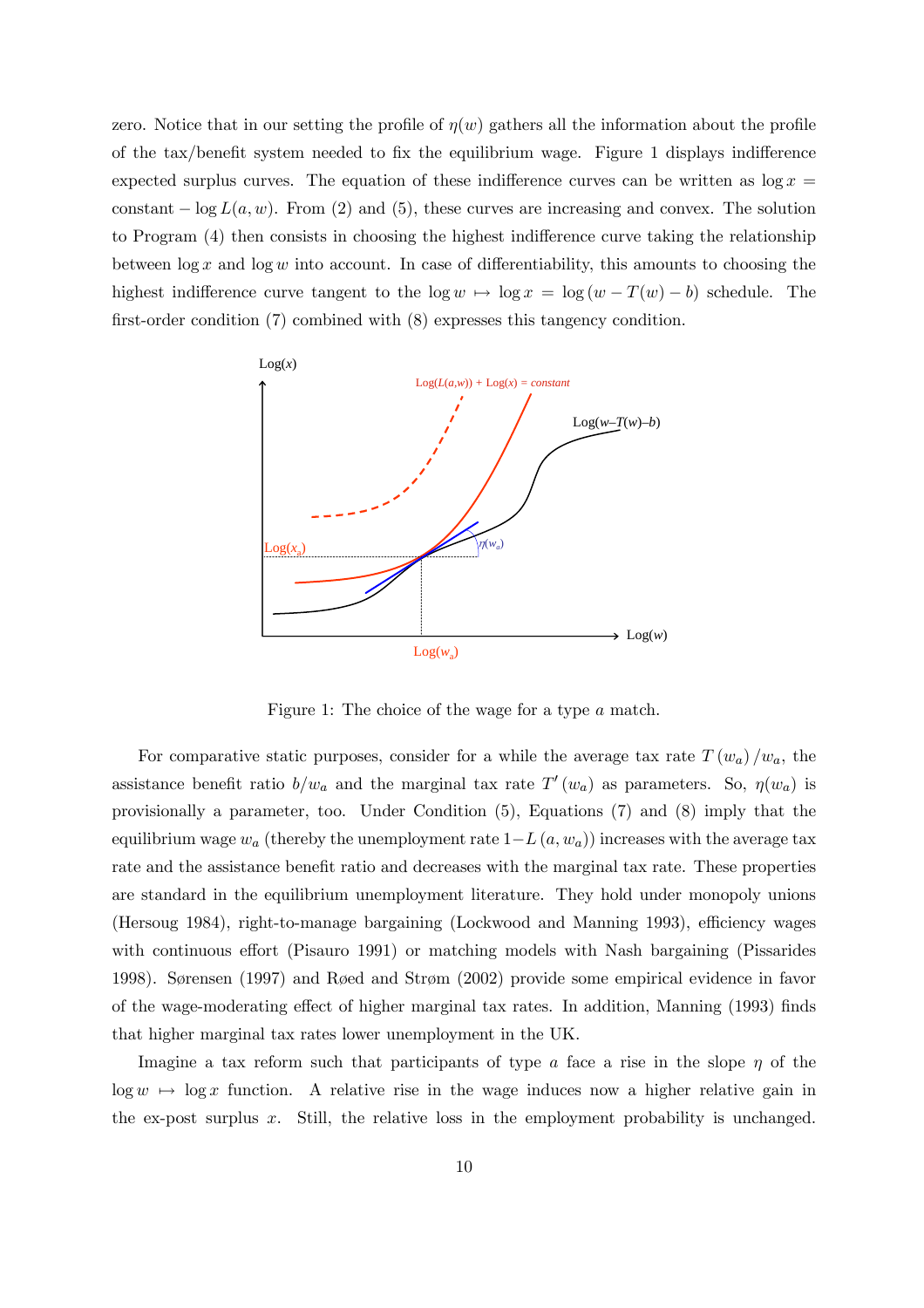Consequently, the rise in  $\eta$  induces an increase in the equilibrium wage  $w_a$  that substitutes ex-post surplus for employment probability. This is reminiscent of the substitution effect in a competitive framework with adjustments along the intensive margin. There, a lower marginal tax rate raises the net hourly wage and leads to a substitution toward consumption and away from leisure time. Returning to our setting, Equation (7) indicates that for a given slope of the  $\log w \mapsto \log x$  function, the level of this function does not affect the equilibrium wage. In this specific sense, there is no *income effect* of the tax schedule on wages.

In the general case where  $\eta$  is a function of the wage, a change in this slope produces a direct change in wage levels. This in turn creates a second change in  $\eta$  which produces a further change in the wage. To clarify this circular process<sup>13</sup> and to prepare the analysis developed in Sections III and IV in terms of a small tax reform, imagine that the slope  $\eta(w)$  of the log  $w \mapsto \log x$ relationship increases by a small exogenous amount  $\tilde{\eta}$ . Let us rewrite the first-order condition (7) as  $W(w_a, a, 0) = 0$ , where:

$$
\mathcal{W}(w, a, \tilde{\eta}) \stackrel{\text{def}}{=} \frac{\partial \log L}{\partial \log w} (a, w) + \eta (w) + \tilde{\eta}
$$
 (9)

The second-order condition of (4) writes  $W'_w(w_a, a, 0) \leq 0$  where

$$
\mathcal{W}'_w(w_a, a, \tilde{\eta}) = \frac{\partial^2 \log L(a, w_a)}{\partial w \cdot \partial \log w} + \eta'(w_a)
$$

This second-order condition states that at the equilibrium wage  $w_a$ , the log  $w \mapsto \log x$  relationship depicted in Figure 1 has to be either concave or less convex than the indifference expected surplus curves. Put differently, the slope of the  $\log w \mapsto \log x$  schedule cannot increase too rapidly.14

Consider now how the equilibrium wage  $w_a$  is influenced by small changes in the parameter  $\tilde{\eta}$  and in the type a. Whenever the second-order condition of (4) is a strict inequality, we can apply the implicit function theorem on  $\mathcal{W}(w_a, a, \tilde{\eta})=0$ . We then obtain the elasticity  $\varepsilon_a$  of the equilibrium wage  $w_a$  with respect to a small local change in  $\tilde{\eta}$  around a given log  $w \mapsto \log x$ function. We also obtain the elasticity  $\alpha_a$  of the equilibrium wage  $w_a$  with respect to the skill level a along the same  $\log \omega \mapsto \log x$  function:

$$
\varepsilon_a \qquad \stackrel{\text{def}}{=} \frac{\eta(w_a)}{w_a} \cdot \frac{\partial w_a}{\partial \tilde{\eta}} = -\frac{1}{\mathcal{W}'_w(w_a, a, 0)} \cdot \frac{\eta(w_a)}{w_a} > 0 \tag{10a}
$$

$$
\alpha_a \quad \stackrel{\text{def}}{=} \frac{a}{w_a} \frac{\partial w_a}{\partial a} = -\frac{a}{w_a \cdot \mathcal{W}'_w \left(w_a, a, 0\right)} \cdot \frac{\partial^2 \log L}{\partial a \partial w} \left(a, w_a\right) > 0 \tag{10b}
$$

These elasticities are in general endogenous and in particular they depend on the curvature term  $\eta'(w_a)$  in  $\mathcal{W}'_w$ . This is because a change in wage  $\Delta w_a$ , that is either caused by a change in  $\tilde{\eta}$  or <sup>13</sup>Which is also present in the optimal non-linear taxation literature with competitive labor markets and labor

supply decisions (see Saez 2001).

<sup>&</sup>lt;sup>14</sup>When this condition is not verified, the earnings function  $a \mapsto w_a$  is discontinuous.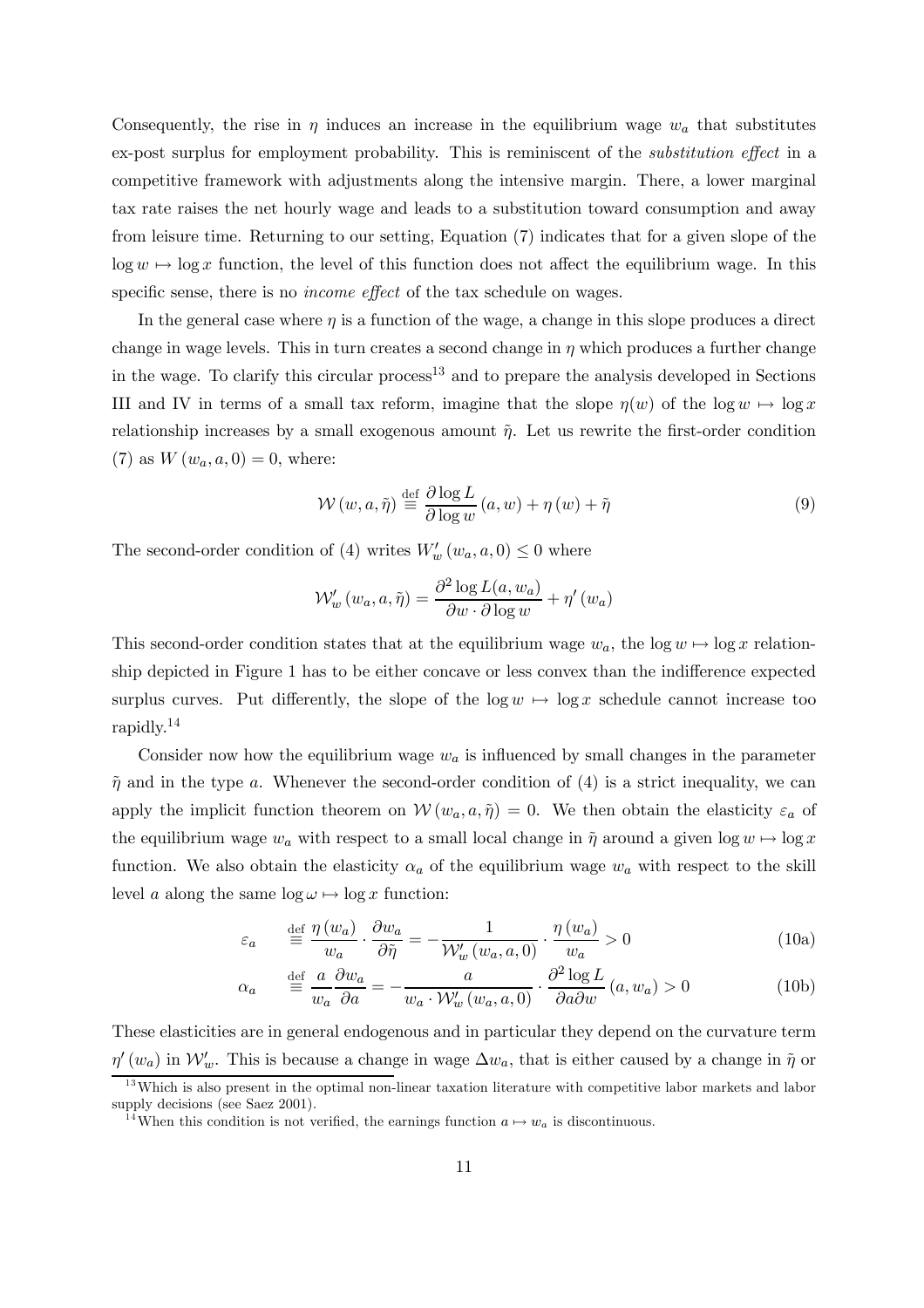in a, induces a change in  $\eta(w_a)$  that equals  $\eta'(w_a) \Delta w_a$  and a further change in the wage. This is at the origin of a circular process captured by the term  $\eta'(w_a)$  in  $\mathcal{W}'_w$ . However, as will be clear in Sections III and IV, only the ratio  $\varepsilon_a/\alpha_a$  enters the optimality conditions and this ratio does not depend on  $\eta'(w_a)$  but only on a and  $w_a$ . The positive signs of  $\varepsilon_a$  and  $\alpha_a$  follow from the strict second-order condition  $\mathcal{W}'_w < 0$  and (6).

In addition to its effect on wage and unemployment through  $\eta(.)$ , taxation also influences participation decisions. To isolate this effect, consider a tax reform that rises  $log(w - T(w) - b)$ by a constant amount for all w so that  $\eta(w)$  is kept unchanged. Such a tax reform does neither change the wage level, nor the employment probability. However, the employment tax  $T(w_a)+b$ is reduced and hence the surplus  $\Sigma_a$  an agent of type a can expect from participation increases. Therefore, such a reform increases the participation rate  $G(a,\Sigma_a)$ , thereby the employment rate  $L(a, w_a) \cdot G(a, \Sigma_a)$ . The magnitude of this behavioral response is captured by the elasticity  $\pi_a$ defined in (1). In sum, the income effect affects the participation margin and not the wage-cumlabor demand margin.

#### II.6 The equilibrium

For a given function  $\log w \mapsto \log x$ , the equilibrium allocation can be found recursively. The wage-setting equations (4) determine wages  $w_a$  and in turn  $x_a = w_a - T(w_a) - b$ . The labor demand functions (2) determine the skill-specific unemployment rates  $1-L(a, w_a)$ . Then, from (3), the participation rates are given by  $G(a, \Sigma_a)$  and the employment rates equal  $L(a, w_a) G(a, \Sigma_a)$ . For each additional worker of type a, the government collects taxes  $T(w_a)$  and saves the assistance benefit b. Since  $E \geq 0$  is the exogenous amount of public expenditures, the government's budget constraint defines the level of b:

$$
b = \int_{a_0}^{a_1} \left( T(w_a) + b \right) \cdot L(a, w_a) \cdot G(a, \Sigma_a) \cdot f(a) \, da - E \tag{11}
$$

### III The Maximin case

Under the Maximin (Rawlsian) objective, the government only values the utility of the least welloff. Unemployed individuals get  $b$ , which is always lower than the workers' and non participants' utility levels, respectively  $w - T(w)$  and  $b + \chi$ . Therefore, a Maximin government aims at maximizing b subject to the budget constraint  $(11)$  and incentive compatibility constraints. The latter state that, for each skill level, the selected wage  $w_a$  maximizes the expected surplus  $L(a, w) (w - T(w) - b)$ . According to the taxation principle (Hammond 1979, Rochet 1985 and Guesnerie 1995), the set of allocations generated by the assistance benefit b and the nonlinear tax schedule  $T(w)$  under the wage-setting equations (4) and the definitions of  $x_a$  and  $\Sigma_a$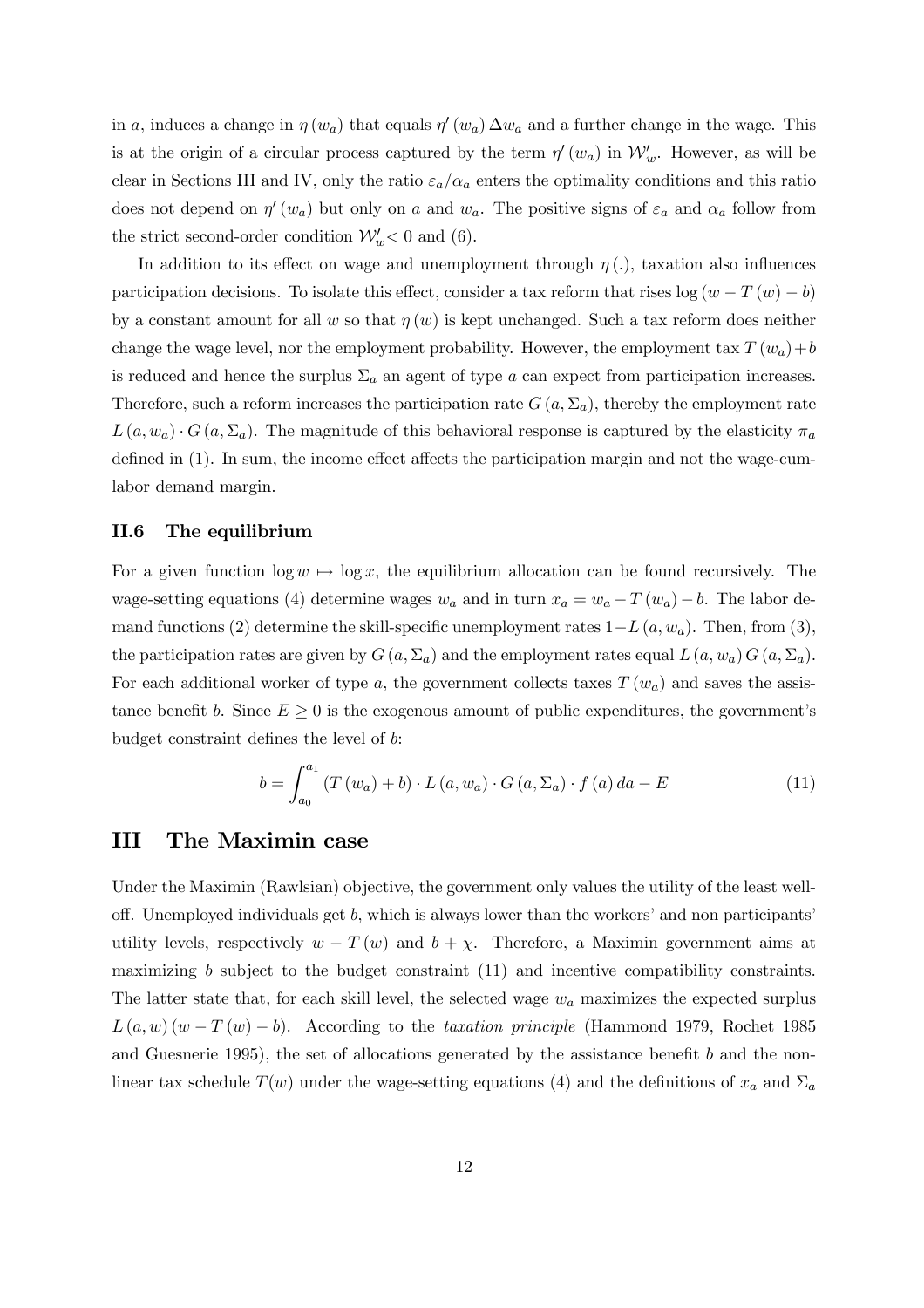corresponds to the set of incentive-compatible allocations  $(b, \{w_a, x_a, \Sigma_a\}_{a \in [a_0, a_1]})$  such that:

$$
\forall (a, a') \in [a_0, a_1]^2 \qquad \Sigma_a \equiv L(a, w_a) \ x_a \ge L(a, w_{a'}) \ x_{a'}
$$
 (12)

From (6), the strict single-crossing condition holds. Hence (12) is equivalent to the differential equation  $\Sigma_a = \Sigma_a \cdot \partial \log L / \partial a(a, w_a)$  and the monotonicity requirement that the wage  $w_a$  is a nondecreasing function of the skill level a (see Appendix B).

Following Mirrlees (1971), it is much more convenient to solve the government's problem in terms of allocations.<sup>15</sup> In Appendix C, we follow this approach to derive our optimal tax formula. Let  $h_a = L(a, w_a)$   $G(a, \Sigma_a)$   $f(a)$  denote the (endogenous) mass of workers of skill a. We obtain:

**Proposition 1** For any skill level  $a \in [a_0, a_1]$ , the maximin-optimal tax schedule verifies:

$$
\frac{1 - \eta(w_a)}{\eta(w_a)} \cdot \frac{\varepsilon_a}{\alpha_a} \cdot w_a \cdot a \cdot h_a = Z_a \quad \text{and} \quad Z_{a_0} = 0 \tag{13a}
$$

$$
Z_a = \int_a^{a_1} \left[ x_t - \pi_t \left( T \left( w_t \right) + b \right) \right] h_t \cdot dt,\tag{13b}
$$

where  $T(w_t) + b = w_t - x_t$  and since  $\eta(w) = \partial \log(w - T(w) - b) / \partial \log w$ ,  $x_t$  verifies:

$$
\forall t, u \qquad \log x_t = \log x_u + \int_{w_u}^{w_t} \eta(w) \, d\log w
$$

In Proposition 1, the elasticities  $\pi_a$  of the participation rate,  $\varepsilon_a$  of the wage with respect to  $\eta$  and  $\alpha_a$  of the wage with respect to the skill level a are respectively given by (1), (10a) and (10b). Moreover,  $w_a$  is determined by the wage-setting condition (7).

#### III.1 Intuitive proof of Proposition 1

The resolution in terms of incentive-compatible allocations enables a rigorous derivation. However, this method does not provide much economic intuition. So, we propose here an intuitive or "direct" proof in the spirit of Saez (2001). Recall that in our model, it is much more convenient to think of the tax schedule as a function that associates the log of the ex-post surplus to the log of the wage. This amounts to pinning down an employment tax level. We consider the effect of the following small tax reform around the optimum depicted in Figure 2. The slope  $\eta(w)$  of log  $w \mapsto \log x$  is marginally increased by  $\tilde{\eta} = \Delta \eta$  for wages in the small interval  $[w_a - \delta w, w_a]$ .<sup>16</sup>

<sup>&</sup>lt;sup>15</sup>We assume the existence of an optimal allocation  $a \mapsto (w_a, x_a)$  that is continuous, differentiable and increasing. Existence and continuity are usual regularity assumptions (see e.g. Mirrlees 1971, 1976 or Guesnerie and Laffont 1984). The monotonicity assumption means that we rule out bunching. We verify in the simulations that the monotonicity requirement is verified along the optimum. The differentiability assumption is made only for convenience. It implies that the tax schedule  $T(.)$  is almost everywhere differentiable in the wage.

<sup>&</sup>lt;sup>16</sup>The reasoning below will be entirely developed in terms of this local change in  $\eta$ . For the reader interested by the implementation of such a reform, the small local increase  $\Delta \eta$  would be the result of a small decline in the marginal tax rate, the level of the average employment tax being kept locally constant. Above  $w_a$ , the induced reduction in the employment tax should be compensated for by an appropriate reduction of the marginal tax rate to keep  $\eta$  unchanged.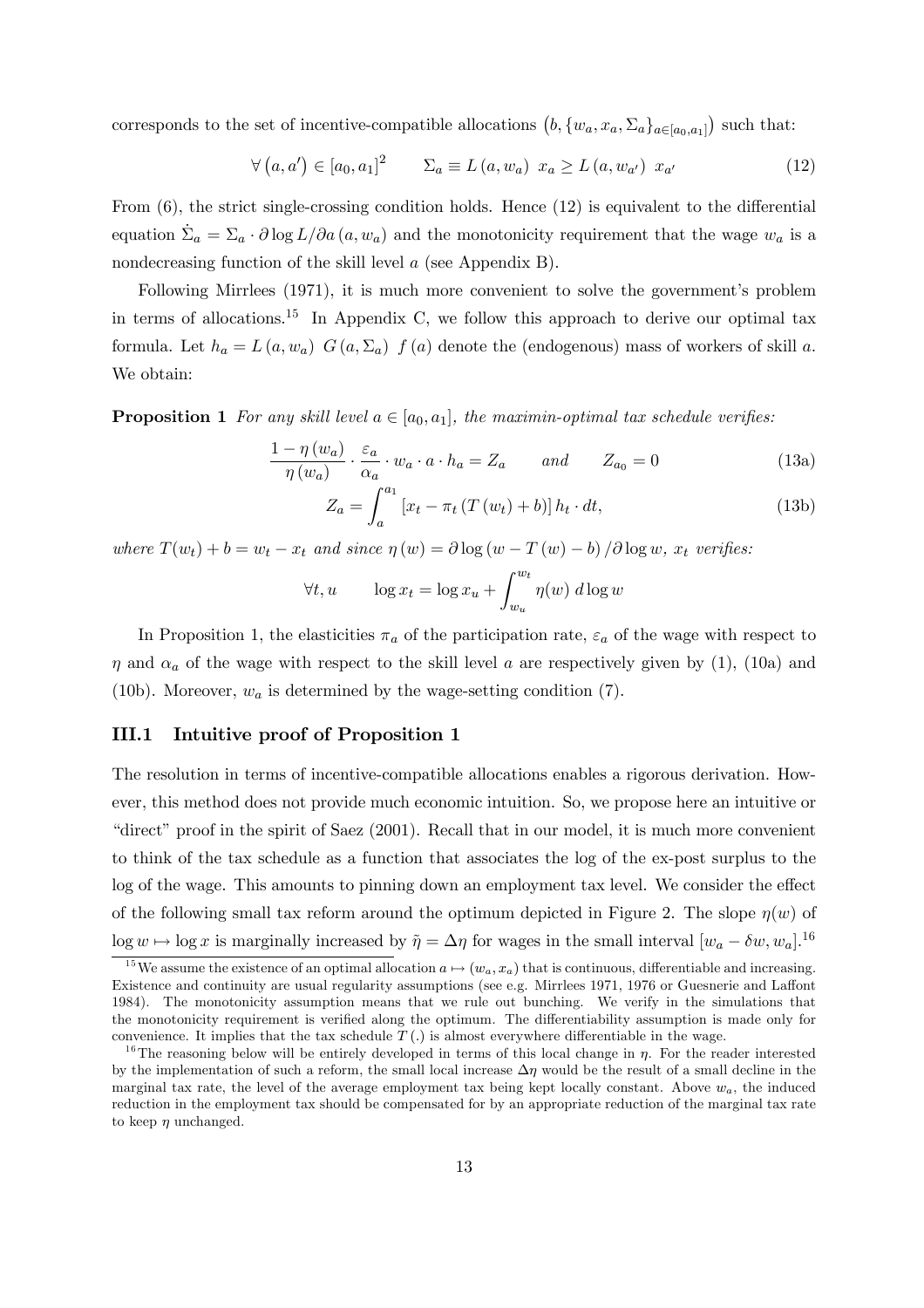We take  $\Delta \eta$  sufficiently small compared to  $\delta w$ , so that bunching or gaps in the wage distribution around  $w_a - \delta w$  or  $w_a$  induced by the tax reform can be neglected. This reform has two effects on the government's objective (11). There is first a tax level effect that concerns individuals of skill t above a. Those of them who are employed thus receive a wage  $w_t$  above  $w_a$ . Second, there is a wage response effect. It takes place for those whose wages lie in the  $[w_a - \delta w, w_a]$  interval.



Figure 2: The tax reform

#### The tax level effect

Consider skill levels t above a. Since  $\eta(.)$  is unchanged around  $w_t$ , the equilibrium wage  $w_t$  is unaffected by the tax reform, and so is the employment probability  $L(t, w_t)$ . From (8), the tax reform increases the ex-post surplus  $x_t = w_t - T(w_t) - b$  by

$$
\frac{\Delta x_t}{x_t} = \Delta \eta \cdot \frac{\delta w}{w}
$$

(see Figure 2). The consequence of this rise of (the log of) the ex-post surplus can be decomposed into a mechanical component and a behavioral component through a change in the participation decisions.

The rise in  $x_t$  corresponds to a reduction in the employment tax level  $T(w_t) + b$  such that  $\Delta(T(w_t)+b) = -x_t \cdot \Delta \eta \cdot (\delta w/w)$ . Since there are  $h_t$  workers of type t, the mechanical component of the tax level effect at skill level  $t$  equals:

$$
-x_t \cdot h_t \cdot \Delta \eta \cdot \frac{\delta w}{w} \tag{14}
$$

Consider now the participation decisions of individuals of skill  $t$  above  $a$ . From (3), since their employment probability is unchanged, their expected surplus increases by the same relative amount  $\Delta \Sigma_t / \Sigma_t = \Delta \eta \cdot (\delta w / w)$  as their ex-post surplus  $x_t$ . According to (1) the number of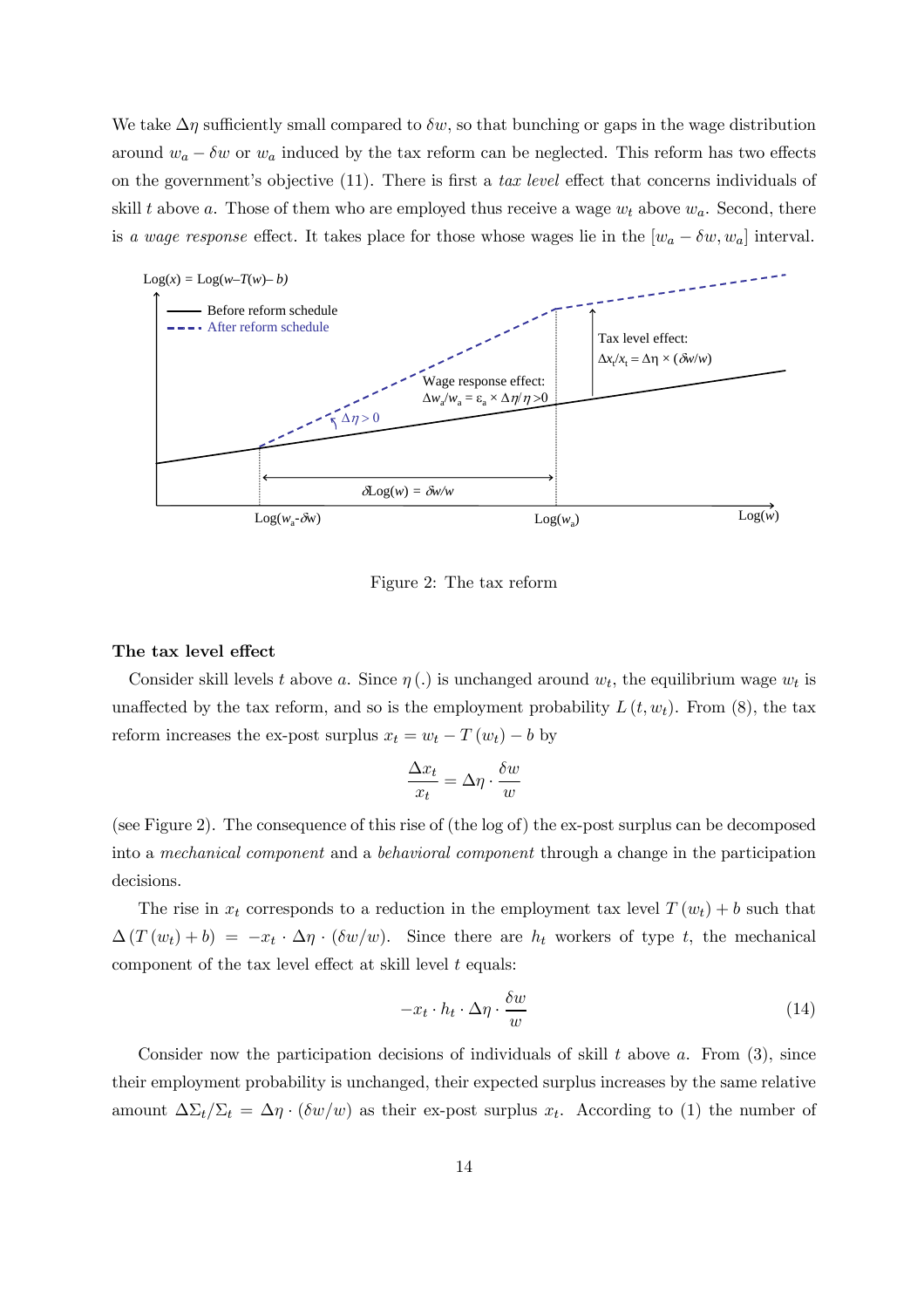employed individuals of type t thus increases by  $\pi_t \cdot h_t \cdot \Delta \eta \cdot (\delta w/w)$ . For each of these additional employed individuals, the government receives  $T(w_t) + b$  additional employment taxes. Hence, the behavioral component of the tax level effect at skill level  $t$  equals:

$$
\pi_t \cdot (T(w_t) + b) \cdot h_t \cdot \Delta \eta \cdot \frac{\delta w}{w} \tag{15}
$$

From  $(13b)$ , the sum of the mechanical and behavioral components over all skill levels t above a gives the tax level effect. It equals  $-Z_a \cdot \Delta \eta \cdot (\delta w/w)$ .

#### The wage response effect

This effect concerns individuals whose skill level is such that their wage in case of employment lies in the interval  $[w_a - \delta w, w_a]$ . Let  $[a - \delta a, a]$  be the corresponding interval of the skill distribution. From (10b), one has

$$
\delta a = \frac{a}{\alpha_a} \cdot \frac{\delta w}{w} \tag{16}
$$

Therefore, the number of agents concerned by this effect is  $(a/\alpha_a) f(a) (\delta w/w)$ .

Due to the small tax reform, those employed face a more increasing  $\log w \mapsto \log x$  tax schedule. The tax reform thus induces a wage increase  $\Delta w_a$  that substitutes ex-post surplus for employment probability. From (10a), one has

$$
\frac{\Delta w_a}{w_a} = \frac{\varepsilon_a}{\eta(w_a)} \cdot \Delta \eta \tag{17}
$$

Since the equilibrium wage maximizes participants' ex-post surplus  $\Sigma_a$ , the tax reform has only a second-order effect on  $\Sigma_a$  and thereby on the participation rate of these individuals. The wage response effect can be decomposed into a mechanical component and a behavioral component through a change in the labor demand decisions.

The wage increase  $\Delta w_a$  changes the employment tax paid by  $T'(w_a) \cdot \Delta w_a$ . From (8), one gets  $1 - T'(w_a) = x_a \cdot \eta(w_a)/w_a$ , so

$$
\Delta\left(T\left(w_a\right)+b\right) = T'\left(w_a\right) \cdot \Delta w_a = \left[\left(1 - \eta\left(w_a\right)\right)w_a + \eta\left(w_a\right)\left(T\left(w_a\right)+b\right)\right] \frac{\Delta w_a}{w_a} \tag{18}
$$

Multiplying the last term by the number of employed individuals  $h_a$  gives the mechanical component of the wage response effect.

The wage increase  $\Delta w_a$  also induces a reduction in the employment probability  $L(a, w_a)$ . Given  $(7)$ , the fraction of employed among participants is decreased by:

$$
\Delta L(a, w_a) = -\eta(w_a) \frac{\Delta w_a}{w_a} L(a, w_a)
$$
\n(19)

When an additional participant of type  $\alpha$  finds a job, the government levies additional taxes  $T(w_a)$  and saves b. Multiplying the employment tax  $T(w_a) + b$  by  $\Delta \ell_a$  times the number of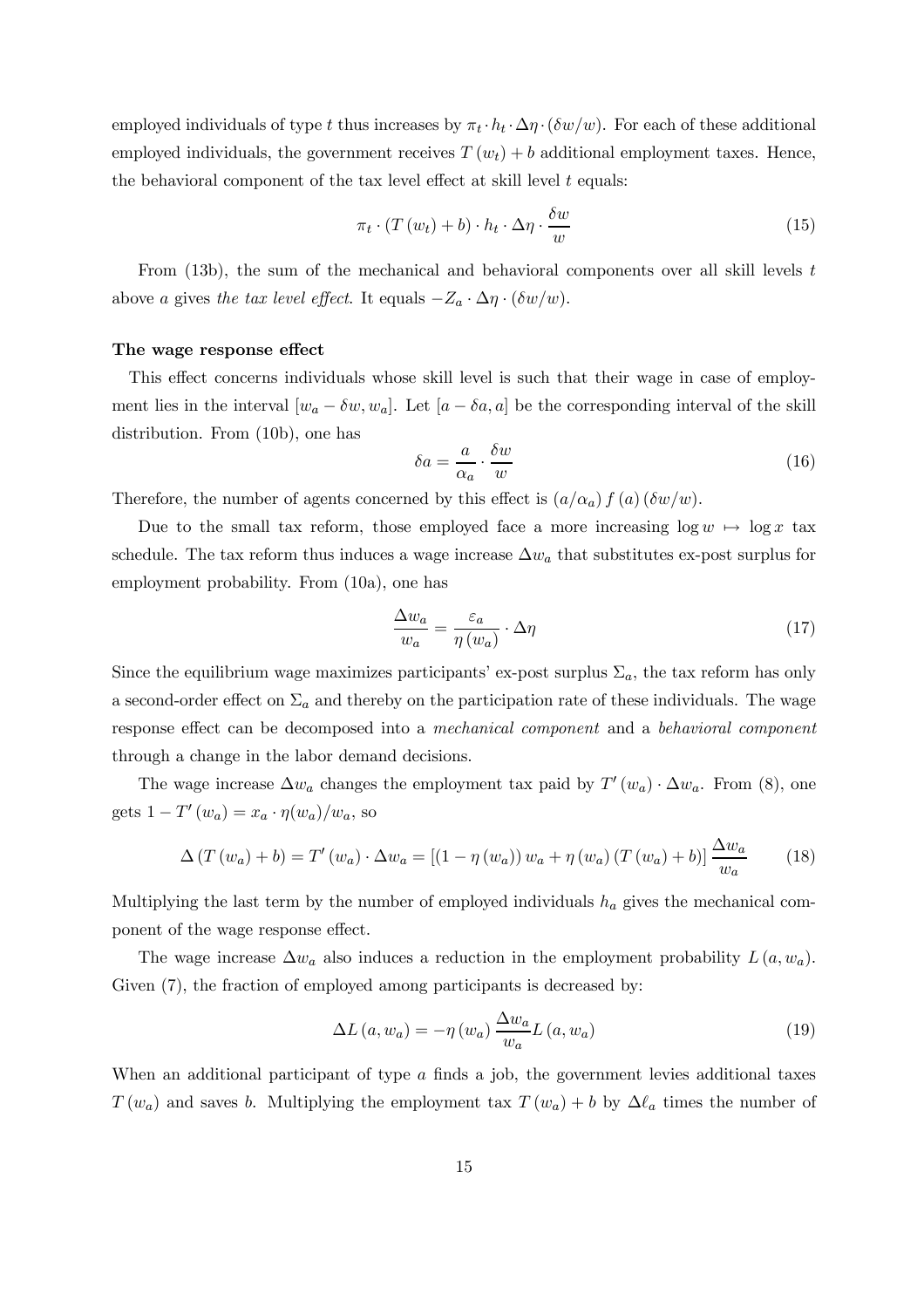participants  $G(a, \Sigma_a) f(a) \delta a$  gives the behavioral component of the wage response effect. The sum of these two components equals

$$
\Delta \left[ \left( T\left( w_a \right) + b \right) \cdot L\left( a, w_a \right) \right] \cdot G\left( a, \Sigma_a \right) \cdot f\left( a \right) \cdot \delta a = \left( 1 - \eta \left( w_a \right) \right) w_a \cdot h_a \cdot \frac{\Delta w_a}{w_a} \cdot \delta a
$$

Given (16) and (17) and the last expression, the total *wage response* effect on the interval  $[w_a - \delta w, w_a]$  equals

$$
\frac{1 - \eta(w_a)}{\eta(w_a)} \cdot \frac{\varepsilon_a}{\alpha_a} \cdot a \cdot w_a \cdot h_a \cdot \Delta \eta \cdot \frac{\delta w}{w}
$$
 (20)

The wage response effect can be either positive or negative. From Subsection II.4, recall that the *laissez-faire* value of the wage is efficient. If  $\eta(w_a) < 1$ , (resp.  $\eta(w_a) > 1$ ) the wage is below (above) its laissez-faire value, hence it is inefficiently low (high). Adding the wage response and the tax level effects gives (13a) in Proposition 1.

To obtain  $Z_{a_0} = 0$  in (13a), consider a tax reform that rises log  $(w - T(w) - b)$  by a constant amount for all w, so that  $\eta(w)$  is kept unchanged. Such a tax reform induces a tax level effect that is proportional to  $Z_{a_0}$  and no wage response effect. Hence, at the optimum, one must obtain  $Z_{a_0} = 0.$ 

#### III.2 Instructive cases

To better understand the implications of our optimal tax formula, we now consider its implications when additional restrictions are imposed. Given the literature, a natural starting point is the case where wages are exogenously fixed ( $\epsilon_a = 0$ ). Then, we return to the case where wages are endogenous but impose some constraints on the elasticities of participation.

#### No wage response effect

Marginal tax reforms do not change the employment probabilities  $\ell_a$ . However, wages still increase exogenously with the skill (i.e.  $\alpha_a$  remains positive). This case corresponds to the model with only extensive margin responses of labor supply considered by Diamond (1980), Saez (2002) and Choné and Laroque  $(2005)^{17}$  Intuitively, as wages do not react to changes in taxes, the solution is given by putting to zero the sum of the mechanical (14) and behavioral (15) components of the tax level effect. This has to be true for all levels of skill. Consequently,  $x_a - \pi_a (T(w_a) + b) = 0$  whatever the skill  $a^{18}$ . Therefore, at the optimum, the employment tax (respectively, the employment surplus) verify:

$$
\frac{T(w_a) + b}{w_a} = \frac{1}{1 + \pi_a} \qquad \Leftrightarrow \qquad \frac{x_a}{w_a} = \frac{\pi_a}{1 + \pi_a} \tag{21}
$$

 $17$  However here, as in Boone and Bovenberg (2004, 2006), participants face a positive but exogenous probability to be "involuntarily" unemployed.

<sup>&</sup>lt;sup>18</sup>Formally, from (13a) as  $\varepsilon_a = 0$  for all a,  $Z_a = 0$  everywhere. So, from (13b),  $x_a - \pi_a (T(w_a) + b) = 0$ everywhere, too.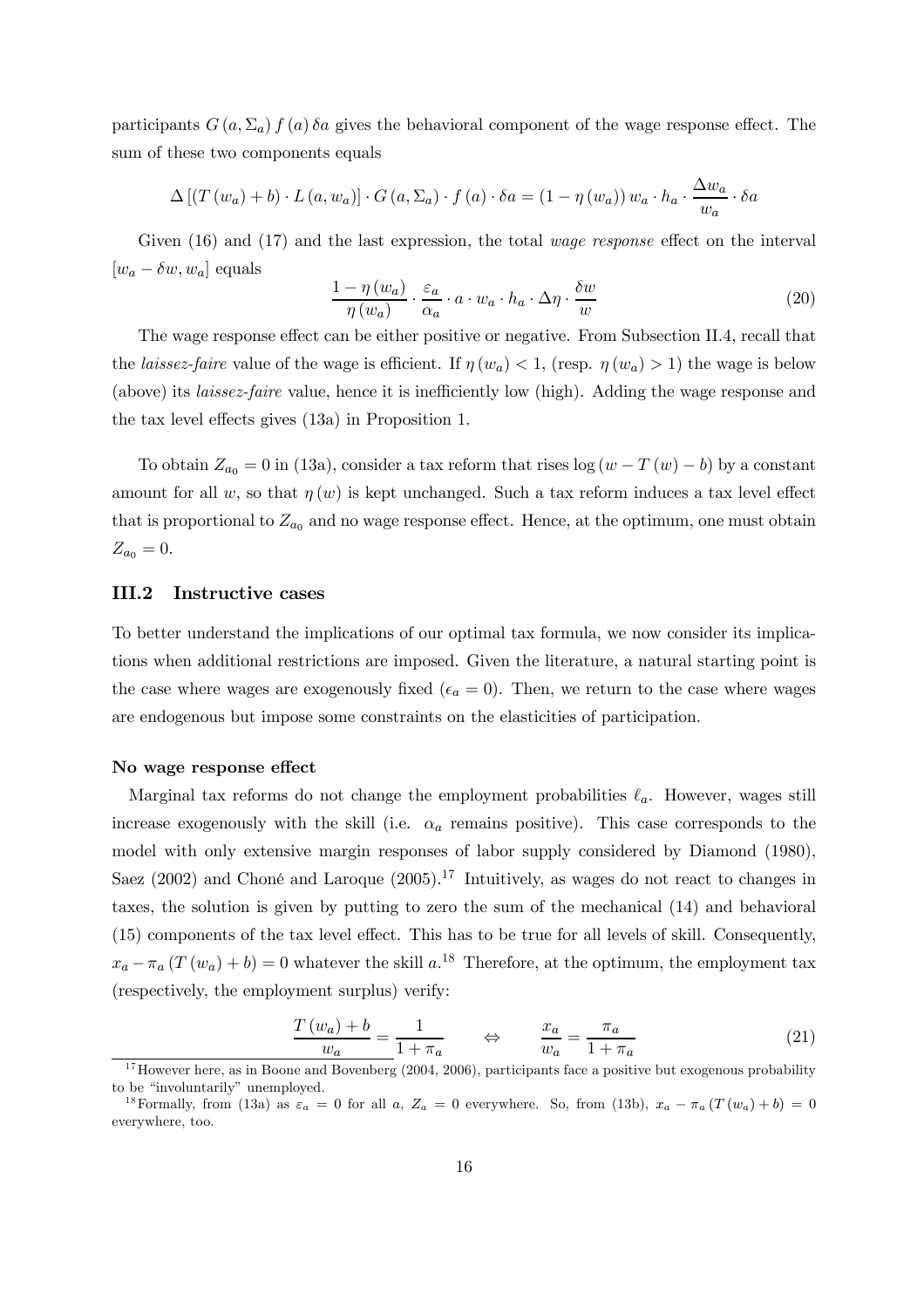These relationships are implicit ones when  $\pi_a$  depends on the expected surplus. The optimal employment tax rate only depends on the behavioral response (through  $\pi_a$ ) and not on the distribution of skills. In Figure 1, the optimal allocation  $\log x_a$  is necessarily below the 45 degree line at a distance given by  $|\log(\pi_a/(1+\pi_a))|$ . In accordance with Saez (2002) in the Maximin case, the employment tax is positive i.e. there is no EITC. Where the participation rate is more elastic, the behavioral component matters more. Therefore, the optimal ex-post surplus has to be higher to induce participation (a necessary condition to collect taxes to finance b).

#### Constant elasticity of participation

We now investigate under which condition the tax schedule described by Equation (21) is optimal when wages are responsive to taxation ( $\varepsilon_a > 0$ ). This tax schedule induces that the aggregate tax level effect  $Z_a$  equals 0 everywhere along the skill distribution (See Equation 13b). Therefore, the wage response effect has to be nil everywhere. So, according to (13a), the slope  $\eta$  of the log  $w \mapsto \log x$  function has to equal 1 everywhere. Therefore, from (8), the ratio  $x_a/w_a$ has to be constant. This is consistent with (21) only when the elasticity of participation  $\pi_a$  is the same for all skill levels at the optimum.

Reciprocally, assume that the elasticity of participation is constant and consider the tax policy defined by an employment tax  $T(w) + b$  that equals  $w/(1 + \pi)$  for all wage levels w. In this case, the mechanical (14) and behavioral (15) components of the tax level effect sum to 0 at each skill level. Moreover, from  $(8)$ , this policy induces  $\eta(w)$  to be constant and equal to 1, so wages are not distorted and the wage response effect is nil everywhere. Therefore, this policy satisfies the conditions in Proposition 1.

#### Decreasing elasticity of participation

The assumption of a constant elasticity of participation is convenient but not plausible. Empirical studies suggest that participation decisions are more elastic at the bottom of the skill distribution (see the empirical evidence surveyed by Immervoll et al, 2007, and Meghir and Phillips, 2008). This elasticity is in general a function of the expected surplus (see (1)), hence it is endogenous. Therefore, the profile of  $\pi_a$  at the optimum may be different from the corresponding profile in the current economy. It seems nevertheless reasonable to assume that the elasticity of participation is decreasing in skill levels along the optimum.<sup>19</sup> In this case, we get:

#### **Proposition 2** If everywhere along the Maximin optimum one has  $\dot{\pi}_a < 0$ , then

<sup>&</sup>lt;sup>19</sup>The polar assumption where  $\pi_a$  is increasing in a leads to symetric analytical results. We do not present them here since this case very implausible.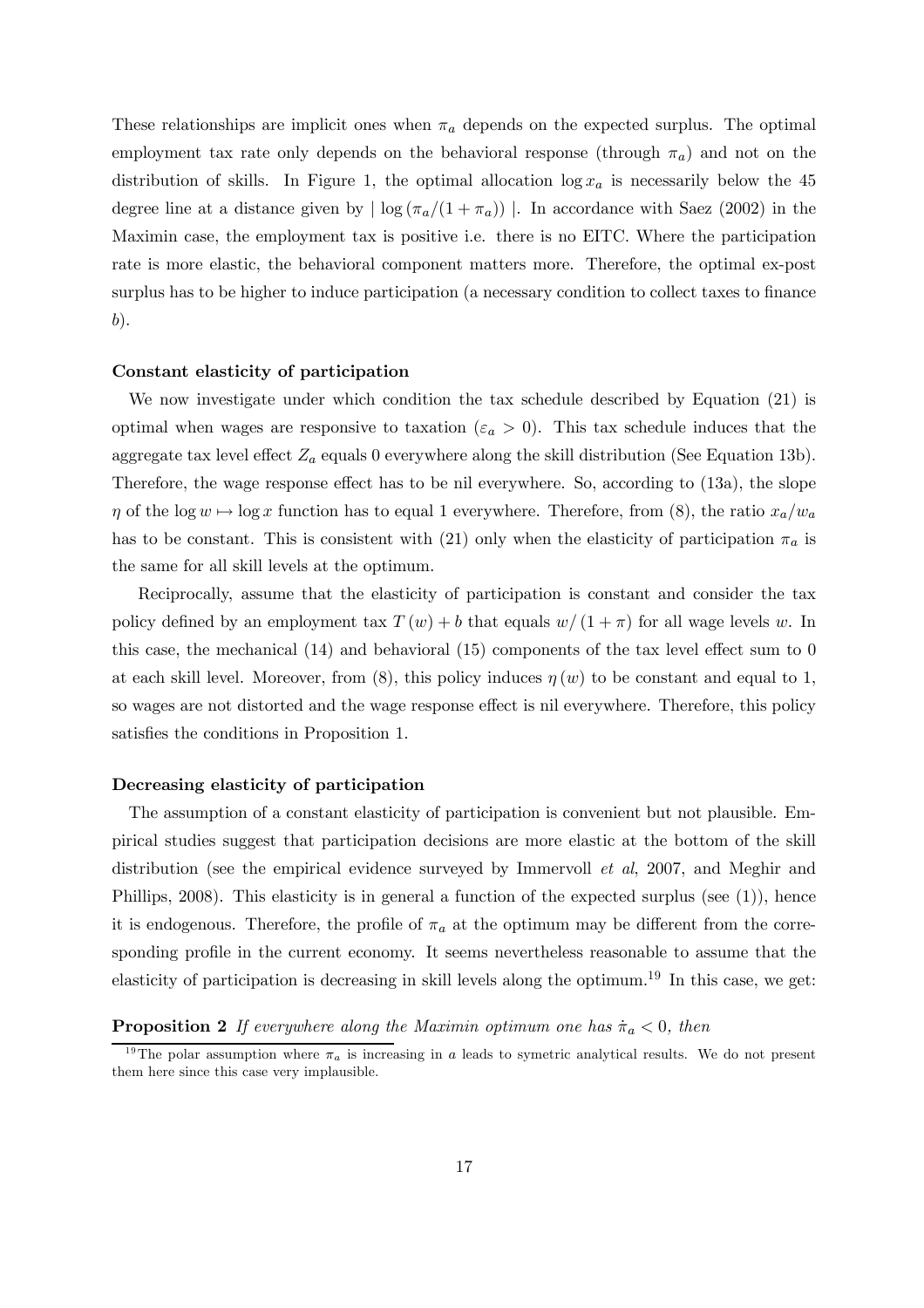- *i*)  $w_a < w_a^{LF}$  and  $L(a, w_a) > L(a, w_a^{LF})$  for all a in  $(a_0, a_1)$ , while  $w_{a_0} = w_{a_0}^{LF}$ ,  $L(a_0, w_{a_0}) =$  $L(a_0, w_{a_0}^{LF}), w_{a_1} = w_{a_1}^{LF}$  and  $L(a_1, w_{a_1}) = L(a, w_{a_1}^{LF}).$
- ii) Compared to the laissez faire, the participation rates are distorted downwards.
- iii) The average tax rate  $T(w)/w$  is an increasing function of the wage and the marginal tax rates  $T'(w)$  are positive everywhere. The in-work benefit (if any) at the bottom-end of the distribution is lower than the assistance benefit  $-T(w_{a_0}) < b$ .

This Proposition is proved in Appendix D. Its intuition is illustrated in Figure 3. This Figure depicts the ratio of the ex-post surplus over the wage,  $x_a/w_a$ , as a function of the level of skill. In the absence of wage responses, as we have seen above, the optimum implements a policy such that  $x_a/w_a$  is identical to  $\pi_a/(1+\pi_a)$  and hence the tax level effect is nil. The dashed decreasing curve  $\pi_a/(1 + \pi_a)$  in Figure 3 illustrates this profile in the current context where  $\dot{\pi}_a < 0$ . However, when wages are responsive to taxation (i.e. when  $\epsilon_a > 0$ ), implementing this policy means that  $x_a = w_a - T(w_a) - b$  increases less than proportionally in the wage  $w_a$ . Put differently, one has  $\eta(w_a) < 1$ , so wages are distorted downwards. In other words, equalizing  $x_a/w_a$  to the declining  $\pi_a/(1+\pi_a)$  profile induces a detrimental wage response effect while the tax level effect is zero. To verify Proposition 1, the optimum therefore implements a policy like the one illustrated by the solid curve in Figure 3. Since the solid curve is flatter than the dashed curve, such a policy induces less distortions along the wage response effect. Moreover, the solid curve remains close enough to the dashed curve so as to limit distortions due to the tax level effects. In particular, the solid curve remains decreasing, inducing that wages and unemployment are distorted downwards for almost every skill levels (point  $i$ ) of the Proposition). The highest level of the  $x_a/w_a$  ratio is obtained for the lowest skill level. As wages are distorted downwards, the tax level effect has to be non negative  $(Z_a \ge 0)$ . So, since  $Z_{a_0} = 0$ by the transversality condition, one has  $\dot{Z}_{a_0} \geq 0$ . From this property and (13b), it can be checked that  $x_{a_0}/w_{a_0}$  is lower than or equal to  $\pi_{a_0}/(1 + \pi_{a_0})$  when wages are responsive to taxation (the solid curve is below the dashed curve at  $a_0$ ). Hence, the ex-post surplus  $x_a$  is everywhere lower than wages  $w_a$ . Compared to the *laissez faire*, participation rates are thus lower at the Maximin optimum (point *ii*) of the proposition). Moreover, as  $T(w) + b > 0$ , transfers for (low income) workers are never higher than for the jobless: There is no EITC in the words of Saez (2002, p. 1055). Furthermore, since  $x/w$  is decreasing,  $(T(w) + b)/w$  is increasing in wages, hence average tax rates are increasing in wages, too. Finally, since  $(T(w) + b)/w$  is positive everywhere and marginal tax rates are higher than this ratio (because  $\eta < 1$ ), marginal tax rates are positive everywhere, including at the boundaries of the skill distribution (Point *iii*) of the Proposition.

Point  $i$ ) of the Proposition 2 is in contrast to the literature initiated by Mirrlees (1971). There, optimal marginal tax rates are positive whenever the government values redistribution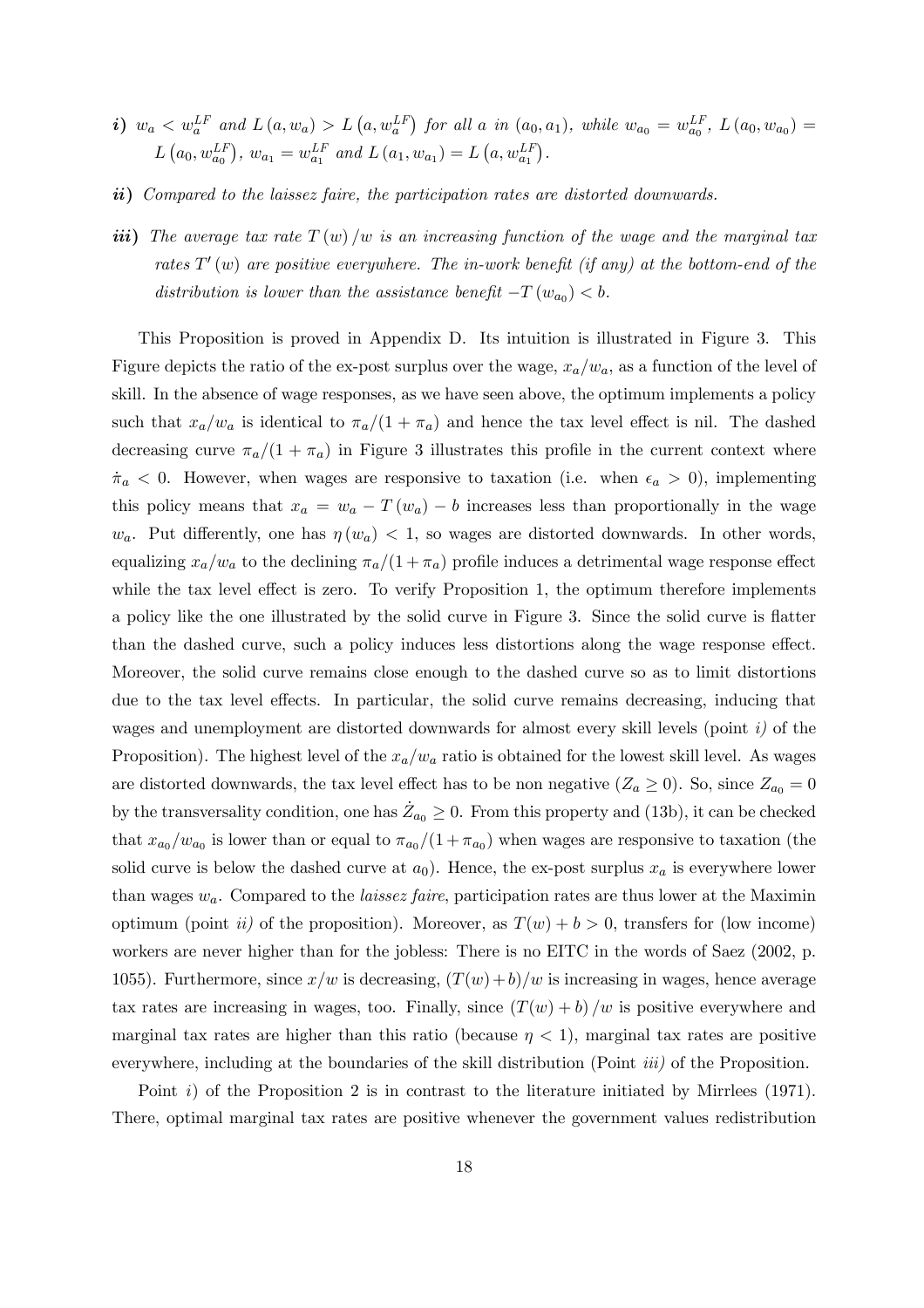

Figure 3: Intuition of Proposition 2

(see e.g. the discussion in Choné and Laroque 2007). Therefore, employment is lower at the optimum compared to the laissez faire while in our case the employment probability is distorted upwards. However, Point  $ii)$  reduces this contrast. In our model, participation is distorted downwards. Consequently, the net effect on aggregate employment is ambiguous. Proposition 2 generalizes HLPV. There, the value  $\chi$  of non market activities is identical for all types. Therefore, a unique threshold level of skill separates nonparticipants from participants. The elasticity of participation is thus infinite at the threshold and then nil, which is a very specific decreasing  $a \mapsto \pi_a$  relationship. Finally, the property according to which employment tax rates are always positive is also obtained in the models of Saez (2002) and Choné and Laroque (2005) where participation margins are central. Saez (2002) however emphasizes that this result only holds under a Maximin criterion. With a more general objective, he finds that the optimal income tax schedule is characterized by a negative employment tax at the bottom provided that labor supply responses along the extensive margin are high enough compared to responses along the intensive margin.

#### IV The general utilitarian case

In this section, we derive the optimal tax formula when the government has the following Bergson-Samuelson social welfare function:

$$
\Omega = \int_{a_0}^{a_1} \{ L(a, w_a) G(a, \Sigma_a) \Phi(w_a - T(w_a)) + (1 - L(a, w_a)) G(a, \Sigma_a) \Phi(b) \tag{22}
$$
  
+ 
$$
\int_{\Sigma_a}^{+\infty} \Phi(b + \chi) g(a, \chi) d\chi \} f(a) da
$$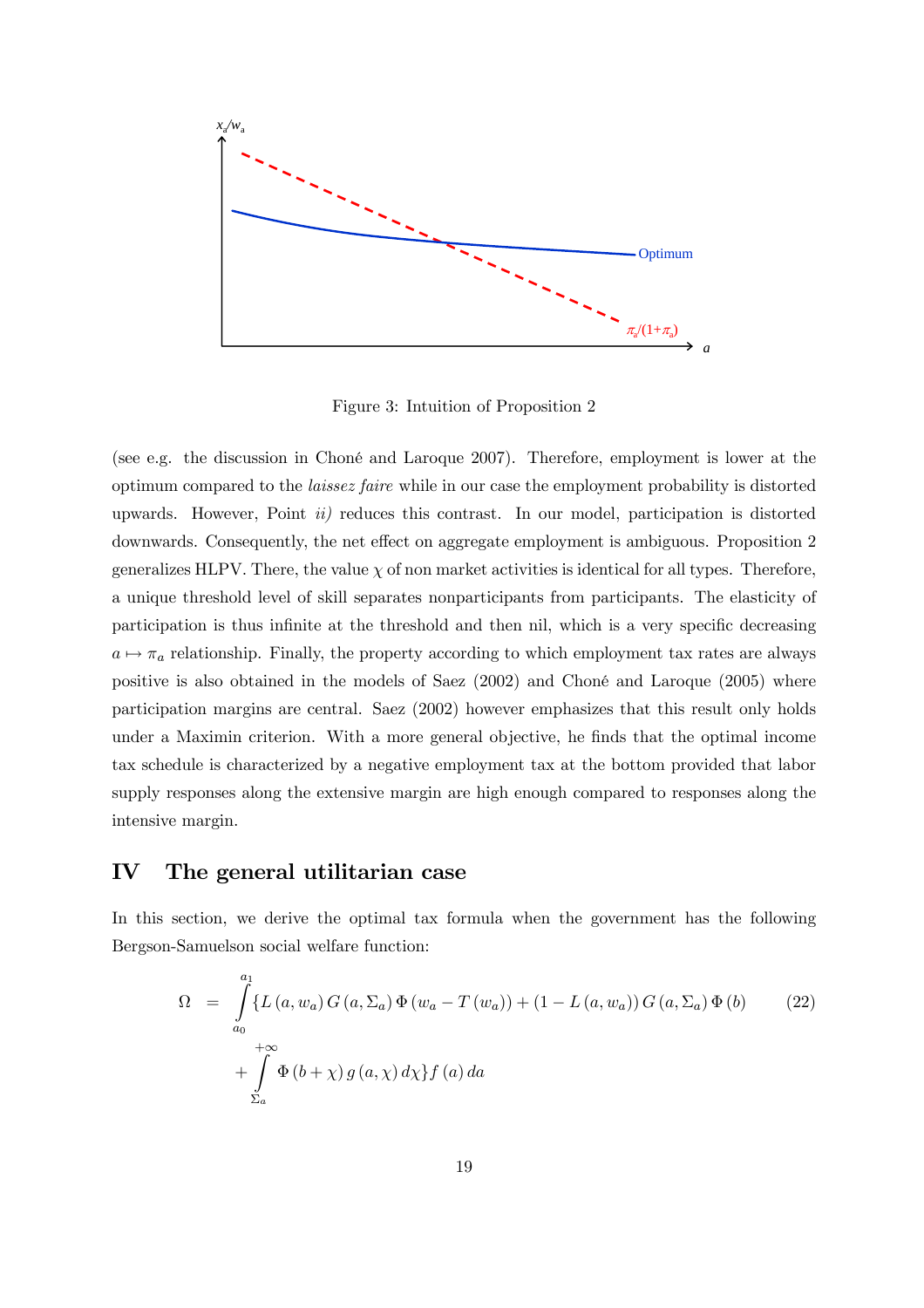where  $\Phi'(.) > 0 > \Phi''(.)$ . The "pure" (Benthamite) utilitarian case sums the utility levels of all individuals and corresponds to the case where  $\Phi(.)$  is linear. The stronger the concavity of  $\Phi(.)$ , the more averse to inequality is the government. Under this objective, Appendix E shows that the optimum verifies (recall that  $\ell_a = L(a, w_a)$ ):

**Proposition 3** The first-order condition for the optimal tax problem at skill level a is

$$
\left(\frac{1-\eta(w_a)}{\eta(w_a)} \cdot w_a - \frac{\Phi(w_a - T(w_a)) - \Phi(b) - x_a \cdot \Phi'(w_a - T(w_a))}{\lambda}\right) \cdot \frac{\varepsilon_a}{\alpha_a} \cdot a \cdot h_a = Z_a \quad (23a)
$$
\n
$$
Z_{a_0} = 0 \tag{23b}
$$

where 
$$
Z_a = \int_a^{a_1} \left\{ \left( 1 - \frac{\Phi'(w_t - T(w_t))}{\lambda} \right) x_t - \pi_t \left[ T(w_t) + b + \Xi_t \right] \right\} h_t \cdot dt \qquad (23c)
$$

and 
$$
\Xi_t = \frac{\ell_t \cdot \Phi(w_t - T(w_t)) + (1 - \ell_t) \Phi(b) - \Phi(b + \Sigma_t)}{\lambda \cdot \ell_t},
$$
 (23d)

in which the positive Lagrange multiplier associated to the budget constraint (11),  $\lambda$ , verifies

$$
\lambda = \int_{a_0}^{a_1} \left\{ \ell_a G \left( . \right) \Phi' \left( w_a - T \left( w_a \right) \right) + \left( 1 - \ell_a \right) G \left( . \right) \Phi' \left( b \right) + \int_{\Sigma_a}^{+\infty} \Phi' \left( b + \chi \right) g \left( a, \chi \right) d\chi \right\} f \left( a \right) da \tag{24}
$$

We now explain how to extend the intuitive proof of Section III. Equation (24) defines the marginal social value of public funds,  $\lambda$ . It is obtained by a unit increase in E financed by a unit decrease in b holding  $w \mapsto w - T(w) - b$  constant. Next, we consider again the small tax reform depicted in Figure 2. This tax reform has a Tax level effect and a wage response effect, each of them being decomposed into mechanical and behavioral components. In the Maximin case, these components only capture the impact on the least well-off (i.e. on additional tax receipts to finance the assistance benefit  $b$ ). Now, the government also values how the utility levels of all other economic agents are affected by the tax reform. To make the formula comparable, we divide these additional impacts by  $\lambda$ . For each component, we now examine how the various components are changed.

#### Tax level effect

The rise in the ex-post surplus  $x_t$  increases the social welfare of the corresponding workers by  $\Phi'(w_t - T(w_t))/\lambda$ . Adding this welfare gain to the loss in tax receipts, the mechanical component of the tax level effect at skill level  $t$  equals

$$
-\left(1-\frac{\Phi'(w_t-T(w_t))}{\lambda}\right)\cdot x_t\cdot h_t\cdot \Delta\eta\cdot \frac{\delta w}{w} \tag{25}
$$

instead of (14). Since  $\lambda$  averages marginal social welfare over the whole population and  $\Phi$  is concave, the term in parentheses is positive for most workers. This might however not be true for workers with sufficiently low earnings.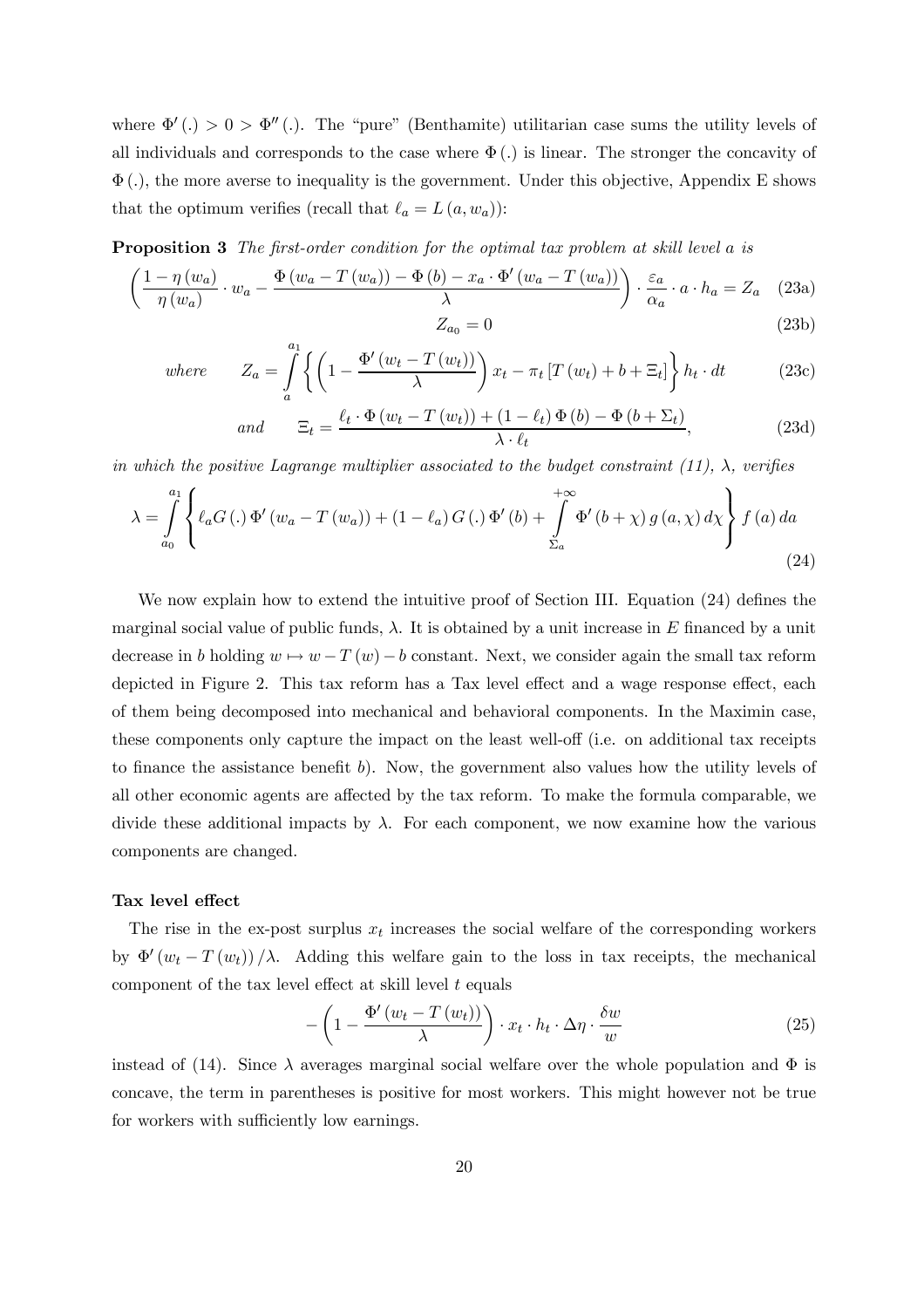As far as the behavioral component is concerned, consider individuals of type  $t$  who are induced to participate by the tax reform. Their expected utility levels only change by a secondorder amount. However, this change in participation decisions increases inequalities because participants' income is different whether they get a job or not. The inequality-averse government values this by  $(\ell_t \cdot \Phi(w_t - T(w_t)) + (1 - \ell_t) \Phi(b) - \Phi(b + \Sigma_t)) / \lambda$ , which equals  $\ell_t \cdot \Xi_t$  (by Definition (23d)) and is negative. So, the behavioral component of the tax level effect at skill level  $t$  equals

$$
\pi_t \left\{ T \left( w_t \right) + b + \Xi_t \right\} \cdot h_t \cdot \Delta \eta \cdot \frac{\delta w}{w} \tag{26}
$$

instead of (15). From (23c), the sum of the mechanical and behavioral components over all skill levels t above a equals  $-\Delta \eta \cdot (\delta w/w) \cdot Z_a$ . It is hard to draw clear conclusions about the value of  $Z_a$ . Still, two opposite effects are specific to the general utilitarian case. Compared to the Maximin, raising the ex-post surplus for skills above  $a$  is now less detrimental in terms of the mechanical component but the welfare gain of additional participants is less important because of the induced impact on social welfare (the negative  $\Xi_t$  terms).

#### Wage response effect

In addition to its impact on b through the tax receipts (described in  $(18)$  and  $(19)$ ), the wage response effect has also a direct influence on social welfare through a change in the expected social welfare of participants of type a,  $\ell_a \Phi(w_a - T(w_a)) + (1 - \ell_a) \Phi(b)$ . Holding b constant, a mechanical and a behavioral component should again be distinguished.

The wage increase  $\Delta w_a$  rises  $\Phi(w_a - T(w_a))$  by the marginal social welfare  $\Phi'(w_a - T(w_a))$ times the small increase in the post-tax wage  $(1 - T'(w_a)) \Delta w_a$ . Using (8), the additional mechanical component equals:

$$
\frac{x_a \cdot \Phi'\left(w_a - T\left(w_a\right)\right)}{\lambda} \cdot \eta\left(w_a\right) \cdot h_a \cdot \frac{\Delta w_a}{w_a} \cdot \delta a
$$

The wage increase also lowers the employment probability  $\ell_a$  by  $\Delta \ell_a = -\eta (w_a) \cdot (\Delta w_a/w_a) \cdot$  $\ell_a$ . Each additional unemployed individual decreases social welfare by  $\Phi(w_a - T(w_a)) - \Phi(b)$ . Hence, using (7), the additional behavioral component equals

$$
-\frac{\Phi(w_a - T(w_a)) - \Phi(b)}{\lambda} \cdot \eta(w_a) \cdot h_a \cdot \frac{\Delta w_a}{w_a} \cdot \delta a
$$

Adding these two components, then using (16) and (17), we get the welfare consequence of the wage response effect

$$
-\frac{\Phi\left(w_{a}-T\left(w_{a}\right)\right)-\Phi\left(b\right)-x_{a}\cdot\Phi'\left(w_{a}-T\left(w_{a}\right)\right)}{\lambda}\cdot\frac{\varepsilon_{a}}{\alpha_{a}}\cdot a\cdot h_{a}\cdot \delta a\tag{27}
$$

Due to the concavity of  $\Phi(.)$ , this welfare consequence is negative. It pushes optimal wages downwards to reduce inequalities among participants by lowering unemployment.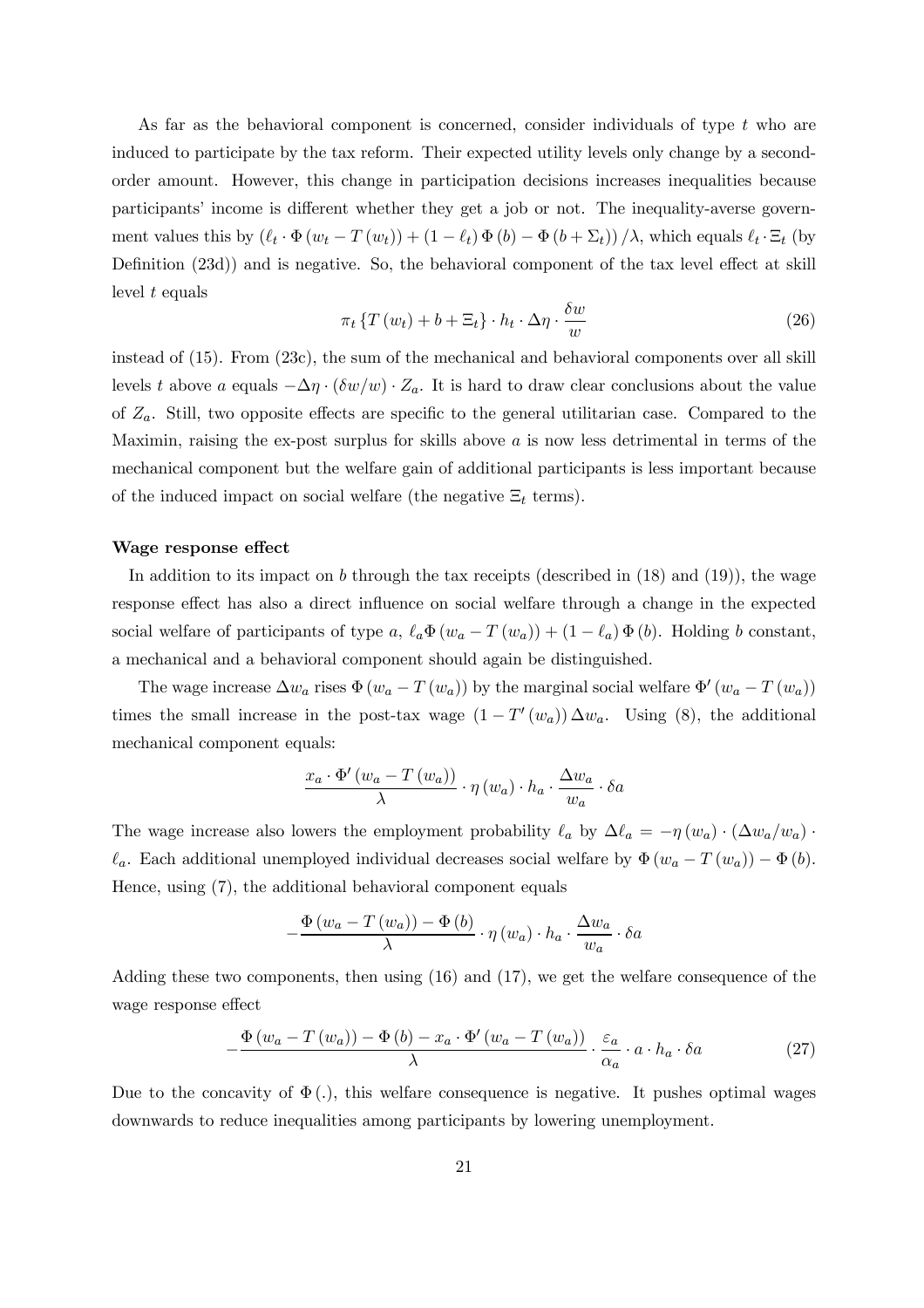By adding (27) to the impact (20) of the wage response effect on the level of the assistance benefit b, one obtains the left-hand side of (23a) times  $\Delta \eta \cdot (\delta w/w)$ .

This intuitive proof of Proposition 3 has highlighted that (search) unemployment has two effects on social welfare that cannot be recognized if the wage-cum-labor demand margin is ignored. First, unemployment per se is a source of loss in social welfare which calls for downwards wage distortions. This is captured by the negative sign of (27). Second, because the fate of participants is not employment for sure, policies that enhance participation have a detrimental induced effect on inequality. To see the implication of this second effect, consider the particular case where wages are not responsive to taxation ( $\epsilon_a = 0$  everywhere). Then, the tax level effect has to be nil everywhere at the optimum. From  $(23c)$ , whatever the skill t, the employment tax should verify:

$$
\frac{T(w_t) + b}{w_t - T(w_t) - b} = \frac{1}{\pi_t} \left( 1 - \frac{\Phi'(w_t - T(w_t))}{\lambda} \right) - \frac{\Xi_t}{w_t - T(w_t) - b}
$$
\n(28)

If  $\Xi_t$  was zero, Formula (28) would be identical to Expression (4) in Saez (2002). Then, for sufficiently low skill levels such that  $\Phi'(w_t - T(w_t))/\lambda > 1$ , the employment tax  $T(w_t) + b$ should be negative, meaning that transfers for low income workers,  $-T(w_t)$ , are higher than for the jobless. Now because of unemployment,  $\Xi_t$  is negative. Consequently, the higher the unemployment rate  $1 - \ell_t$ , the less plausibly optimal is an EITC.

When wages are responsive to taxation, the only analytical result in the general utilitarian case concerns wage distortions at both extremes of the skill distribution. There, as in the Maximin case, the tax level effect is nil. Nevertheless, there is a reason to choose an inefficient wage level. This is because unemployment reduces social welfare. To mitigate this effect, it is worth distorting wages downwards at both extremes of the skill distribution.

Concerning the robustness of Proposition 2 obtained under a Maximin objective, we cannot say whether nor when the two new terms in (25) and (26) change the sign of the tax level effect. We can nevertheless make the following conjectures in line with this proposition. As far as point  $i$ ) is concerned, the government has now an additional incentive to reduce wages and stimulate labor demand since the welfare impact of the wage response effect (27) is negative. However, pushing wages downwards obviously reduces social welfare, and the more so as one moves towards the low-end of the wage distribution. Therefore, compensating transfers for lowskilled workers are expected. Numerical simulations are needed to throw some light on these conjectures.

### V Simulations

This section presents computed optimal income tax schedules that provide some numerical feel of the policy implications of our analysis. As the underlying model remains stylized in several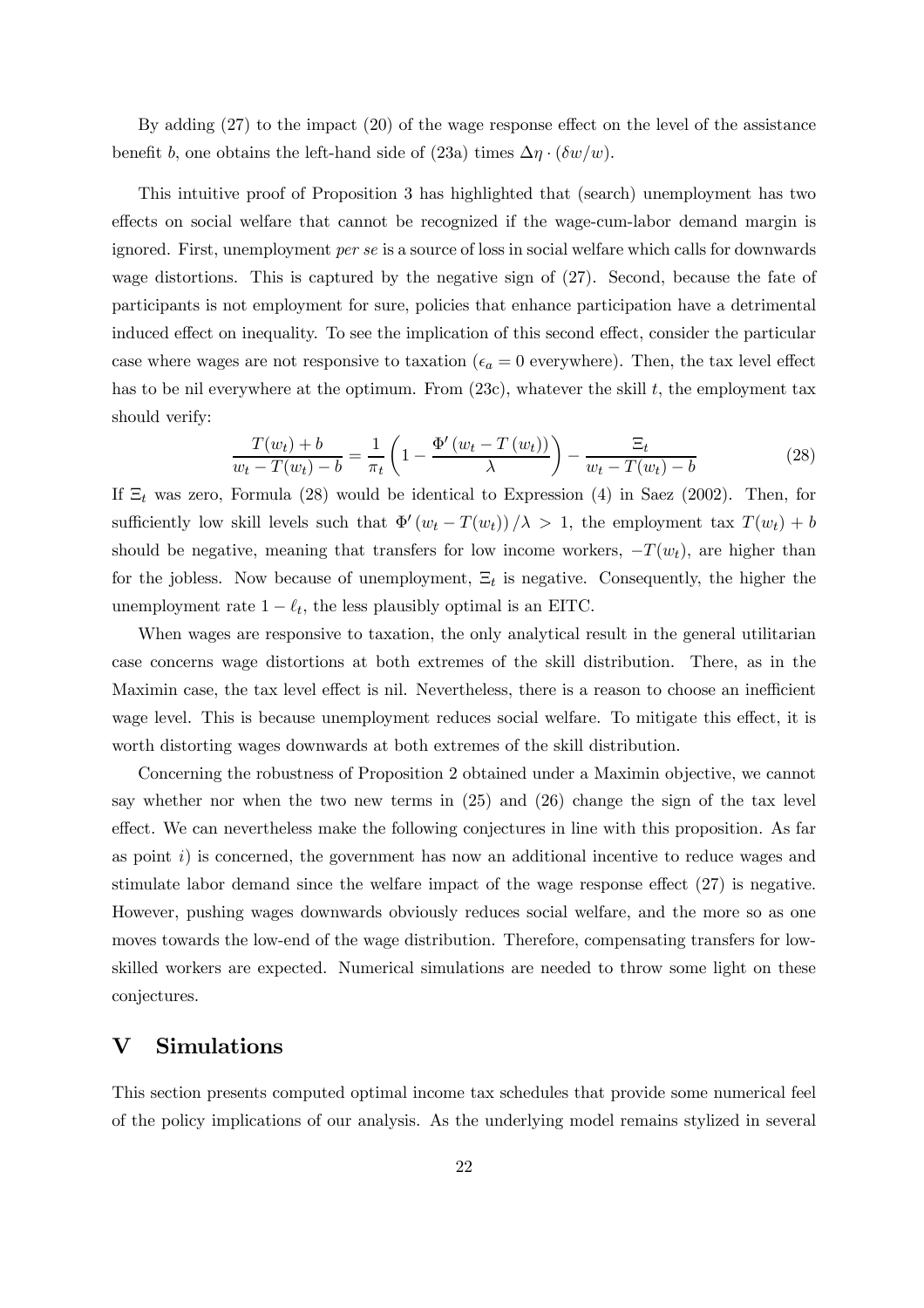dimensions and our calibration is somewhat rough, the following simulation results should only be considered as illustrative.

#### V.1 Calibration

To avoid the complexity of interrelated participation decisions within families, we only consider single adults.<sup>20</sup> We need to specify the labor demand function  $L(.,.)$  and the distribution of types  $(a, \chi)$  through functions  $G(.,.)$  and  $f(.)$ . In choosing functional specifications of  $L(.,.)$ and  $G(\cdot, \cdot)$ , we want to control the behavioral responses  $\varepsilon_a$ ,  $\alpha_a$  and  $\pi_a$  defined respectively by Equations  $(10a)$ ,  $(10b)$  and  $(1)$ . We take

$$
\log L(a, w) = B(a) - \varepsilon \left(\frac{w}{c \cdot a}\right)^{\frac{1}{\varepsilon}}
$$

Hence, along a tax profile where  $(w - T(w) - b) / w$  is constant<sup>21</sup>, one has  $\varepsilon_a = \varepsilon$ , and  $\alpha_a = 1$ . The elasticity  $\varepsilon$  is not precisely known. Following Gruber and Saez (2002), the elasticity of gross earnings with respect to one minus the marginal tax rate would lie between 0.2 and 0.4. We take a conservative value  $\varepsilon = 0.1$  in the benchmark calibration and conduct a sensitivity analysis with  $\varepsilon = 0.2$ . In a perfectly competitive economy, one would have  $\alpha_a = 1$ . We set c to 2/3, so in an efficient economy, total wage income would represent two third of the total production.<sup>22</sup>

We assume that the elasticity of participation varies exogenously with the level of skill. More specifically, we assume the following cumulative distribution of non-market activities  $Pr[\chi \leq \Sigma | a]$ :<sup>23</sup>

$$
G(a, \Sigma) = A(a) \cdot \Sigma^{\pi_a} \qquad \text{where } A(a) > 0 \text{ and } \pi_a > 0 \tag{29}
$$

Because, to our knowledge, the empirical literature does not provide any information about the concavity of the function  $a \mapsto \pi_a$ , we assume the following simple declining profile  $\pi_a$  $(\pi_{a_0} - \pi_{a_1}) \left( \frac{a_1 - a}{a_1 - a_0} \right)$  $a_1-a_0$  $\int_{0}^{3} + \pi_{a_1}$ . We set the elasticity at the bottom,  $\pi_{a_0}$ , to 0.4 and the elasticity at the top,  $\pi_{a_1}$ , to 0.2 in the benchmark calibration and conduct sensitivity analysis. These elasticities are rather consistent with the evidence summarized by Immervoll et al 2007 and Meghir and Phillips (2008). However, the latter stress that this evidence typically neglects longer-term adjustments via investment in human capital.

We calibrate the density of skill  $f(.)$  by using the distribution of weakly earnings of the Current Population Survey of May 2007 that we reexpress on an annual basis. We roughly approximate the actual tax system by a linear function  $T(w) = \tau \cdot w + \tau_0$  with  $\tau = 25\%$  and

<sup>21</sup>Under this assumption, 
$$
d\eta = \frac{d(1-T')}{1-T'} \frac{1-T'}{1-(T+b)/w} = \frac{d(1-T')}{1-T'}
$$
.  
<sup>22</sup>In the equilibrium matching approach, workers receive less than their marginal product because firms have

<sup>&</sup>lt;sup>20</sup>These are "primary individuals", i.e. persons without children living alone or in households with adults who are not their relatives. They are older than 16 and younger than 66.

to recoup their initial investment  $(\kappa(a))$  in the theory developed above).

<sup>&</sup>lt;sup>23</sup>When we adopt this specification, we implicitly assume that  $A(a)$  is such that one always has  $\Sigma_a \leq$  $[A(a)]^{-1/\pi_a}$ . Otherwise, the participation rate equals one and becomes inelastic.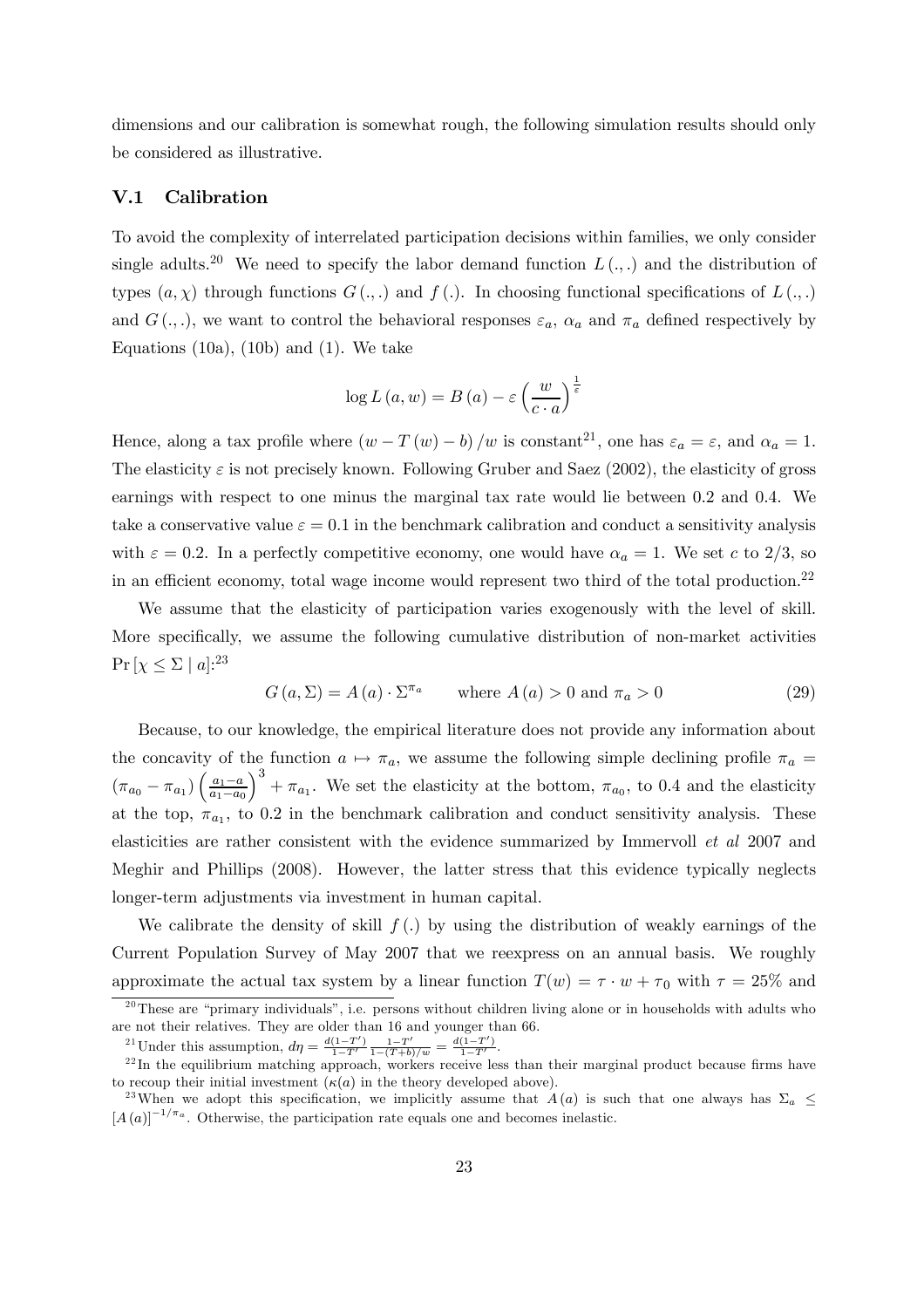$\tau_0 = -3000 = -b$ . Assuming  $b = -\tau_0$  implies that  $\eta = 1$  in the current economy, so wages and unemployment rates in the current economy are efficient. In particular, we get  $w_a = c a$  from Equation (7). The range of skill considered below is  $[\$3, 900; \$218, 400]$ .<sup>24</sup> Using a quadratic Kernel with a bandwidth of \$63,800 we get an approximation of  $L(a) G(a, \Sigma_a) f(a)$  in the current economy. Then, the profile of unemployment (participation) rates is approximated by functions of a that are respectively decreasing (increasing) and convex (concave) with the skill:

$$
1 - \ell_a = 0.035 + \left(\frac{a_1 - a}{a_1 - a_0}\right)^4 0.045
$$
 and  $G_a = 0.31 \left(1 - \left(\frac{a_1 - a}{a_1 - a_0}\right)^6\right) + 0.58$ 

We adjust scales parameters  $B(a)$  and  $A(a)$  to reproduce these rates in the current economy. The mean unemployment rate is then 5.06%, the mean participation rate equals 80.3% and the mean elasticity of the participation rate equals 0.29 in our approximation of the current economy. Figure 4 depicts the calibrated skill distribution  $f(a)$ , the distribution of skill among participants in the current economy  $G(a, \Sigma_a) f(a)$  and the distribution of skills among employed individuals  $L(a, w_a) G(a, \Sigma_a) f(a)$ , the two latter densities being evaluated along our approximation of the current economy. We compute the level of exogenous public expenditures  $E$  from the



Figure 4: Densities  $f(a)$ ,  $G(a,\Sigma_a) f(a)$  and  $L(a,w_a) G(a,\Sigma_a) f(a)$  in the current economy, from the top to the bottom.

government's budget constraint (11). This leads to an amount  $E = $5,636$  per capita. In the Bergson-Samuelson utilitarian case, we take  $\Phi(y)=(y + E)^{1-\sigma}/(1-\sigma)$ , with  $\sigma = 0.2$  in the benchmark. The exogenous public expenditures finances a public good that generates social

 $^{24}$ The data are collected for wage and salary workers. We ignore weekly earnings below 50\$, which corresponds to the lowest 1.2% of the earnings distribution.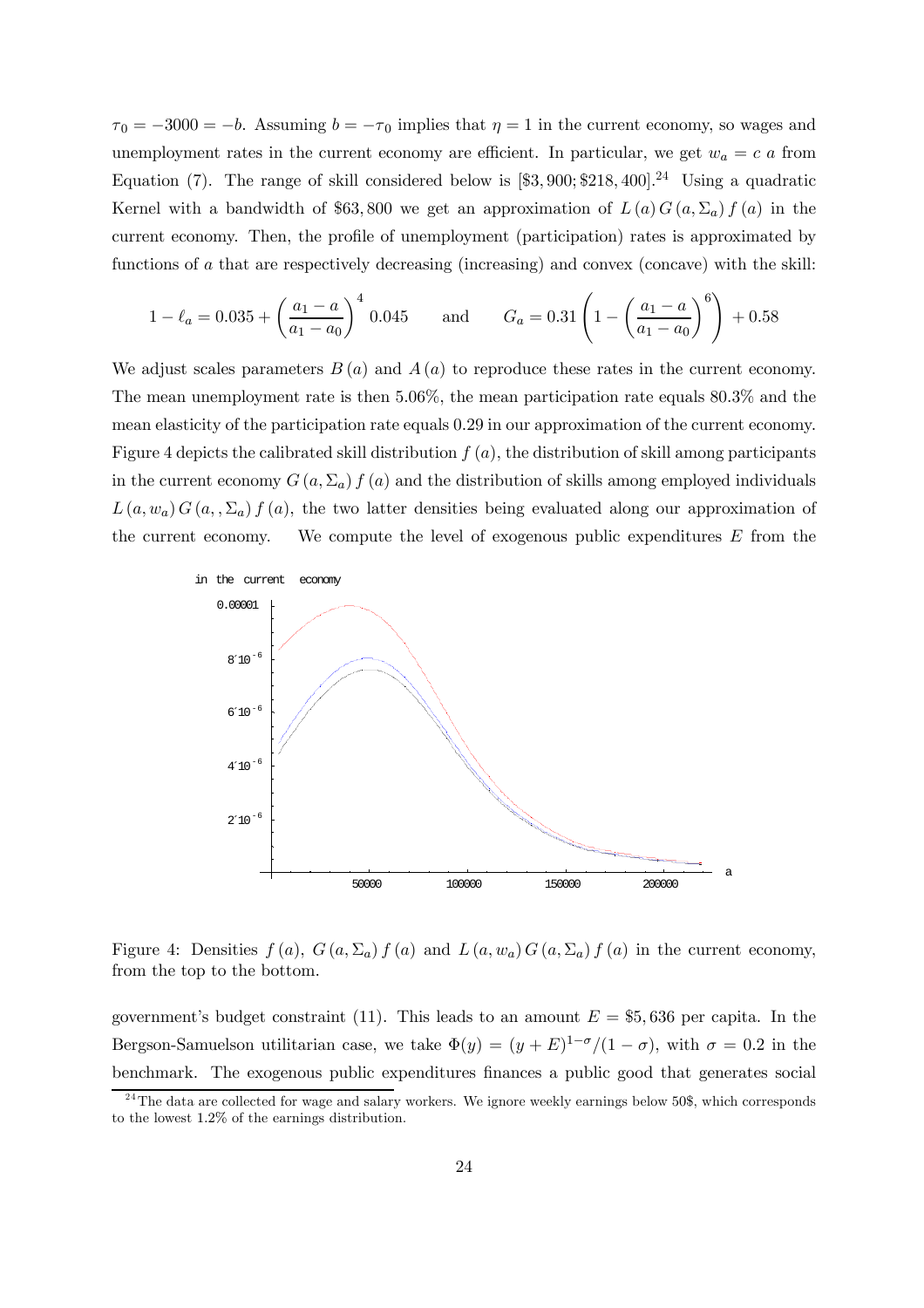utility that is considered as a perfect substitute to private consumption under this specification.





Figure 5: Unemployment under the benchmark calibration

To illustrate Part i) of Proposition 1, let us compare the actual profile of unemployment rates and the optimal ones under the Maximin and Bergson-Samuelson criteria (Figure 5). The actual unemployment rate turns out to be too high from a Maximin perspective (except at the extremes of the skill distribution). From the general utilitarian viewpoint, it should even decrease further, confirming the importance of the welfare impact of the wage response effect (27). As an illustration of Part  $ii$ ) of Proposition 1, Figure 6 shows that the a Maximin government would accept a sharp decline in participation rates. Under the more general utilitarian objective, optimal participation rates are higher for low skilled workers and higher for low skilled workers. Since unemployment rates are lower and participation rates are higher at the bottom of the skill distribution, the tax-schedule is designed to boost low-skill employment.

Marginal tax rates are drawn in Figure 7. Under the Maximin, redistribution takes the form of a Negative Income Tax (NIT) in the following sense: An assistance benefit close to \$14, 198 is taxed away at a high, and in this case nearly constant, marginal tax rate close to 80%. With the more general utilitarian criterion, the well-being of workers, in particular the low-paid ones, enters the scene. At the bottom of the skill distribution, the marginal tax rate is negative and then sharply increases to about 40%. The tax schedule has now the basic features of an EITCtype taxation. In particular, the level of b equals \$1, 015 per year, while the level of taxes at the bottom is substantially lower in absolute value:  $T(w_{a_0}) = -\$3,167$ .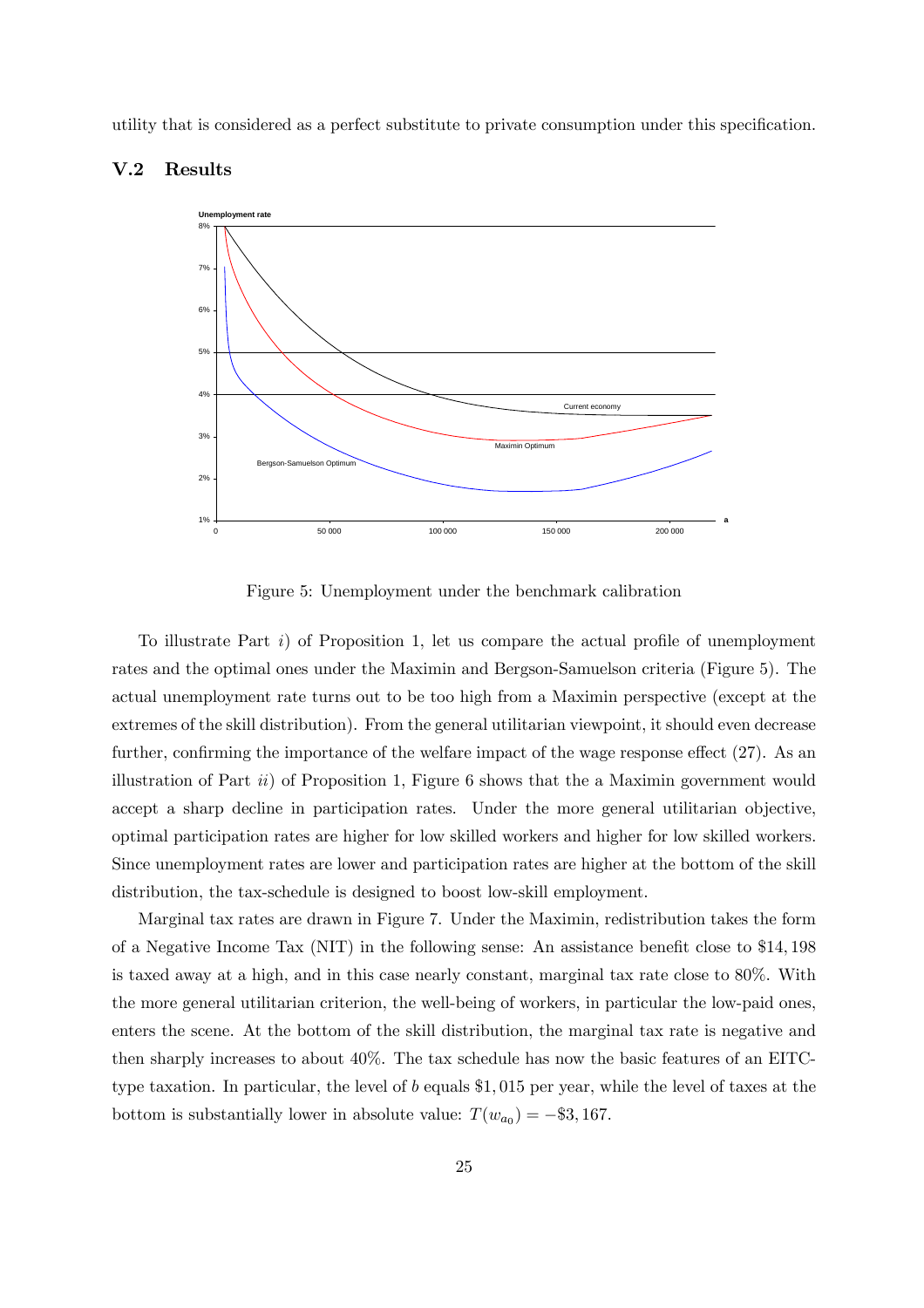

Figure 6: Participation rates under the benchmark calibration.

In Figure 7, we have also introduced the optimal relationships if the reaction of wages to taxation is ignored ( $\epsilon = 0$ ). Compared to our benchmark where  $\epsilon = 0.1$ , the optimal profiles are notably different. In particular, the marginal tax rates are lower at the low-end of the wage distribution since, by assumption, there is no adjustment in wages and hence in unemployment. The assistance benefit and the tax reimbursement at the bottom are close to those just mentioned (so that the property  $T(w_{a_0}) + b < 0$  still holds).

If the sensitivity of wages to taxation is raised from  $\varepsilon = 0.1$  towards  $\varepsilon = 0.2$ , the wage response effects are reinforced. The Maximin optimum therefore implements a tax schedule where the function  $w \mapsto x (w) / w$  vary less (i.e. the solid curve of Figure 3 becomes flatter) so as to prevent too important distortions along the wage-cum-labor demand margin. The tax schedule becomes closer to a linear one, marginal tax rates vary less. The simulations displayed in Figure 8 show that this also happens along the Bergson-Samuelson optimum.

The other sensitivity analyses we conduct concern the calibration of the elasticity of participation  $\pi_a$ . First we decrease by a constant amount of 0.05 all the shape of  $a \mapsto \pi_a$ . In the Maximin case without wage response, Equation (21) implies that the government would choose higher tax levels as participation responds less, so the dashed curve in Figure 3 is shifted downwards. Consequently, in the presence of wage response, the solid curve shifts downwards too. Hence the Maximin optimum implements higher level of  $(T(w) + b)/w$  and therefore higher marginal tax rates. Figure 9 quantifies this mechanism. Once again, The Bergson-Samuelson optimum is affected in a similar way compared to the Maximin optimum.

Last, we change the elasticities of participation so as to make more decreasing the shape of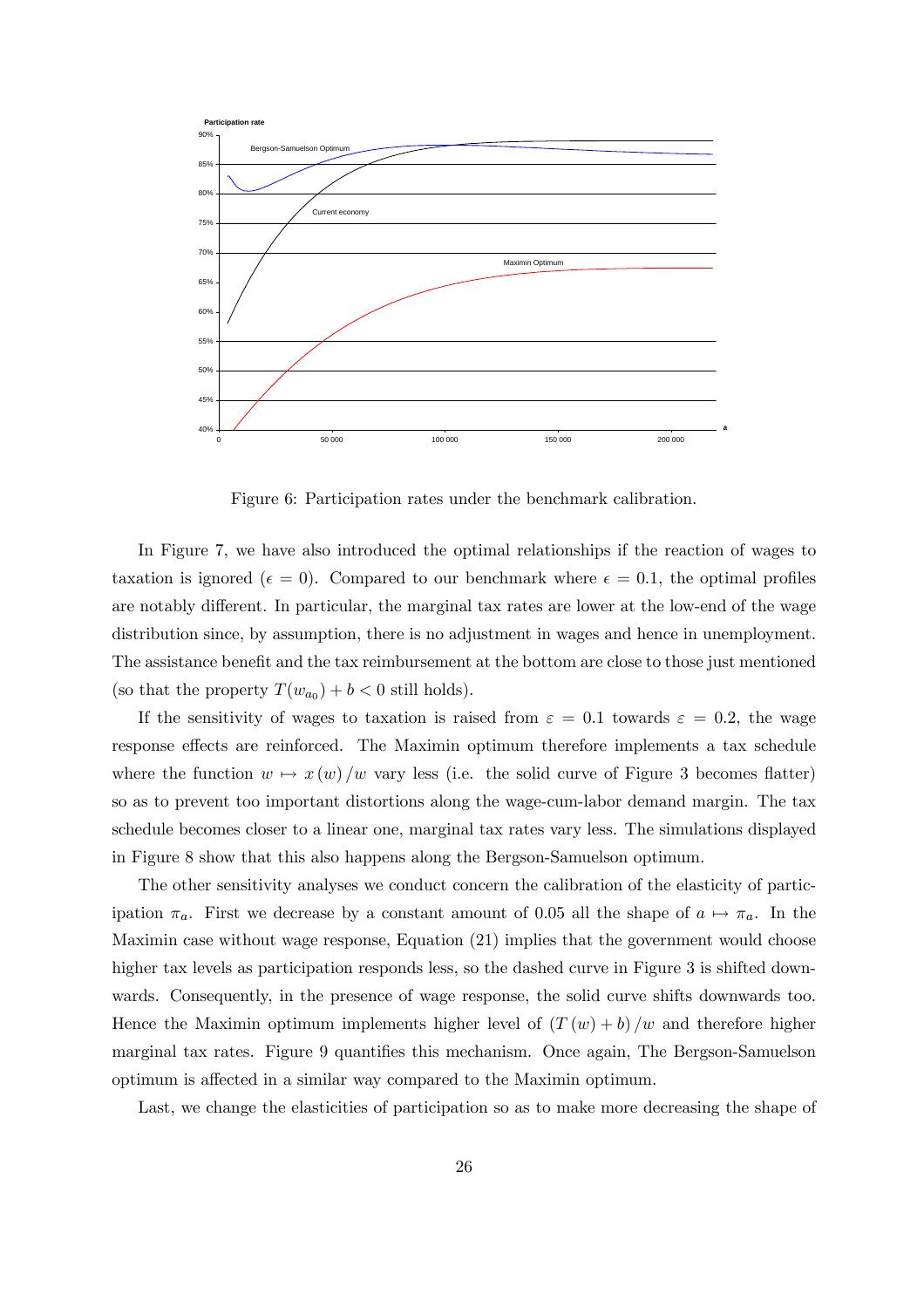

Figure 7: Marginal Tax Rates under the benchmark calibration

 $a \mapsto \pi_a$  although keeping the average elasticity in the current economy almost constant. For that purpose, we take  $(\pi_{a_0}, \pi_{a_1}) = (0.48; 0.13)$  instead of  $(0.4; 0.2)$ . To understand the rise in Marginal tax rates displayed by Figure 10, it is again convenient to come back to Figure 3. In the Maximin optimum without wage response, the government whishes to implement a tax schedule with a more decreasing  $a \mapsto x_a/w_a$  function, so the dashed curve of Figure 3 becomes stepper. Hence, in the presence of wage responses, the distortions along the wage cum labor demand are reinforced and the solid curve of Figure 3 becomes stepper too. As a consequence,  $\eta(w_a)$  are decreased and marginal tax rates are raised (see 8).

In all the simulation exercises, unemployment rates are even lower at the Bergson-Samuelson optimum than in the Maximin one. This confirms the importance of the welfare impact of the wage response effect (27). Participation rates are always higher at the Bergson-Samuelson optimum compared to the Maximin one. They remain lower than the current ones for high skill workers and higher for lower skill workers. Average tax rates are always increasing at the Bergson-Samuelson optimum. Moreover, the shape of marginal tax rates is hump-shaped in all cases, which is in contrast with the U-shaped profiles found by Saez (2001) among others.

### VI Conclusions

It is widely believed that optimal income taxation can be studied in a competitive framework. What essentially matters then is the relative importance of the two labor supply margins (effort in work and participation). In this context, as the empirical evidence points overwhelmingly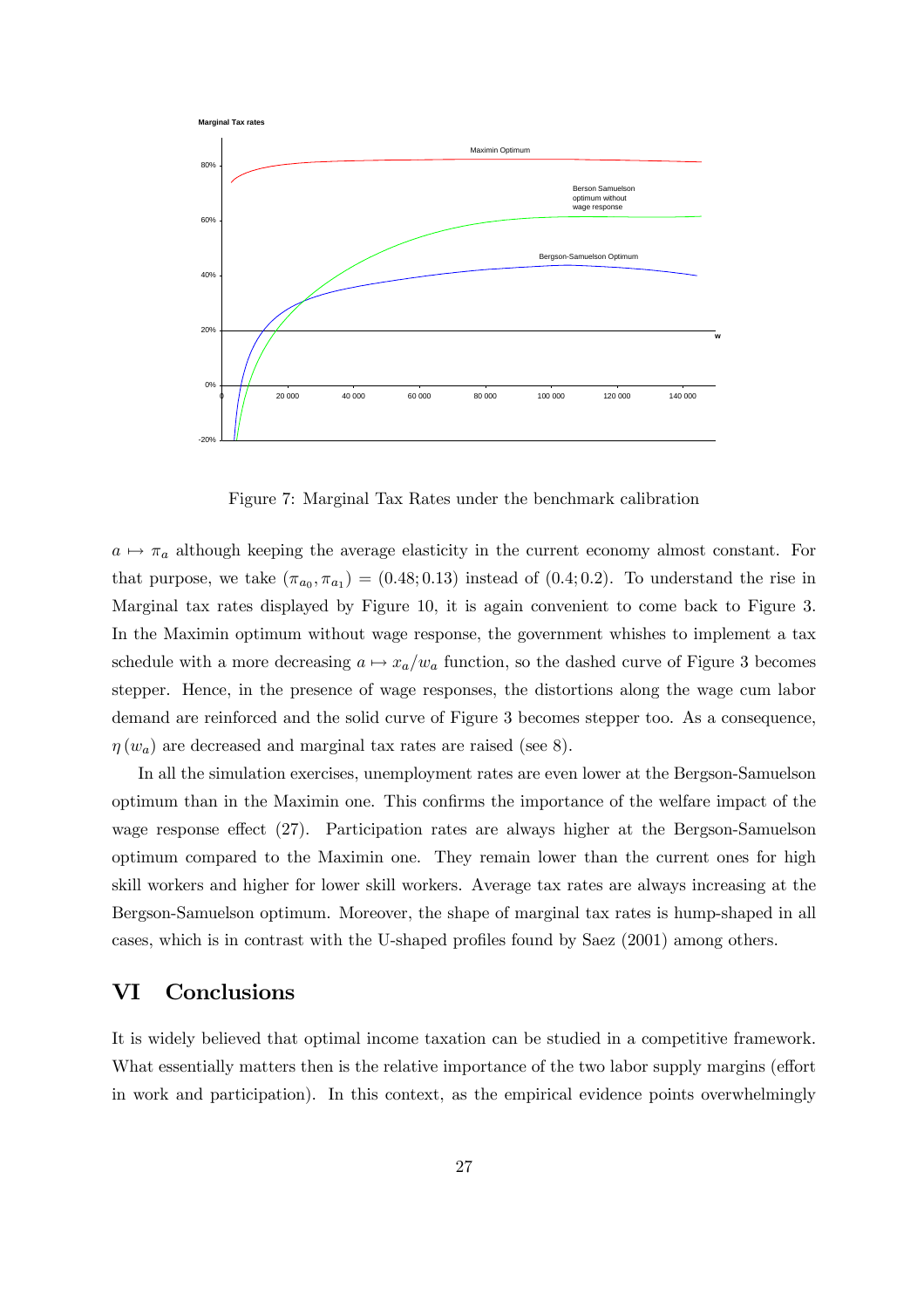

Figure 8: Dotted curves:  $\varepsilon$  equals 0.2 instead of 0.1 (solid curves).

to elasticities of participation much larger than in-work, recent papers have concluded that transfers for low-paid workers should be higher than for the jobless.

According to authors such as Immervoll et al (2007), the introduction of imperfections would not deeply modify the equity-efficiency trade-off. By modelling jointly participation decisions, wage formation and labor demand in a frictional economy, we show on the contrary that this trade off is deeply modified. Despite the complexity of the model, the tax-transfer system can be summarized by one key function that relates the pre-tax wage to the ex-post worker's surplus. Through this function, taxes and transfers influence wage formation and eventually the level of unemployment. In the Maximin case, the wage and participation distortions induced by redistributive taxation only matter in so far as they affect the tax basis and hence the public resources available to finance the income of the least well-off (namely, jobless participants). A set of clear-cut analytical properties are then shown if the elasticity of participation decreases with the level of skill. Then at the optimum, the average tax rate is increasing, marginal tax rates are positive everywhere, while wages, unemployment rates and participation rates are distorted downwards compared to their *laissez-faire* values. These precise recommendations contrast with the small number of properties derived in the literature following Mirrlees (1971).

When the government has a general utilitarian social welfare function, the equity-efficiency trade-off is more deeply affected by the wage-cum-labor demand margin. To induce participation, the net income of workers should be higher than the one of the non-employed. This creates an inequality that matters from a utilitarian perspective. Taxation should then promote wage moderation to reduce the detrimental effect of unemployment on social welfare. Moreover, the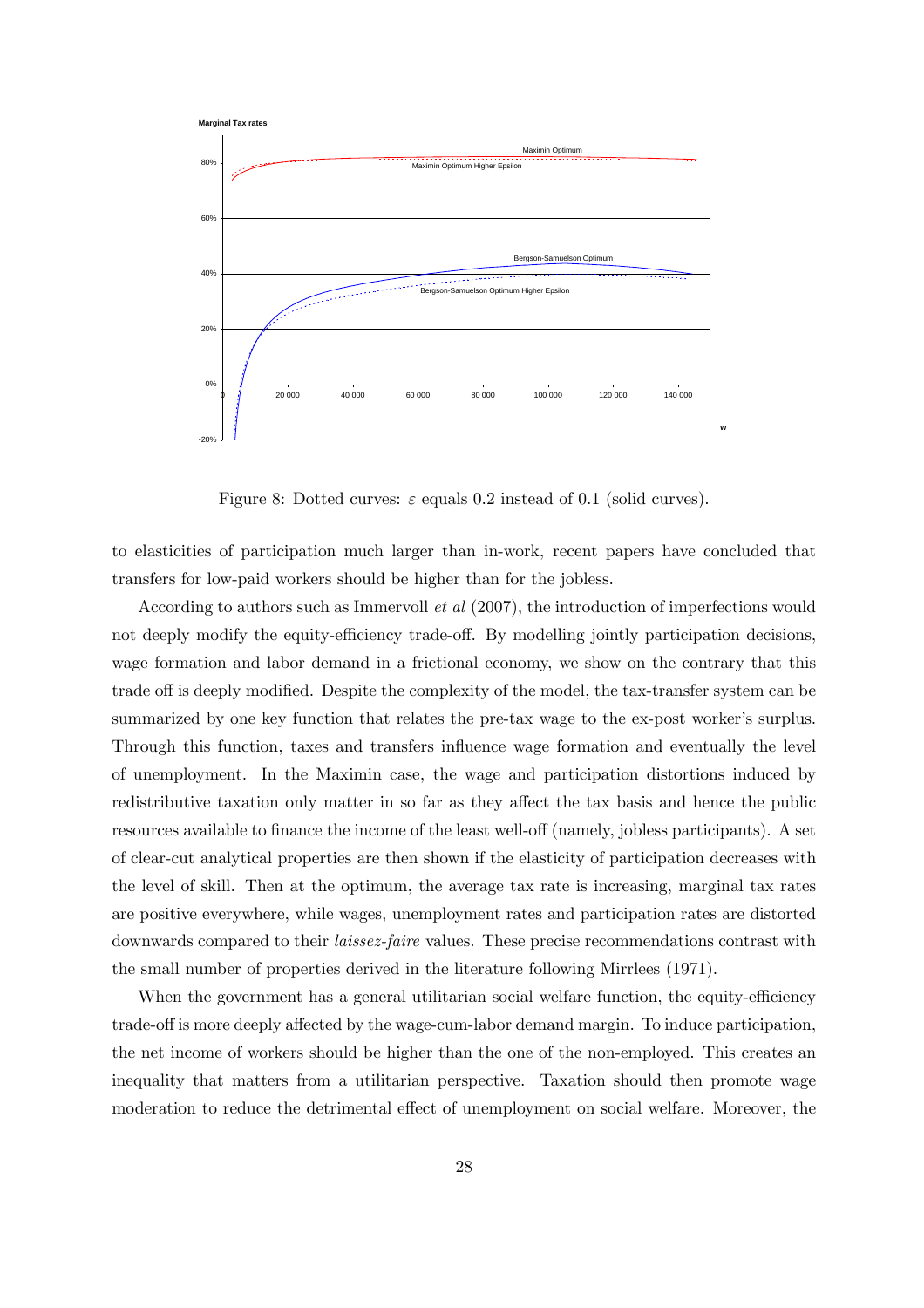

Figure 9: Dashed curves:  $(\pi_{a_0}, \pi_{a_1})$  equals  $(0.35; 0.15)$  instead of  $(0.4; 0.2)$  (solid curves)

role of taxation on participation is more complex because some participants will not find a job. Therefore, stimulating participation through lower tax levels raises inequalities. Our numerical exercise shows that optimal unemployment rates are substantially distorted downwards.

The present model could be extended in different directions. First, a dynamic model would enable to introduce earning-related unemployment insurance. Hence, one can expect that a "dynamical optimal taxation" version (à la Golosov et al (2003)) of our model would deliver interesting insights about the optimal combination of unemployment insurance and taxation to redistribute income. Second, we abstract from any response of the labor supply along the intensive margin. Although we are confident that responses along the extensive margin are much more important, enriching our framework to include hours of work, in-work effort or educational effort belongs to our research agenda. Finally, in the real world, labor supply decisions are typically taken at the household level, not at the individual one. All these extensions are left for future research.

# Appendices

# A Benthamite efficiency of the laissez-faire allocation

Let U be the Benthamite objective. Consider an equilibrium allocation. There are  $G(a, \Sigma_a) f(a)$ participants of type a whose net income is  $w_a - T(w_a)$  if they are employed and b otherwise,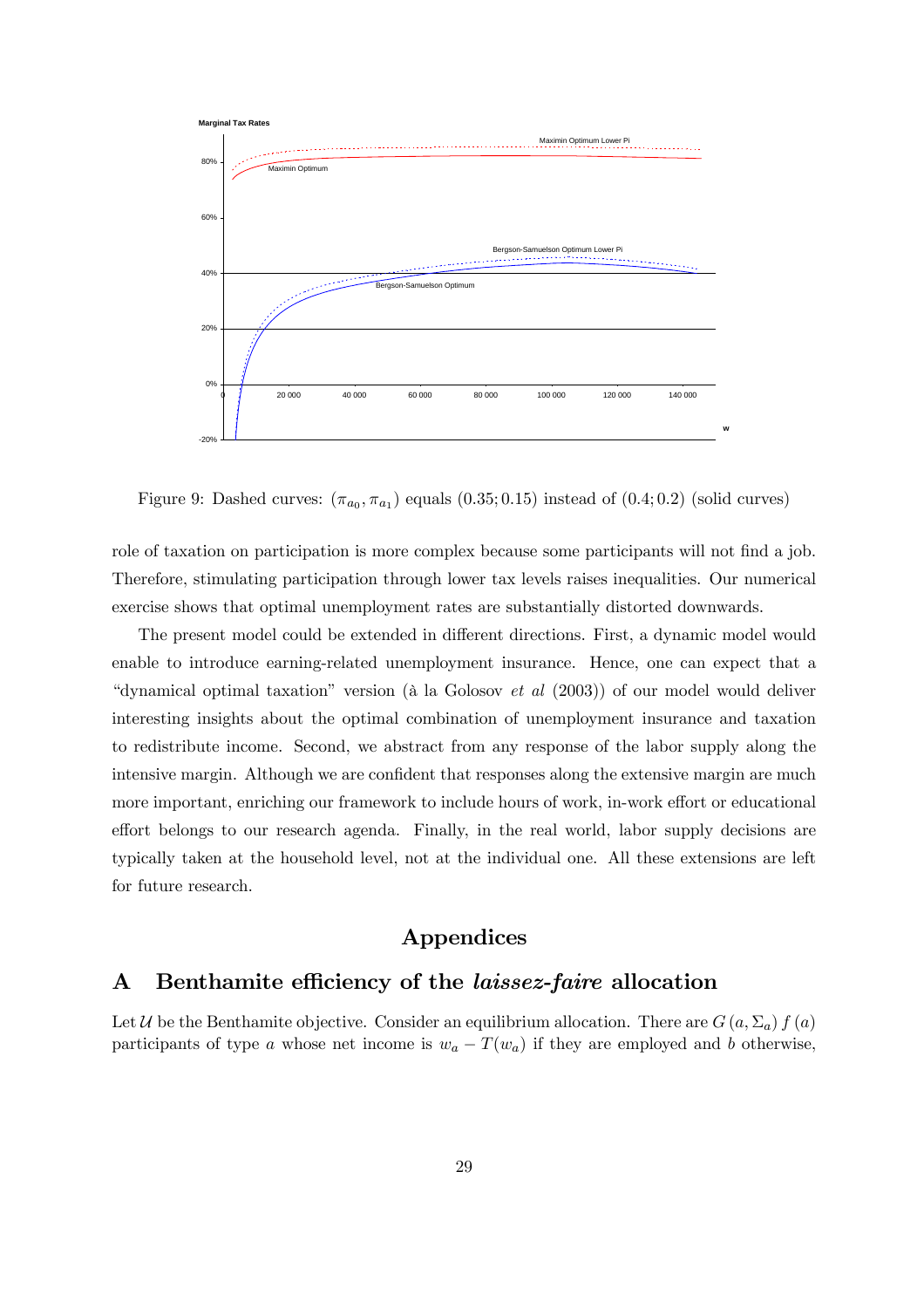

Figure 10: Dashed curves:  $(\pi_{a_0}, \pi_{a_1})$  equals  $(0.48; 0.13)$  instead of  $(0.4; 0.2)$  (solid curves)

while non participants obtain  $b + \chi$ . So, the Benthamite objective writes:

$$
\mathcal{U} = \int_{a_0}^{a_1} \left\{ (L(a, w_a)(w_a - T(.)) + (1 - L(a, w_a))b) \cdot G(a, \Sigma_a) + \int_{\Sigma_a}^{+\infty} (b + \chi) \cdot g(a, \chi) \cdot d\chi \right\} f(a) \cdot da
$$
  

$$
= \int_{a_0}^{a_1} \left\{ (\Sigma_a + b) \cdot G(a, \Sigma_a) + \int_{\Sigma_a}^{+\infty} (b + \chi) \cdot g(a, \chi) \cdot d\chi \right\} f(a) \cdot da
$$

where the second equality uses (3). Given the government's budget constraint (11), this objective can be rewritten when  $E = 0$  as:

$$
\mathcal{U} = \int_{a_0}^{a_1} \left\{ L\left(a, w_a\right) \cdot w_a \cdot G\left(a, \Sigma_a\right) + \int_{\Sigma_a}^{+\infty} \chi \cdot g\left(a, \chi\right) \cdot d\chi \right\} f\left(a\right) \cdot da
$$

The Benthamite objective aggregates average earnings plus the value of non-market activities over the whole population, no matter how they are distributed. In this sense, the Benthamite criterion is an extreme case.

For each a and Y, the function  $\Sigma \mapsto L \cdot w \cdot G(a, \Sigma) + \int_{\Sigma}^{+\infty} \delta \cdot g(a, \delta) \cdot d\delta$  reaches a unique maximum for  $\Sigma = L \cdot w$ . Therefore, when we compare any allocation  $a \mapsto (w_a, \Sigma_a)$  to the laissez-faire one, we get:

$$
\mathcal{U}^{\text{LF}} = \int_{a_0}^{a_1} \left\{ L\left(a, w_a^{\text{LF}}\right) \cdot w_a^{\text{LF}} \cdot G\left(a, \Sigma_a^{\text{LF}}\right) + \int_{\Sigma_a^{\text{LF}}}^{+\infty} \delta \cdot g\left(a, \delta\right) \cdot d\delta \right\} f\left(a\right) \cdot da
$$
  
\n
$$
\geq \int_{a_0}^{a_1} \left\{ L\left(a, w_a^{\text{LF}}\right) \cdot w_a^{\text{LF}} \cdot G\left(a, \Sigma_a\right) + \int_{\Sigma_a}^{+\infty} \delta \cdot g\left(a, \delta\right) \cdot d\delta \right\} f\left(a\right) \cdot da
$$
  
\n
$$
\geq \int_{a_0}^{a_1} \left\{ L\left(a, w_a\right) \cdot w_a \cdot G\left(a, \Sigma_a\right) + \int_{\Sigma_a}^{+\infty} \delta \cdot g\left(a, \delta\right) \cdot d\delta \right\} f\left(a\right) \cdot da = U
$$

The first inequality holds because  $\Sigma_a^{\text{LF}} = L(a, w_a^{\text{LF}}) \cdot w_a^{\text{LF}}$  at the *laissez faire*, according to (3). The second inequality holds because  $w_a^{\text{LF}}$  maximizes  $w \mapsto L(a, w) \cdot w$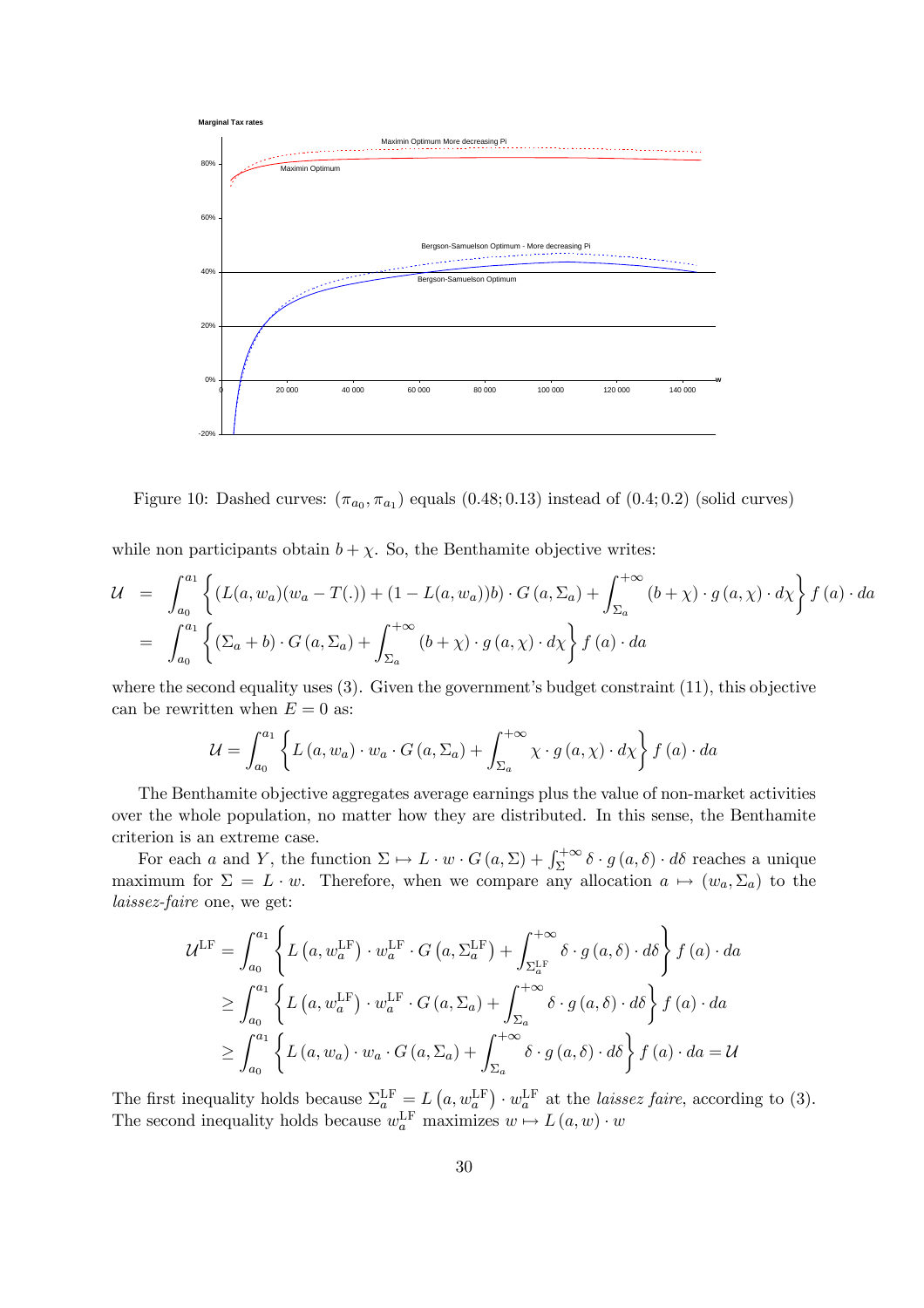### B Incentive Compatible allocations

Let K be the set of types  $(a, \chi)$ ,  $K_P$  being the subset of participating types and  $K_0 = K - K_P$ . An incentive-compatible allocation is given by a real number  $b$  and a mapping that associates to any element  $(a, \chi)$  of  $\mathcal{K}_P$  a bundle of wage  $w_{a\chi}$  and ex-post surplus  $x_{a\chi} = w_{a\chi} - T(w_{a\chi}) - b$ , such that

For any 
$$
((a, \chi), (a', \chi')) \in (\mathcal{K}_P)^2 : L(a, w_{a\chi}) \cdot x_{a\chi} \ge L(a, w_{a'\chi'}) \cdot x_{a'\chi'}
$$
 (31a)

For any  $(a, \chi) \in \mathcal{K}_P : b + L(a, w_{a\chi}) x_{a\chi} > b + \delta$  (31b)

For any 
$$
(a, \chi) \in \mathcal{K}_0
$$
 and any  $(a', \chi') \in \mathcal{K}_P : b + \delta \geq b + L(a, w_{a'\chi'}) x_{a'\chi'}$  (31c)

and b clears the budget constraint

$$
b + E = \iint_{\mathcal{K}_P} L(a, w_{a\chi}) (w_{a\chi} - x_{a\chi}) dG(a, \chi) f(a) da
$$

(31a) ensures that the wage-setting process described by equation (4) induces for an employed worker of type  $(a, \chi)$  the wage  $w_{a\chi}$  and the associated ex-post surplus  $x_{a\chi}$  designed for her type instead of the wage  $w_{a'x'}$  and ex-post surplus  $x_{a'x'}$  designed for any other participating type  $(a', \chi')$ . (31b) ensures that participating types get a higher expected utility if they enter the labor force, while condition (31c) ensures that non-participating type are better out of the labor force. It is worth noting that the value of the assistance benefit  $b$  has no impact on conditions (31a) to (31c).

We first show that if  $((a, \chi), (a, \chi')) \in (\mathcal{K}_P)^2$ , then  $(w_{a\chi}, x_{a,\chi}) = (w_{a\chi}, x_{a',\chi'})$ . From (31a), one obtains

$$
\frac{L(a, w_{a\chi})}{L(a, w_{a\chi'})} \ge \frac{x_{a\chi}}{x_{a\chi'}} \ge \frac{L(a, w_{a\chi})}{L(a, w_{a\chi'})}
$$

The first inequality is obtained by replacing  $a'$  by  $a$  in the right-hand side of (31a). The second by inverting the roles of  $(a, \chi)$  and  $(a, \chi')$ . The two extremes implies that  $L(a, w_{a\chi}) = L(a, w_{a\chi'})$ , so  $w_{a\chi} = w_{a\chi'}$  and therefore  $x_{a\chi} = x_{a\chi'}$ . (31a) is equivalent to (12). Hence, although there are two dimensions of heterogeneity, the allocation can be indexed with respect to skill a only, as we do in the main text and henceforth do in the Appendices. This is because the  $\delta$  characteristics is irrelevant for labor demand and wage-setting decisions. The  $\delta$  heterogeneity only matters for determining the participation decisions. In other words, although there is a bidimensional heterogeneity, the screening problem under random participation à la Rochet and Stole (2002) can be treated as a unidimensional screening problem, except for the smooth participation rate.

Let  $a \mapsto (w_a, x_a, \Sigma_a)$  be an allocation such that for all a,  $\Sigma_a = L(a, w_a) \cdot x_a$  and for all a and  $a'(12)$  is verified. Condition (12) can be rewritten as:

$$
\log \Sigma_{a'} - \log \Sigma_a \leq \log L\left(a', w_{a'}\right) - \log L\left(a, w_{a'}\right)
$$

Using the symmetric inequality where  $a$  and  $a'$  are inverted gives:

$$
\log L\left(a', w_a\right) - \log L\left(a, w_a\right) \le \log \Sigma_{a'} - \log \Sigma_a \le \log L\left(a', w_{a'}\right) - \log L\left(a, w_{a'}\right) \tag{32}
$$

Assume  $a' > a$  and consider the two extreme parts of (32). They implies that

$$
0 \le \int_{a}^{a'} \left\{ \frac{\partial \log L}{\partial a} \left( t, w_{a'} \right) - \frac{\partial \log L}{\partial a} \left( t, w_{a} \right) \right\} dt
$$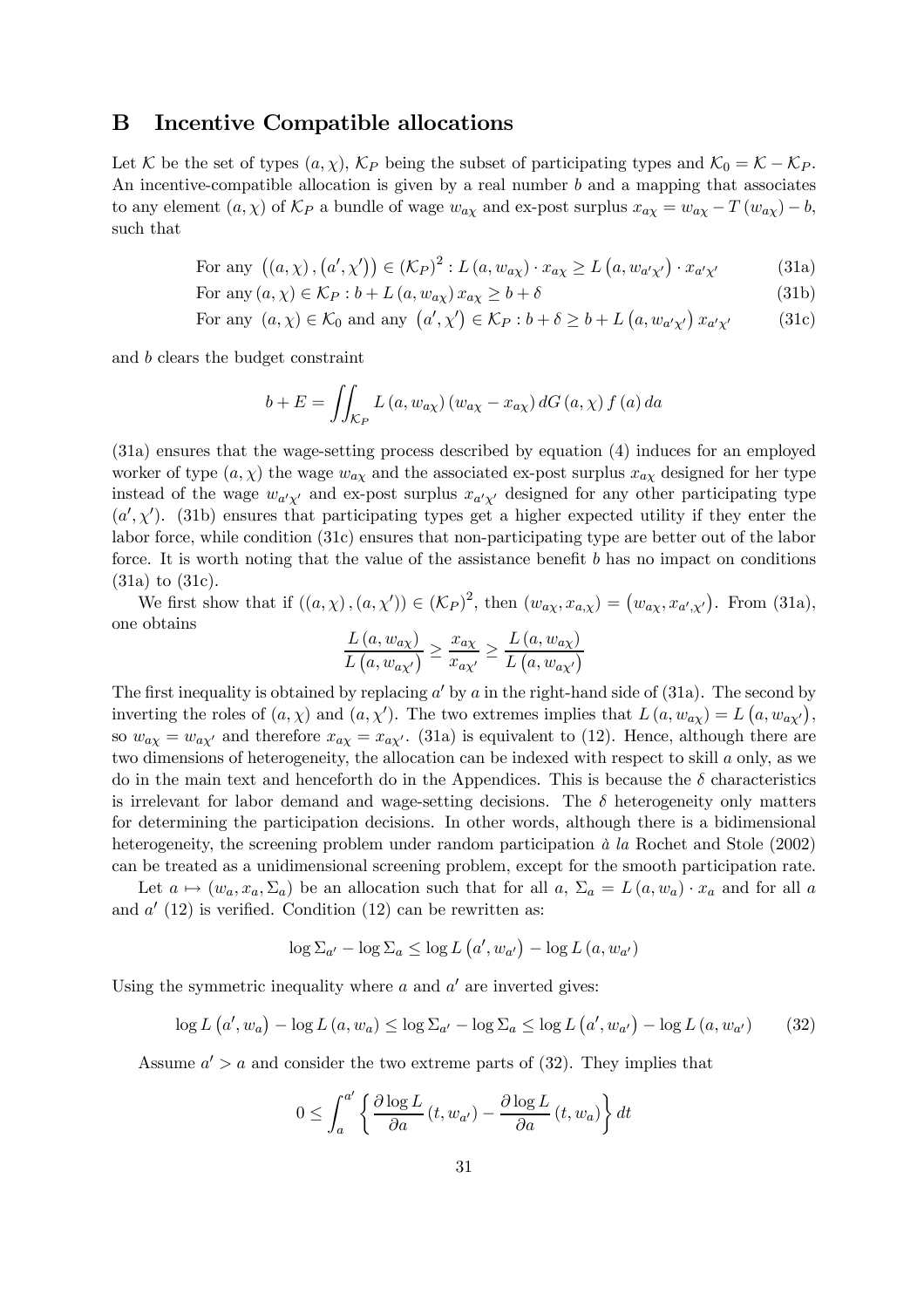Since  $a' > a$ , and  $\partial^2 \log L(a, w) / \partial a \partial w > 0$ , this last inequality requires  $w_{a'} \geq w_{a}$ . Take  $a' > a$ . Then from (32) we get

$$
\frac{\log L\left(a', w_a\right) - \log\left(a, w_a\right)}{a' - a} \le \frac{\log \Sigma_{a'} - \log \Sigma_a}{a' - a} \le \frac{\log L\left(a', w_{a'}\right) - \log\left(a, w_{a'}\right)}{a' - a}
$$

As a' tends to a, the left-hand side of this condition tends to  $\partial \log L(a, w_a) / \partial a$ . Since  $a' \to w_{a'}$ is continuous, the right-hand side tends to  $\partial \log L(a, w_a) / \partial a$  as well. Hence,  $t \mapsto \Sigma_t$  admits a right-derivative for  $t = a$ , which equals to  $\partial \log L(a, w_a)/\partial a$ . Redoing the same reasoning for  $a' < a$  implies

$$
\frac{\dot{\Sigma}_a}{\Sigma_a} = \frac{\partial \log L}{\partial a} (a, w_a)
$$
\n(33)

To show the reciprocal, let  $a \mapsto (w_a, x_a, \Sigma_a)$  be an allocation such that for all  $a, \Sigma_a =$  $L(a, w_a) \cdot x_a$ ,  $a \mapsto w_a$  is non-decreasing and (33) holds. We have to show that (12) holds for all  $a' \neq a$ . Assume that  $a' < a$  (respectively  $a' > a$ ). Then we have for all  $t \in [a', a]$  (resp. for all  $t \in [a, a'],$  that  $w_t \geq w_{a'}$  (respectively  $w_t \leq w_{a'}$ ). Since  $\partial^2 \log L(a, w) / \partial a \partial w > 0$  this implies that:

$$
\int_{a'}^{a} \left\{ \frac{\partial \log L}{\partial a} \left( t, w_t \right) - \frac{\partial \log L}{\partial a} \left( t, w_{a'} \right) \right\} dt \ge 0
$$

which induces

$$
\int_{a'}^{a} \frac{\partial \log L}{\partial a} (t, w_t) dt \ge \log L (a, w_{a'}) - \log L (a', w_{a'})
$$

Integrating (33) between  $a'$  and  $a$ , we see that the left-hand side of the last inequality equals to  $\log \Sigma_a - \log \Sigma_{a'}$ . Therefore, one has

$$
\log \Sigma_a \ge \log \Sigma_{a'} + \log L(a, w_{a'}) - \log L(a', w_{a'})
$$

which is equivalent to (12).

# C Proof of Proposition 1

From (3), one gets that  $(T(w_a)+b)L(a, w_a)$  equals  $L(a, w_a)\cdot w_a-\Sigma_a$ , so the budget constraint (11) can be rewritten as

$$
b = \int_{a_0}^{a_1} \left[ L(a, w_a) \cdot w_a - \Sigma_a \right] \cdot G(a, \Sigma_a) \cdot f(a) \cdot da - E
$$

Let  $\sigma_a = \log \Sigma_a$ . We use optimal control by considering  $\sigma_a$  as the state variable and  $w_a$  as the control.

$$
\max_{w_a, \sigma_a} \int_{a_0}^{a_1} [L(a, w_a) \cdot w_a - \exp \sigma_a] \cdot G(a, \exp \sigma_a) \cdot f(a) da
$$
  
s.t :  $\dot{\sigma}_a = \frac{\partial \log L}{\partial a} (a, w_a)$ 

Let  $q_a$  be the multiplier associated to the equations of motion of  $\sigma_a$  and let  $Z_a = -q_a$ . The Hamiltonian writes

$$
\mathcal{H}(w, \sigma, q, a) \stackrel{\text{def}}{=} [L(a, w) \cdot w - \exp \sigma] \cdot G(a, \exp \sigma) \cdot f(a) + q \cdot \frac{\partial \log L}{\partial a}(a, w)
$$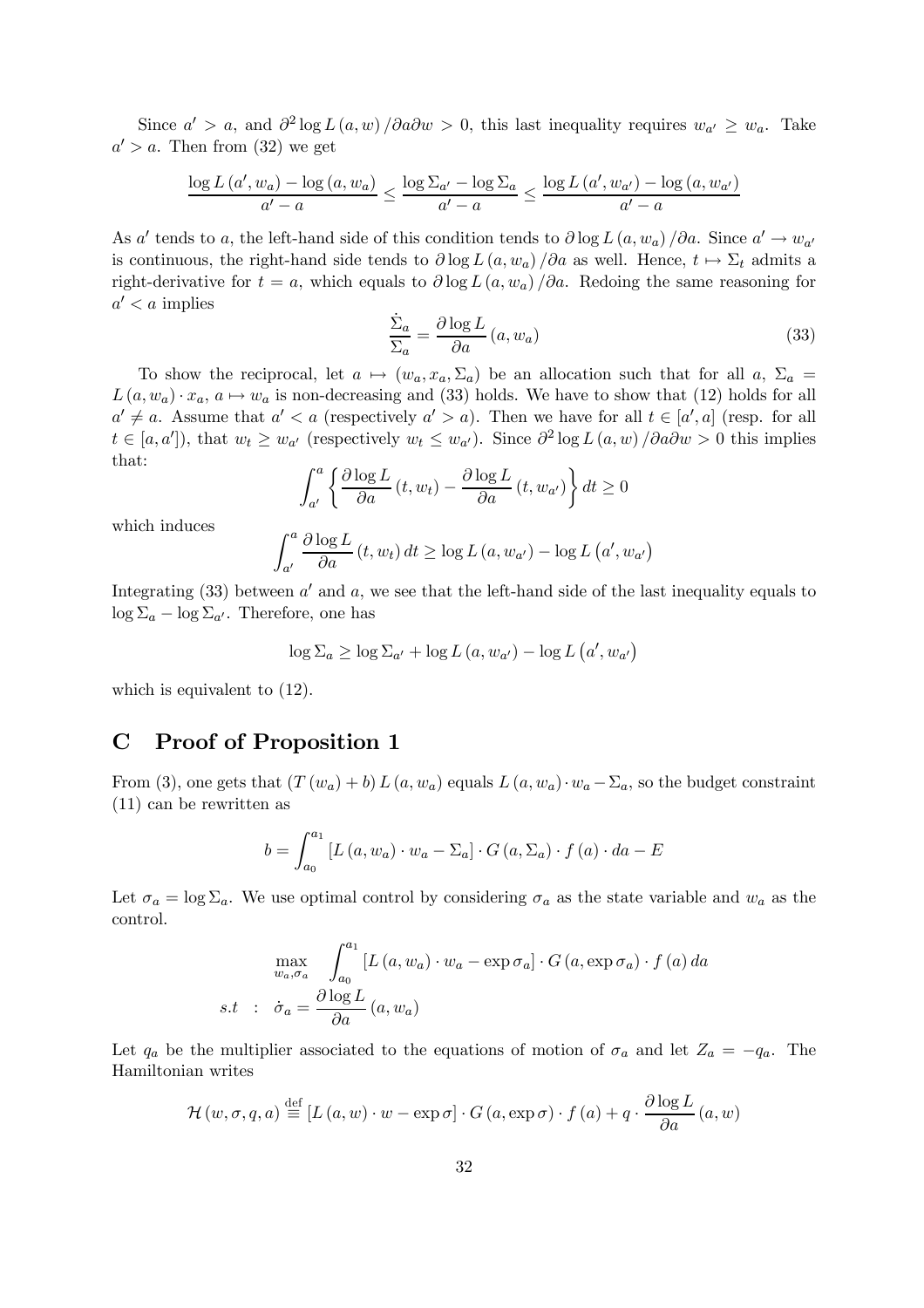Since we assume that a maximum exists where  $w_a$  is a continuous function of a (see footnote 15), there exists a differentiable function  $a \mapsto q_a$ , such that the following first-order condition are verified

$$
0 = \frac{\partial \mathcal{H}}{\partial w} = \frac{\partial (L(a, w) \cdot w)}{\partial w} (a, w_a) \cdot G(a, \Sigma_a) \cdot f(a) + q_a \cdot \frac{\partial^2 \log L}{\partial a \partial w} (a, w_a)
$$
(34a)

$$
-\dot{q}_a = \frac{\partial \mathcal{H}}{\partial \sigma} = -\left\{ G\left(a, \Sigma_a\right) - \left[L\left(a, w_a\right) \cdot w_a - \Sigma_a\right] \cdot g\left(a, \Sigma_a\right) \right\} \cdot \Sigma_a \cdot f\left(a\right) \tag{34b}
$$

together with the transversality conditions  $q_{a_0} = q_{a_1} = \mu_{a_0} = \mu_{a_1} = 0$ . Using  $q_{a_1} = 0$ ,  $Z_a = -q_a$ , one has  $Z_a = \int_a^{a_1} q_t \cdot dt$ . Hence, (34b) with (1) gives (13b). The transversality condition  $q_{a_0} = 0$ gives  $Z_{a_0} = 0$  in (13a). From (7), one has

$$
\frac{\partial (L(a, w) \cdot w)}{\partial w}(a, w_a) = (1 - \eta(w_a)) \cdot L(a, w_a) \cdot w_a \tag{35}
$$

From (10a) and (10b) one obtains

$$
\frac{\partial^2 \log L}{\partial a \partial w} (a, w_a) = \frac{\alpha_a}{\varepsilon_a} \cdot \frac{\eta (w_a)}{a}
$$
 (36)

Introducing these two last expressions into (34b) gives the first equality in (13a).

# D Proof of Proposition 2

We first show that Z is positive on  $(a_0, a_1)$ . From (13b), one has

$$
\dot{Z}_a = \left(\frac{\pi_a}{1 + \pi_a} - \frac{x_a}{w_a}\right) (1 + \pi_a) \cdot w_a \cdot h_a \tag{37}
$$

Assume by contradiction that Z is negative at some point. Since  $a \mapsto Z_a$  is continuous, there exists an interval where Z remains negative. Given that  $Z_{a_0} = Z_{a_1} = 0$ , this implies the existence of a *maximal* interval  $[\underline{a}, \overline{a}]$  such that  $Z_{\underline{a}} = Z_{\overline{a}} = 0$  and such that  $Z_a \leq 0$  for all  $a \in [\underline{a}, \overline{a}].$ 

• Since  $Z_{\underline{a}} = 0$  and  $Z_a$  is negative in the neighborhood on the right of  $\underline{a}$ , one has  $\dot{Z}_{\underline{a}} \leq 0$ . Given (37) this implies that:

$$
\frac{\pi_{\underline{a}}}{1 + \pi_{\underline{a}}} \le \frac{x_{\underline{a}}}{w_{\underline{a}}}
$$

• Since  $Z_a \leq 0$ , one has from (13a) that  $\eta(w_a) \geq 1$  for all  $a \in [a, \overline{a}]$ . Given (8), this implies that  $x_a/w_a$  is nondecreasing, so

$$
\frac{x_{\underline{a}}}{w_{\underline{a}}} \leq \frac{x_{\overline{a}}}{w_{\overline{a}}}
$$

• Since  $Z_{\overline{a}} = 0$  and  $Z_a$  is negative in the neighborhood on the left of  $\overline{a}$ , one has  $\overline{Z}_{\overline{a}} \geq 0$ . Given (37) this implies that

$$
\frac{x_{\overline{a}}}{w_{\overline{a}}} \leq \frac{\pi_{\overline{a}}}{1 + \pi_{\overline{a}}}
$$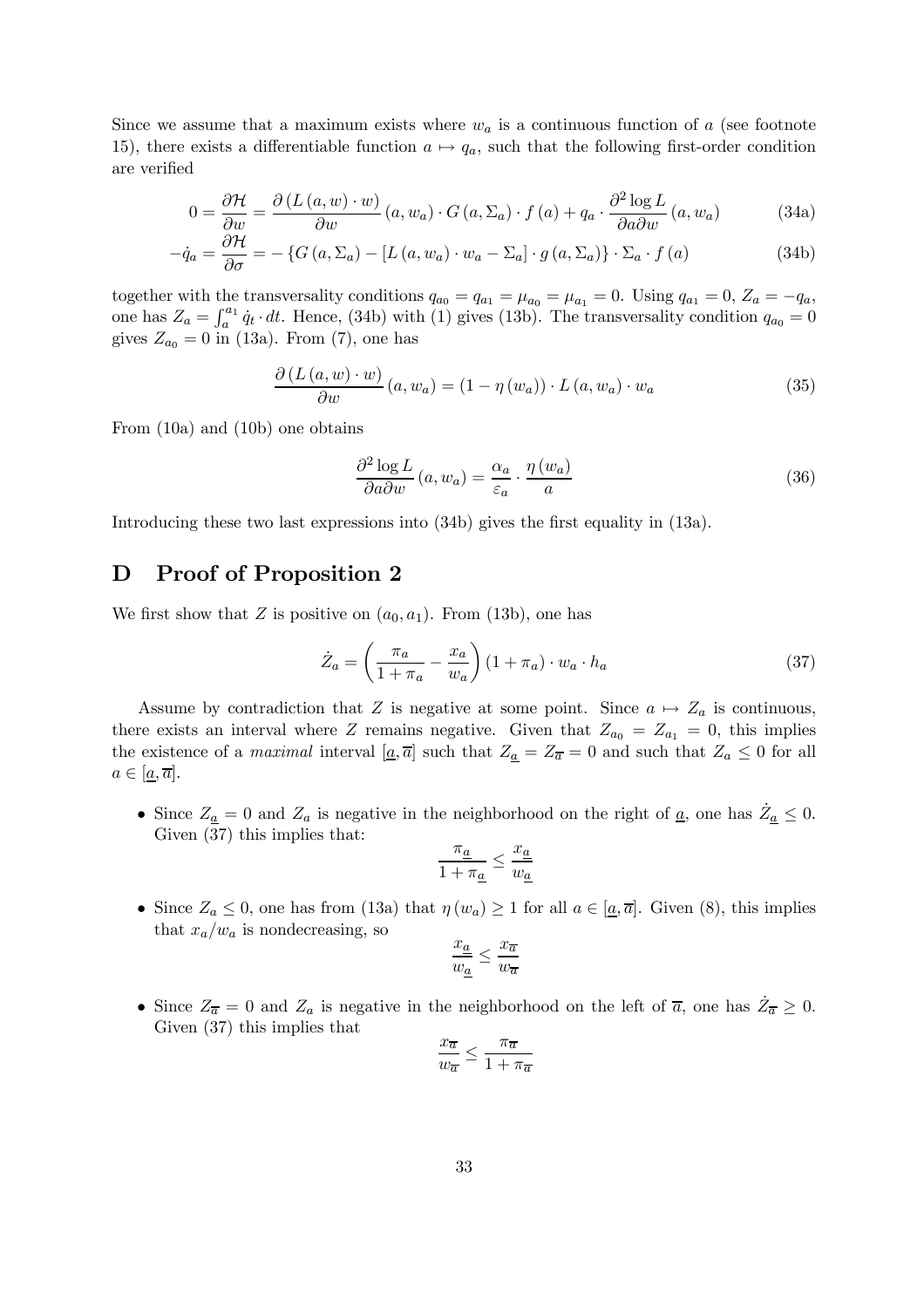These three inequalities leads to  $\pi_{\overline{a}} \geq \pi_a$ , so one must have  $\underline{a} = \overline{a}$ . Since  $a \to \pi_a$  is decreasing. Hence,  $Z_a$  is nonnegative on  $(a_0, a_1)$  and can only be nil pointwise.

Next, assume by contradiction that there exists  $a_2 \in (a_0, a_1)$  such that  $Z_{a_2} = 0$ . Since  $Z_a$  is everywhere nonnegative,  $a_2$  is an interior minimum of  $Z_a$ , so  $\mathcal{Z}_{a_2} = 0$ , and from (37)

$$
\frac{\pi_{a_2}}{1 + \pi_{a_2}} = \frac{x_{a_2}}{w_{a_2}}
$$

However since  $Z_{a_2} = 0$ , one has  $\eta(w_{a_2}) = 0$  from (13a). Hence, from (8) and the differentiability of  $a \mapsto w_a$ ,  $x_a/w_a$  admits a derivative with respect to a that is nil. Since  $Z_a$  can only be nil pointwise within  $(a_0, a_1)$ , there exists a real  $a_3$  in the neighborhood of  $a_2$  such that  $a_3 > a_2$ and  $Z_{a_3} > 0$ . According to the mean value theorem, there exists  $a_4 \in (a_2, a_3)$  such that  $\dot{Z}_{a_4} = (\bar{Z}_{a_3} - \bar{Z}_{a_2}) / (a_3 - a_2) > 0$ . From (37), one obtains

$$
\frac{\pi_{a_4}}{1+\pi_{a_4}} > \frac{x_{a_4}}{w_{a_4}}
$$

Since  $a_4$  is in the neighborhood of  $a_2$  then  $(x_{a_4}/w_{a_4}) \simeq (x_{a_2}/w_{a_2})$  at a first-order approximation. However, since  $\pi_a < 0$ ,  $(\pi_{a_4}/(1 + \pi_{a_4})) < (\pi_{a_2}/(1 + \pi_{a_2}))$  at a first-order approximation, which leads to the contradiction. Therefore,  $Z_a$  is positive everywhere within  $(a_0, a_1)$ .

From (13a), one has  $\eta(w_a) < 1$  for any  $a \in (a_0, a_1)$ , which has different implications.

- i) For any  $a \in (a_0, a_1)$ , one has  $\partial \log L / \partial w$   $(a, w_a) > -1$  from (7). Moreover, at the Laissez faire,  $\partial \log L / \partial w$   $(a, w_a^{\text{LF}}) = -1$  from (7) and (8). Hence, from (5)  $w_a < w_a^{\text{LF}}$  which means that optimal wages are distorted downwards. Furthermore, since  $\partial L/\partial w(a,.) < 0$ , one has  $1 - L(a, w_a) < 1 - L(a, w_a^{\text{LF}})$  and unemployment rates are distorted downwards. Finally,  $Z_{a_0} = Z_{a_1} = 0$  induces  $w_{a_0} = w_{a_0}^{\text{LF}}$ ,  $L(a_0, w_{a_0}) = L(a_0, w_{a_0}^{\text{LF}})$ ,  $w_{a_1} = w_{a_1}^{\text{LF}}$  and  $L(a_1, w_{a_1}) = L(a_1, w_{a_1}^{\text{LF}}).$
- ii) Since  $\eta(w_a) < 1$ ,  $x_a/w_a$  is nonincreasing in a, so it is maximized at  $a_0$ . Since  $Z_{a_0} = 0$  and  $Z_a > 0$  on  $(a_0, a_1)$ , one must have  $\dot{Z}_{a_0} \geq 0$ . Therefore,  $x_{a_0}/w_{a_0} \leq \pi_{a_0}/(1 + \pi_{a_0}) < 1$ . Hence for all  $a, x_a < w_a$  and participation rates are distorted downwards.
- iii)  $x < w$  for all w implies that the employment tax rate  $(T(w) + b)/w$  is always positive. Moreover, it is nondecreasing since  $\eta(w) < 1$ . So, the average tax rate  $T(w)/w$  is increasing in wage w. Finally (8) and  $\eta(w) \leq 1$  induces  $T'(w) \geq (T(w) + b)/w$ , so marginal tax rate are positive everywhere.

### E Proof of Proposition 3

The proof of Proposition 3 extends the one of Proposition 1 in Appendix C. Let  $\lambda$  be the multiplier associated to the budget constraint. From (3),  $w_a - T(w_a) = (\Sigma_a/L(a, w_a)) + b$ , so the Hamiltonian becomes:

$$
\mathcal{H}(w, \sigma, q, a, b, \lambda) \stackrel{\text{def}}{=} \left[ L(a, w) \Phi\left(\frac{\exp \sigma}{L(a, w)} + b\right) + (1 - L(a, w) \Phi(b)) \right] G(a, \exp \sigma) \cdot f(a)
$$

$$
+ \int_{\exp \sigma}^{+\infty} \Phi\left(b + \chi\right) g\left(a, \chi\right) f\left(a\right) d\chi + \lambda \left[ L(a, w) \cdot w - \exp \sigma \right] \cdot G\left(a, \exp \sigma\right) \cdot f(a) + q \cdot \frac{\partial \log L}{\partial a}\left(a, w\right)
$$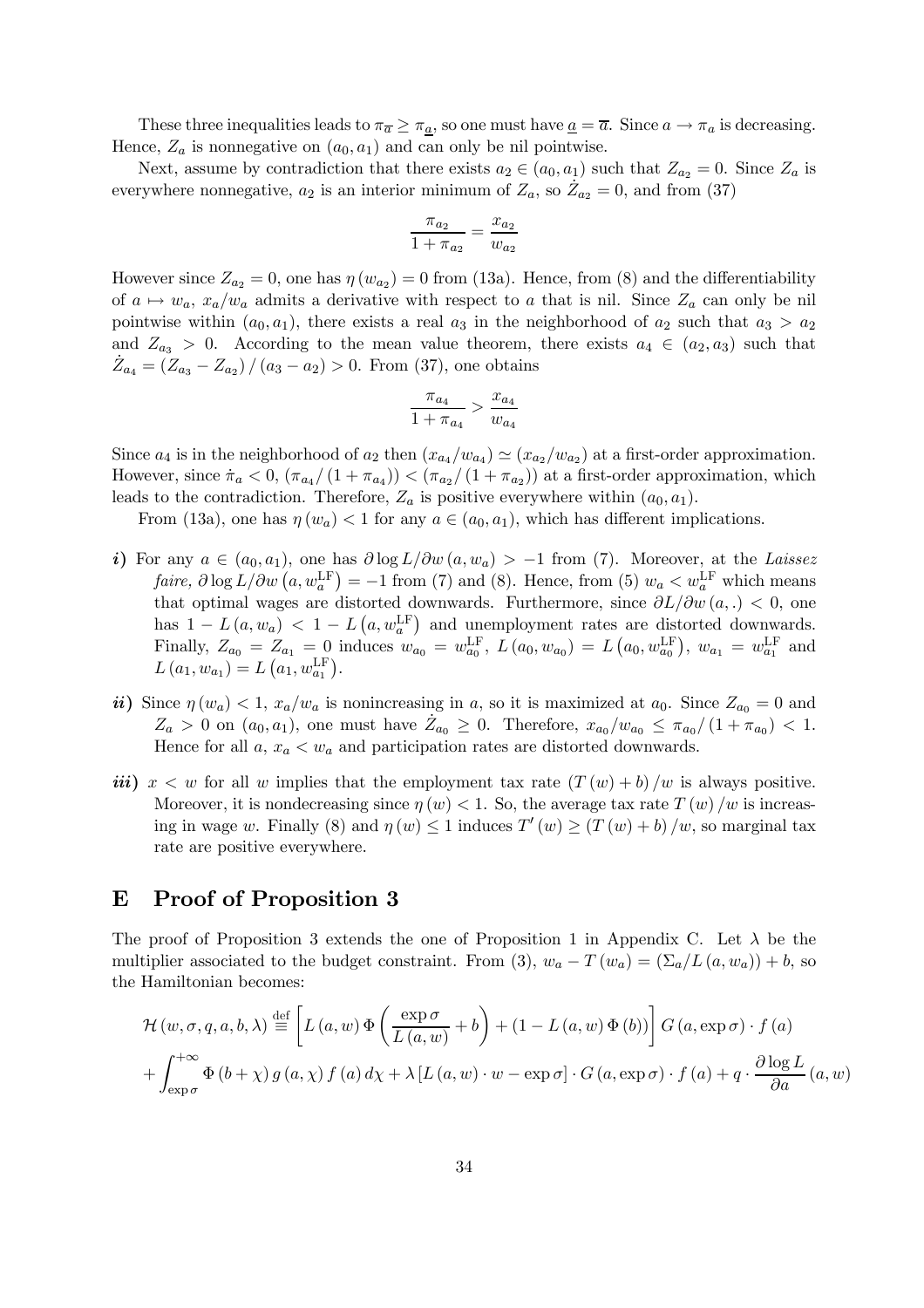The first-order conditions now becomes, where we define  $Z_a = -q_a/\lambda$ 

$$
0 = \frac{1}{\lambda} \frac{\partial \mathcal{H}}{\partial w} = \left[ \frac{\partial L(a, w)}{\partial w} (a, w_a) \frac{\Phi\left(\frac{\Sigma_a}{L(a, w_a)} + b\right) - \Phi(b) - \frac{\Sigma_a}{L(a, w_a)} \Phi'\left(\frac{\Sigma_a}{L(a, w_a)} + b\right)}{\lambda} + \frac{\partial (L(a, w) \cdot w)}{\partial w} (a, w_a) \right] \cdot G(a, \Sigma_a) \cdot f(a) - Z_a \cdot \frac{\partial^2 \log L}{\partial a \partial w} (a, w_a)
$$

$$
\dot{Z}_a = \frac{1}{\lambda} \frac{\partial \mathcal{H}}{\partial \sigma} = \left\{ \frac{\Phi' \left( \frac{\Sigma_a}{L(a, w_a)} + b \right)}{\lambda} - G(a, \Sigma_a) + [L(a, w_a) \cdot w_a - \Sigma_a] \cdot g(a, \Sigma_a) \right\}
$$

$$
\frac{L(a, w_a) \Phi \left( \frac{\Sigma_a}{L(a, w_a)} + b \right) + (1 - L(a, w_a)) \Phi(b) - \Phi(b + \Sigma_a)}{\lambda} \cdot g(a, \Sigma_a) \right\} \cdot \Sigma_a \cdot f(a)
$$

These two conditions with the transversality conditions  $Z_{a_0} = Z_{a_1} = 0$ , (35) and (36) give (23a) to  $(23d)$ . Finally, the condition with respect to b is exactly  $(24)$ .

### References

- [1] Akerlof, G, 1978, The Economics of Tagging as Applied to the Optimal Income Tax, Welfare Programs, and Manpower Training American Economic Review, 68, 8-19.
- [2] Blundell, R. and T. MaCurdy, 1999, Labor Supply: A Review of alternative approaches, in O. Ashenfelter and D. Card (eds), Handbook of Labor Economics, North-Holland.
- [3] Boadway, R., K. Cuff and N. Marceau, 2003, Redistribution and employment policies with endogenous unemployment Journal of Public Economics, 87, 2407-2430.
- [4] Boone, J. and L. Bovenberg, 2002, Optimal Labour Taxation and Search , Journal of Public Economics, 85, 53-97.
- [5] Boone, J. and L. Bovenberg, 2004, The Optimal Taxation of Unskilled Labor with Job Search and Social Assistance, Journal of Public Economics, 88, 2227-2258.
- [6] Boone, J. and L. Bovenberg, 2006, The Optimal Welfare and In-work benefits with search unemployment and observable abilities, *Journal of Economic Theory*, **126**, 165-193.
- [7] Cahuc, P. and G. Laroque, 2007, Optimal Taxation and Monopsonistic Labor Market: Does Monopsony Justify the Minimum Wage?, IZA discussion paper 2955.
- [8] Choné, P. and G. Laroque, 2005, Optimal Incentives for Labor force participation, Journal of Public Economics, 89, 395-425.
- [9] Choné, P. and G. Laroque, 2007, Negative marginal tax rates and heterogeneity, mimeo CREST.
- [10] Diamond, P., 1980, Income Taxation with fixed hours of work, Journal of Public Economics, 13, 101-110.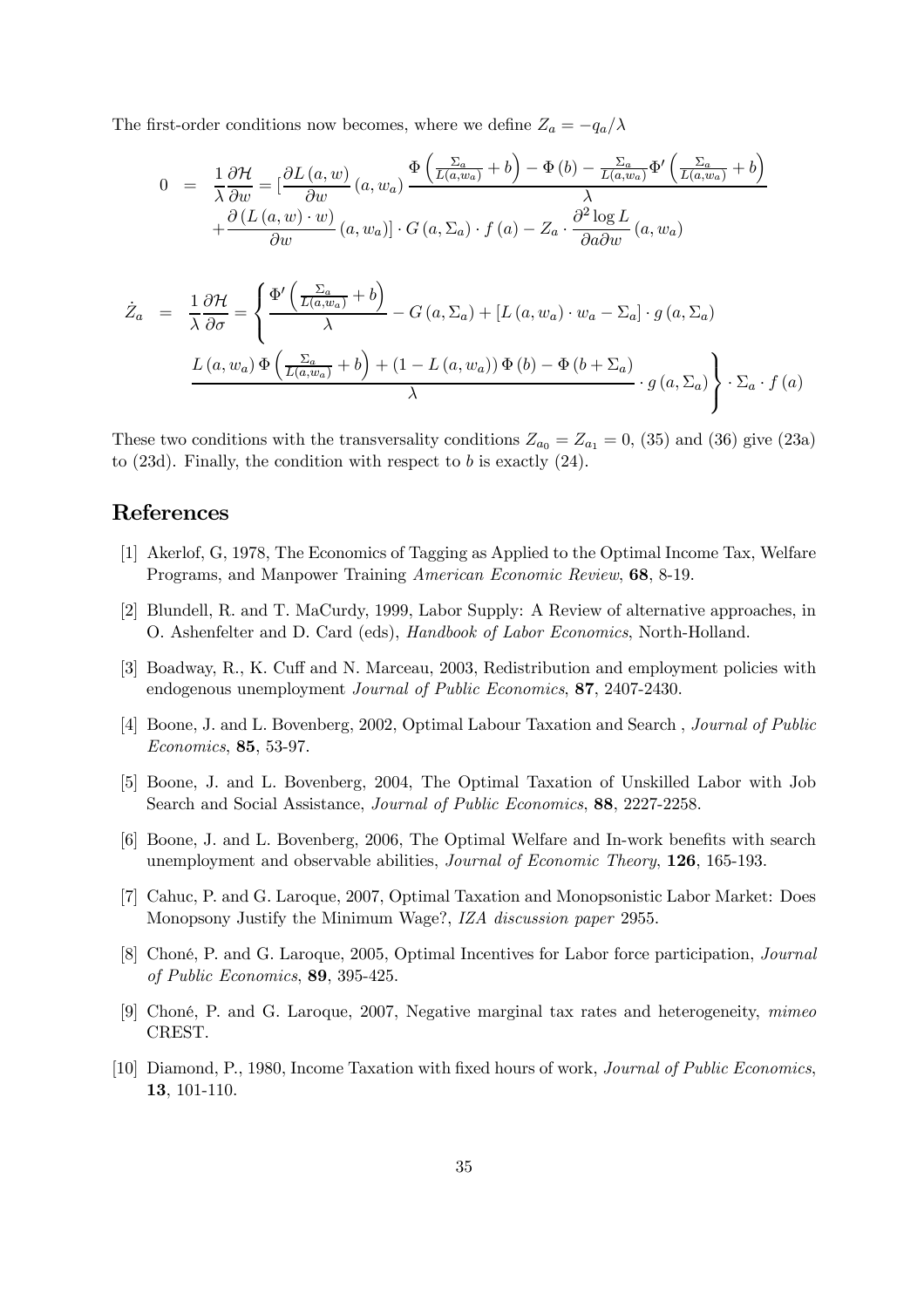- [11] Diamond, P., 1998, Optimal Income Taxation: An Example with a U-Shaped Pattern of Optimal Marginal Tax Rates, American Economic Review, 88, 83-95.
- [12] Golosov, M., N. Kocherlakota and A. Tsyvinski, 2003, Optimal Indirect and Capital Taxation, Review of Economic Studies, 70, 569-547.
- [13] Gruber, J. and E. Saez, 2002, The elasticity of taxable income: evidence and implications, Journal of Public Economics, 84, 1-32.
- [14] Guesnerie, R., 1995, A Contribution to the Pure Theory of Taxation, Cambridge University Press.
- [15] Guesnerie, R. and Laffont, J-J, 1984, A complete solution to a class of principal-agent problems with an application to the control of a self-managed firm, *Journal of Public Economics*, 25, 329-369.
- [16] Hammond, P., 1979, Straightforward Individual Incentive Compatibility in Large Economies, Review of Economic Studies, 46,263-282.
- [17] Hersoug, T., 1984, Union Wage Responses to Tax Changes, Oxford Economic Papers, 36, 37-51.
- [18] Hindriks, J., E. Lehmann and A. Parmentier, 2006, Optimal Income Taxation and the shape of average tax rates, Economics Bulletin, 8(2), pp. 1-6.
- [19] Hosios, A.,1990, On the Efficiency of Matching and Related Models of Search and Unemployment, Review of Economic Studies, 57, 279-298.
- [20] Hungerbühler, M., E. Lehmann, A. Parmentier, B. Van der Linden, 2006, Optimal Redistributive Taxation in a Search Equilibrium Model, Review of Economic Studies, 73, 743-767.
- [21] Immervoll, H., Kleven, H., Kreiner, C. T. and Saez, E., 2007, Welfare reforms in European countries: a Microsimulation analysis, Economic Journal, 117, 1-44.
- [22] Lockwood B. and Manning A., 1993, Wage Setting and the Tax System: Theory and evidences for the United Kingdom, Journal of Public Economics, 52, 1-29.
- [23] Manning, A., 1993, Wage Bargaining and the Phillips Curve: The Identification and Specification of Aggregate Wage Equations, Economic Journal, 103, 98-118.
- [24] Meghir C. and D. Phillips, 2008, Labour Supply and Taxes, IZA discussion paper 3405.
- [25] Mirrlees, J., 1971, An Exploration in the Theory of Optimum Income Taxation, Review of Economic Studies, 38(2), 175-208.
- [26] Mirrlees, J., 1976, Optimal Tax Theory: A Synthesis, Journal of Public Economics, 6(3), 327-358.
- [27] Mirrlees, J., 1999, Optimal marginal tax rates at low incomes, mimeo, Faculty of Economics, Cambridge, England.